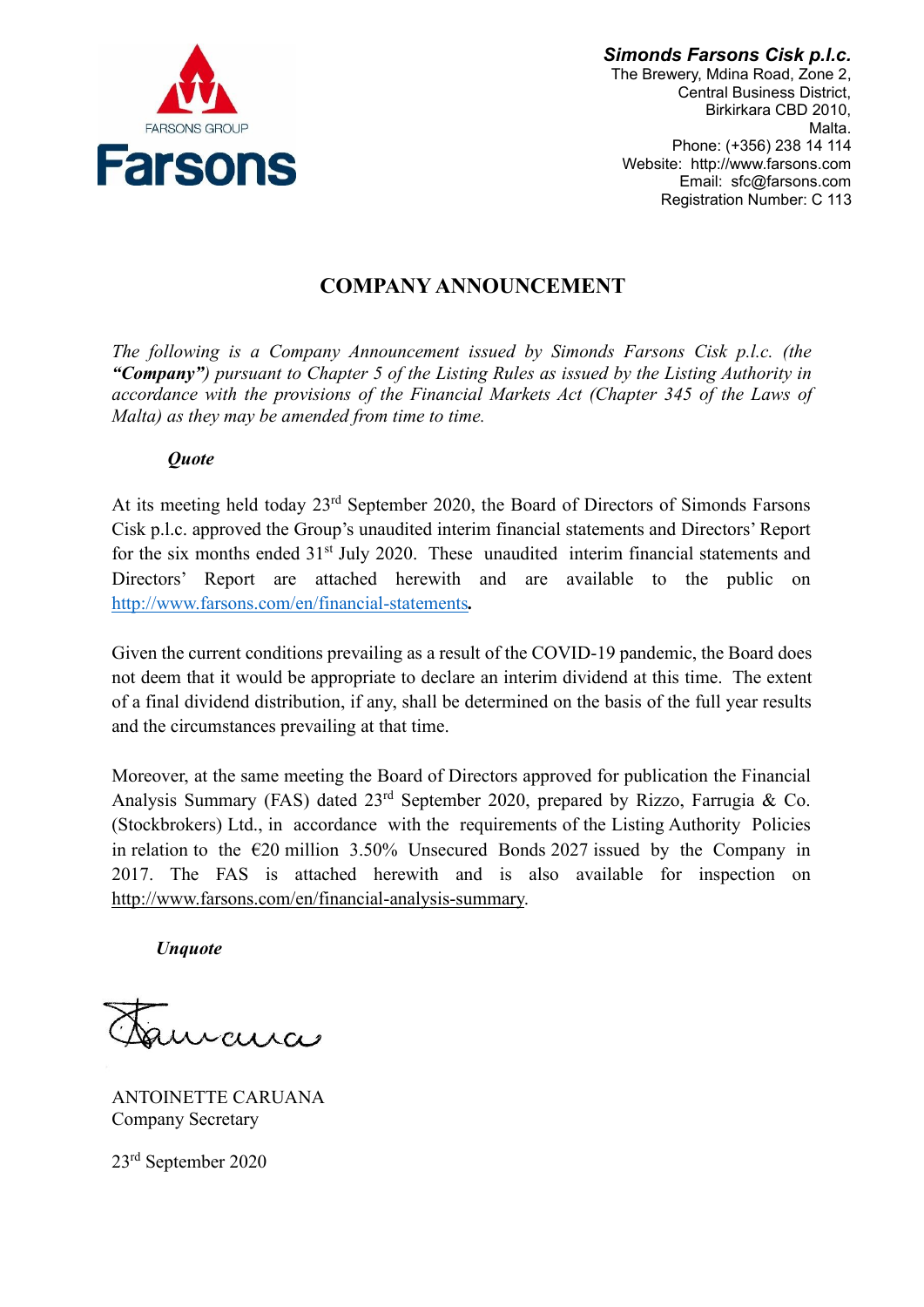# SIMONDS FARSONS CISK PLC INTERIM REPORT SIX MONTHS ENDED 31 JULY 2020

11.00

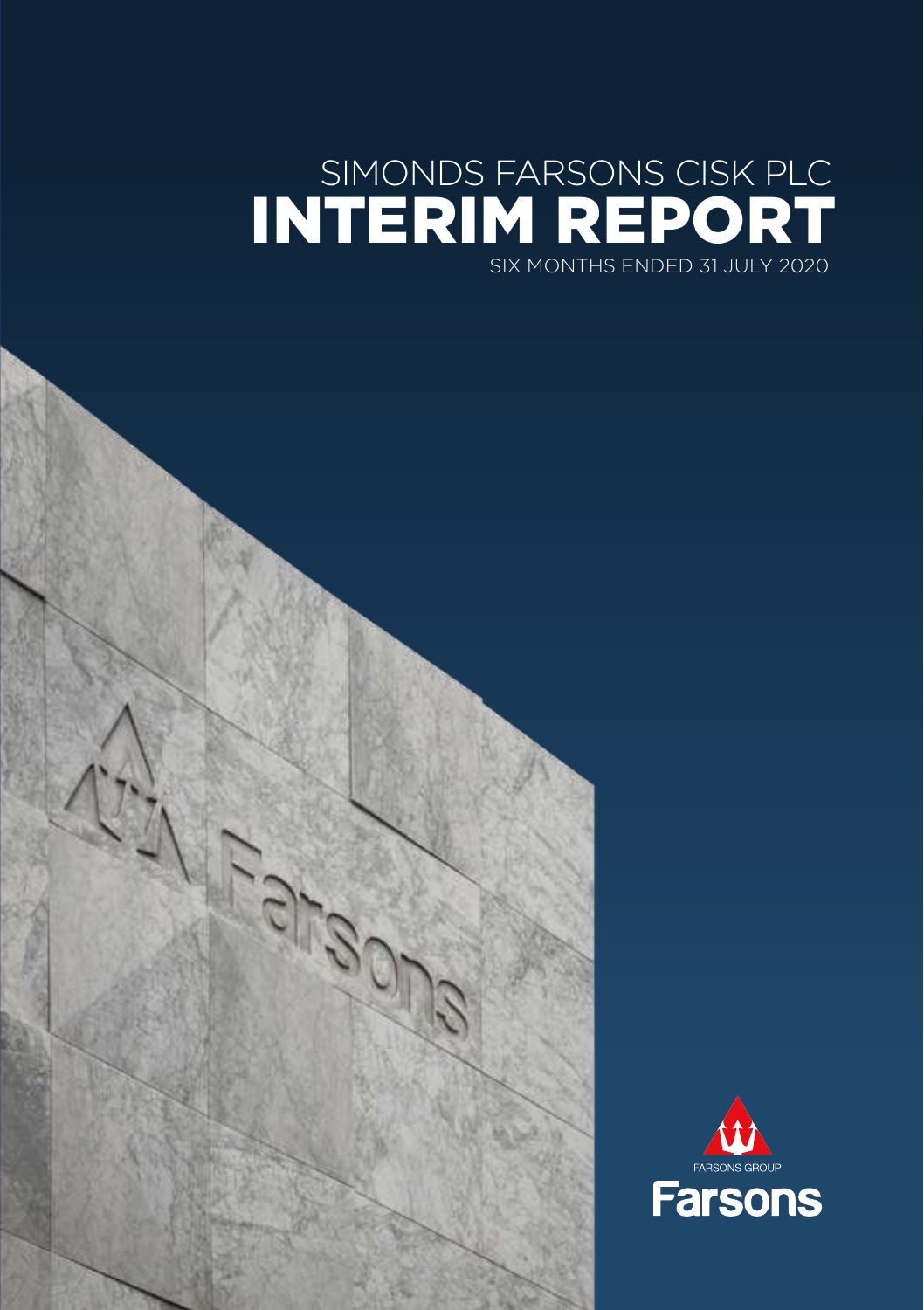$\overline{2}$ 

# **Simonds Farsons Cisk plc CONTENTS**

#### Interim Report

- 03. Interim Directors' Report
- 05. Condensed Consolidated Statement of Financial Position
- 05. Condensed Consolidated Income Statement
- 06. Condensed Consolidated Statement of Comprehensive Income
- 06. Condensed Consolidated Statement of Changes in Equity
- 07. Condensed Consolidated Statement of Cash Flows
- 07. Notes to the Condensed Consolidated Interim Financial Statements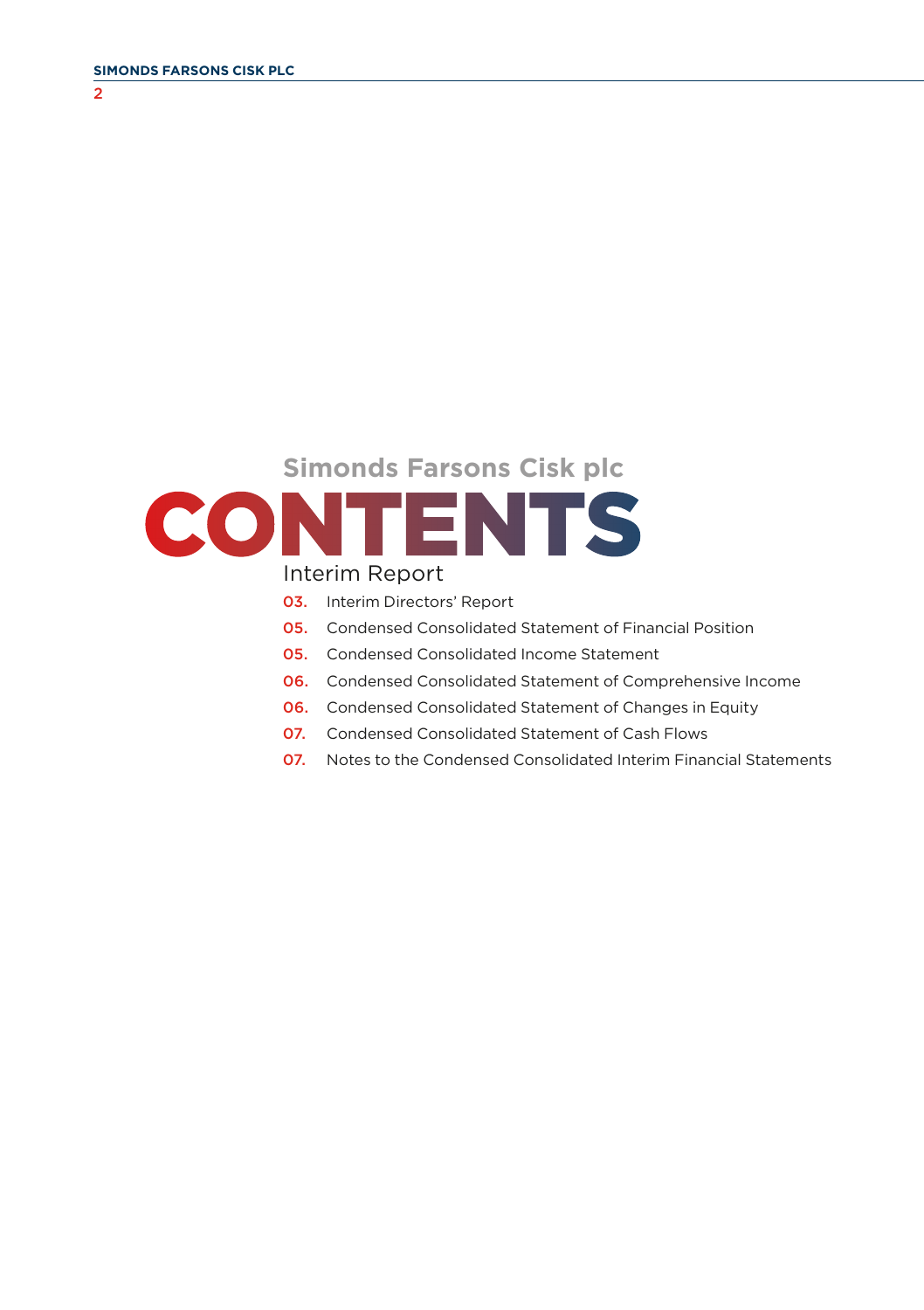# INTERIM DIRECTORS' REPORT

#### Trading Performance

The Board of Directors presents herewith the interim unaudited results of the Farsons Group for the six months ended 31 July 2020.

The first half of the year has been heavily impacted by the events brought about by the COVID- 19 outbreak, which was declared a global pandemic by the World Health Organisation (WHO) on the 11th March 2020. This declaration and the ensuing economic downturn have had a major impact on the Group's operations during five of the six months covered by this reporting period.

This financial period got off to a strong start with turnover and profits in the month of February exceeding those of the previous year by 10%. However, the onset of the COVID-19 pandemic and the regulations that ensued were very quickly reflected in the business performance across the Group. Turnover fell precipitously across all business lines as consumer demand for food and beverage products declined. This decline was particularly acute in the bars and restaurant sectors when these were ordered to close by government regulation. All mass events were also cancelled. The closure of the airport between mid-March and 1 July effectively also shut down the tourist sector over that period, badly impacting the hotels sector. April 2020, the first full month impacted by COVID-19, saw Group turnover fall by 55%. Competitive market pressures also became more pronounced as all businesses strived to retain their market positions and manage inventory levels. Inevitably, these increased market pressures resulted in a further compression in gross margins across the Group.

Business saw a gradual recovery from early May, particularly upon the reopening of the airport on 1 July, but the re-emergence of infections across Europe over the summer months and the re-imposition of travel restrictions – particularly those affecting tourists returning from visiting Malta - has seen a tapering off in the nascent recovery of turnover from mid-August. Overall turnover for the six-month period to 31 July 2020 amounted to €36.8 million compared with €53.3 million for the same period last year – a decrease of 31%. The reduction in turnover was experienced across all segments with the highest drop being registered in the operation of franchised food retailing establishments.

Immediately upon the outbreak of the pandemic, the Board and Management moved swiftly to implement a number of measures to curtail certain operational and administrative costs, re-visit ways of working, whilst at the same time re-evaluating planned capital investments programmes. The objectives in mind were to conserve cash, protect employment and commercial viability and safeguard the financial integrity of the Group. The Board and Management have continued to reassess the situation on an on-going basis in the light of a fast changing economic and public health crisis. Cash conservation measures continue to be critical in this environment and these include a focus on the re-evaluation and deferral of certain capital expenditure projects, intense follow ups for the collection of debts outstanding and the effective control of the credit risk associated with the Group's client base. An immediate freeze was imposed on overtime and new recruitment as well as the engagement of subcontracted and casual labour other than in exceptional circumstances where services were required to ensure appropriate service to customers and emergency services.

The Group has maintained its full work force despite the reduction in turnover with a balanced approach of measures undertaken for 'shut down' days together with accessing the COVID-19 wage supplement provided by the Government of Malta to employees of the Group. The fiscal and cost cutting measures undertaken as described above have enabled the Group to register a profit of  $£1.6$  million for the six month period. This is of course a significant reduction from the profit after tax registered in July 2019 of €6.4 million. The reduction of 75% in the Group's profit was experienced across all business lines, with, as expected, the franchised food operations being particularly hard hit.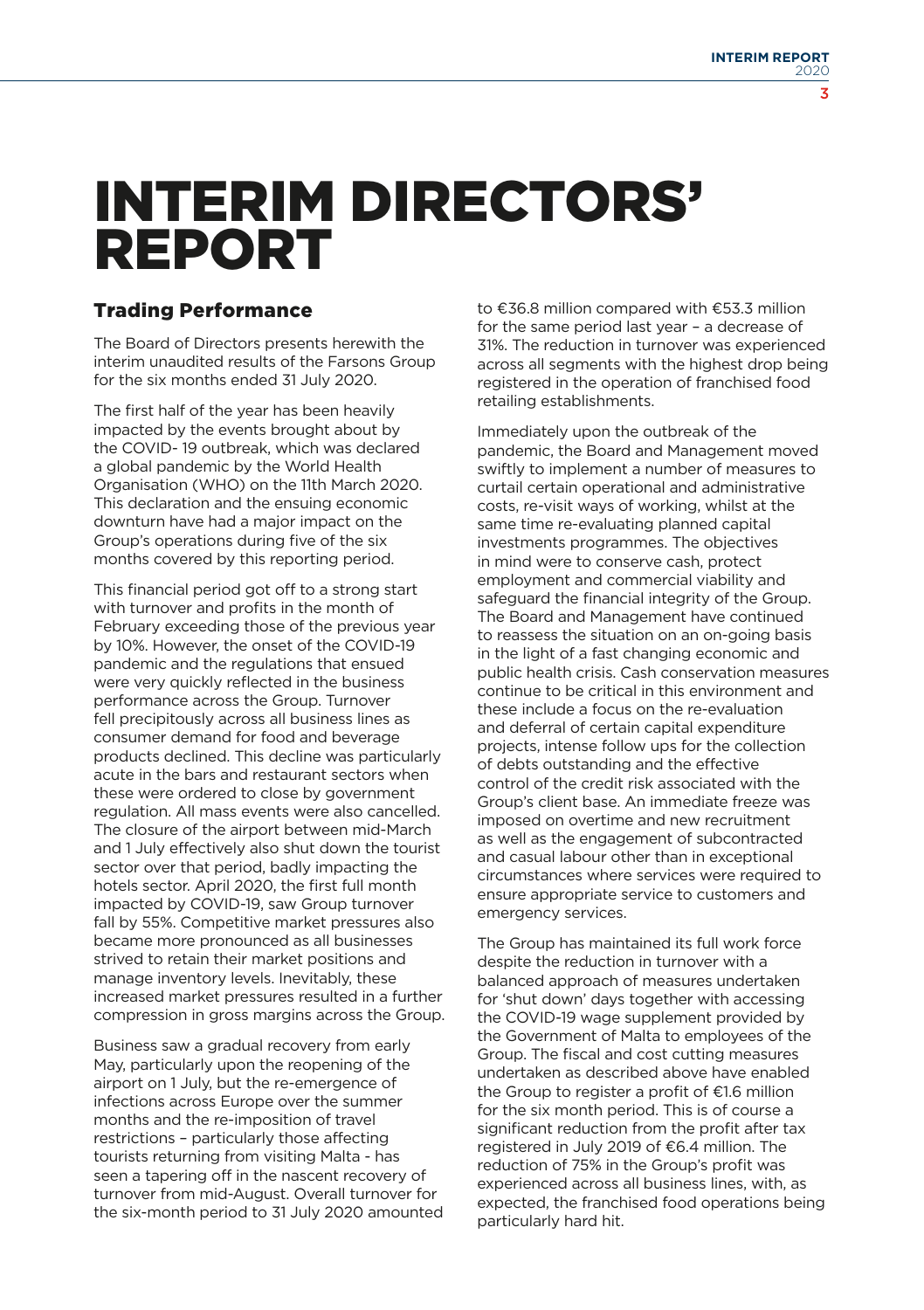Earnings per share decreased to  $€0.053$  for the six-month period when compared to  $€0.213$  the previous year.

#### Investments

The Farsons Group has curtailed capital investments during this reporting period, retaining only those investments for ongoing projects and product development to ensure the Group retains its innovative edge for its customers.

The major investment currently being undertaken by the Group is the restoration and rehabilitation of the Old Brewhouse. This landmark regeneration project was slowed down during this COVID-19 pandemic with a revised projected completion date of the second quarter of 2021.

#### Business outlook

The high level of dislocation and disruption brought about by the unprecedented COVID-19 pandemic are expected to persist over the coming months, as is the uncertainty that has come in its wake. The second half of the financial year will undoubtedly be challenging, particularly as the tourism industry and all entertainment events continue to be targeted in efforts to contain the spread of the virus. The Board of Directors and Management will remain vigilant and are committed to continuing to implement such further measures as are necessary to safeguard the Group's presence in the market, to protect our work force and to secure the financial viability and integrity of the business.

The global economic downturn brought about by the onset of the pandemic is evident – yet the future remains uncertain. It is clear from recent events that the pandemic is far from over and that the coronavirus is yet to be suppressed. The relaxation of certain restrictions over the summer months has seen a spike in infections across many countries, and governments are scrambling with the implementation of new measures in efforts to contain the pandemic. All governments are painfully aware of the economic hardship caused by the total lockdown restrictions imposed in March and are doing everything possible to avoid repeating such measures. The immediate future is far from clear and forward visibility for business planning purposes remains poor. Agility in responding to fast moving events will be key.

The Board fully expects a challenging second half of the financial year and believes that further reduction in consumer demand together with potential reduction in spending power will continue to impact negatively the profitability of the Group. The forecast for the second half of the year, based on observed current trends, is anticipated to generate a slight improvement in the profit levels reported for the first half of the year.

The directors have a reasonable expectation, at the time of approving the condensed consolidated interim financial statement, that the group has adequate resources to continue in operational existence for the foreseeable future. For this reason, the directors continue to adopt the going concern basis in the preparation of the condensed consolidated interim financial statements.

#### Dividends

In the difficult and uncertain environment detailed in this report, the Board of Directors does not feel that it would be appropriate to declare the payment of an interim dividend  $(2019: \text{£1 million})$ . The extent of a final dividend distribution, if any, shall be determined on the basis of the full year results and the circumstances prevailing at that time.

#### Statement Pursuant to Listing Rule 5.75.3 issued by the Listing Authority

We hereby confirm that to the best of our knowledge:

- The condensed interim financial information gives a true and fair view of the financial position of the Group as at 31 July 2020, and of its financial performance and cash flows for the period then ended, in accordance with International Financial Reporting Standards as adopted by the EU applicable to interim Financial reporting (IAS34); and
- The Interim Directors' Report includes a fair review of the information required in terms of Listing Rules 5.81 to 5.84.

Lmis Forgia

Marcantonio Stagno d'Alcontres Vice–Chairman

Louis A. Farrugia

Chairman

23 September 2020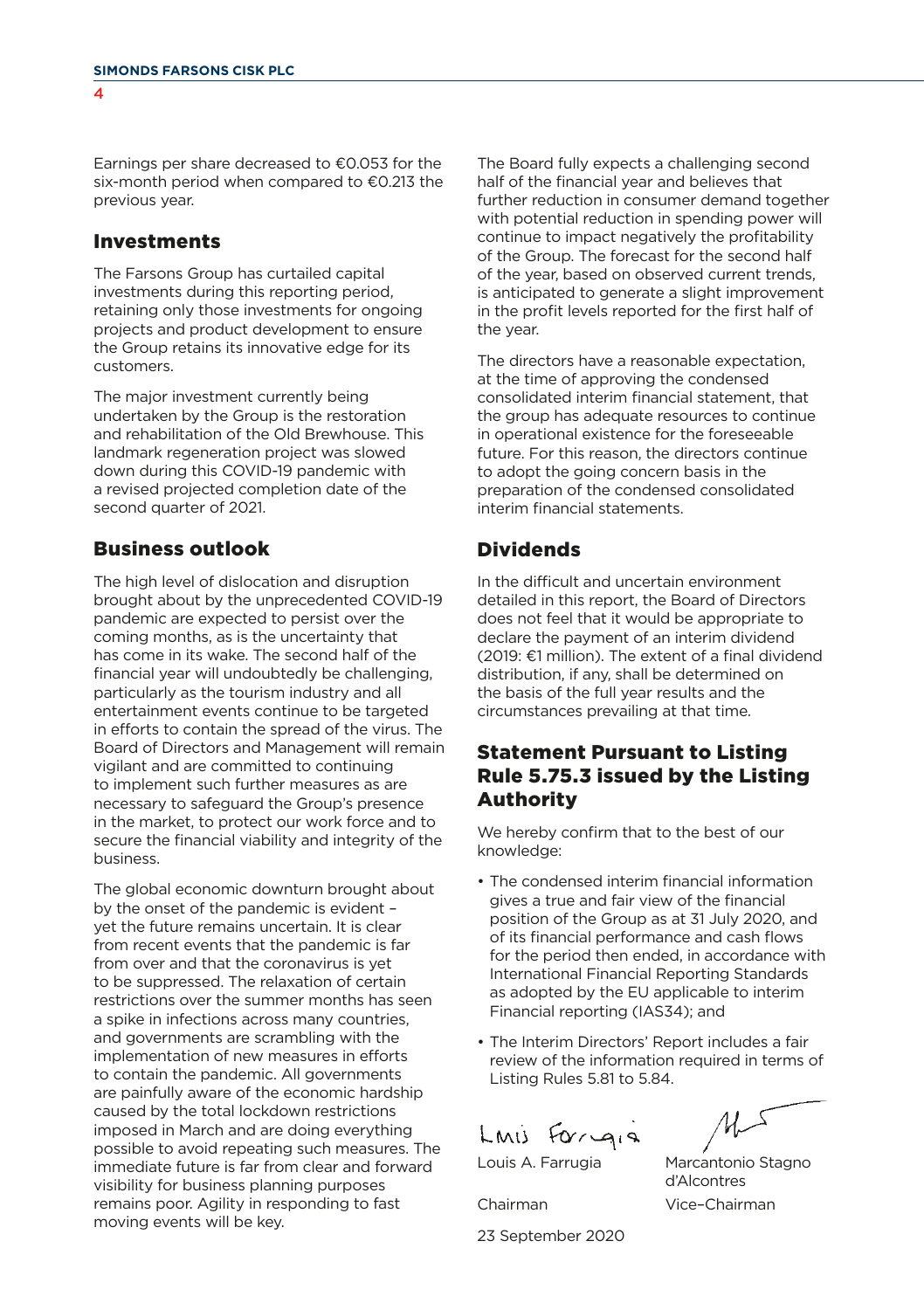### CONDENSED CONSOLIDATED STATEMENT OF FINANCIAL POSITION AS AT 31 JULY 2020

|                                                               |                                                             | Group   |  |  |
|---------------------------------------------------------------|-------------------------------------------------------------|---------|--|--|
|                                                               | 31 July 2020<br>31 January 2020<br>(unaudited)<br>(audited) |         |  |  |
|                                                               | €'000                                                       | €'000   |  |  |
| Assets                                                        |                                                             |         |  |  |
| Non-current assets                                            | 136,320                                                     | 136,287 |  |  |
| Current assets                                                | 47,266                                                      | 51,655  |  |  |
| Total assets                                                  | 183,586                                                     | 187,942 |  |  |
| <b>Equity and Liabilities</b>                                 |                                                             |         |  |  |
| Capital and reserves attributable to<br>owners of the company | 117,862                                                     | 116,223 |  |  |
| Non-current liabilities                                       | 40,018                                                      | 38.724  |  |  |
| <b>Current liabilities</b>                                    | 25,706                                                      | 32,995  |  |  |
| <b>Total liabilities</b>                                      | 65,724                                                      | 71,719  |  |  |
| <b>Total equity and liabilities</b>                           | 183,586                                                     | 187,942 |  |  |

#### CONDENSED CONSOLIDATED INCOME STATEMENT SIX MONTHS ENDED 31 JULY 2020

|                       | Group                       |                             |
|-----------------------|-----------------------------|-----------------------------|
|                       | 31 July 2020<br>(unaudited) | 31 July 2019<br>(unaudited) |
|                       | €'000                       | €'000                       |
| Revenue               | 36,787                      | 53,272                      |
| Gross profit          | 12,662                      | 21,477                      |
| Operating profit      | 2,224                       | 7,645                       |
| Finance costs         | (637)                       | (729)                       |
| Profit before tax     | 1,587                       | 6,916                       |
| Tax expense           |                             | (519)                       |
| Profit for the period | 1,587                       | 6,397                       |
| Earnings per share    | 0.053                       | 0.213                       |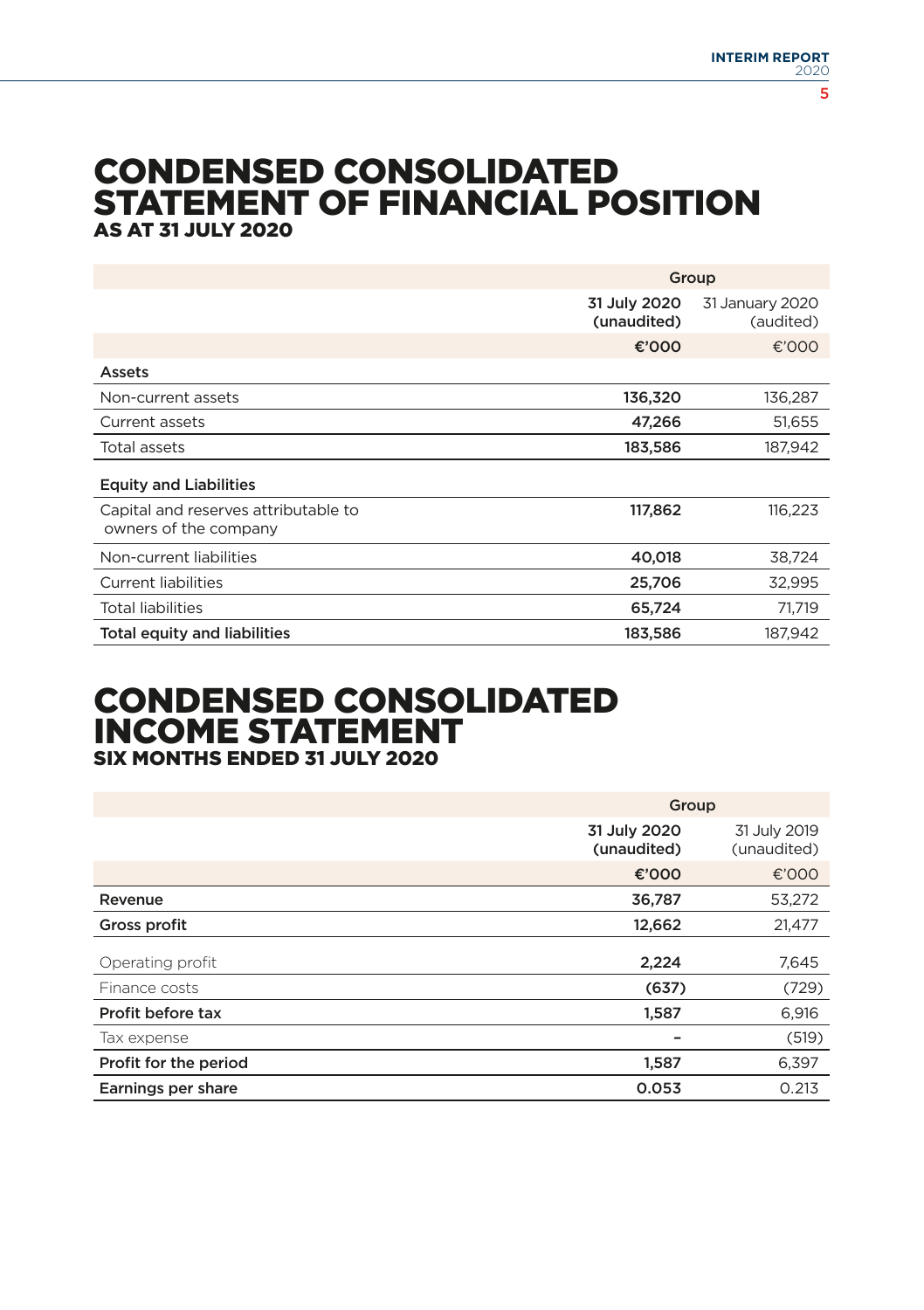#### 6

# CONDENSED CONSOLIDATED STATEMENT OF COMPREHENSIVE INCOME

SIX MONTHS ENDED 31 JULY 2020

|                                                                                               | Group                       |                             |  |
|-----------------------------------------------------------------------------------------------|-----------------------------|-----------------------------|--|
|                                                                                               | 31 July 2020<br>(unaudited) | 31 July 2019<br>(unaudited) |  |
|                                                                                               | €'000                       | €'000                       |  |
| Profit for the period                                                                         | 1.587                       | 6,397                       |  |
| Other comprehensive income:<br>Items that may be subsequently reclassified to profit or loss: |                             |                             |  |
| Cash flow hedges net of deferred tax                                                          | 52                          |                             |  |
| Other comprehensive income for the period                                                     | 52                          |                             |  |
| Total comprehensive income for the period                                                     | 1.639                       | 6.397                       |  |

# CONDENSED CONSOLIDATED STATEMENT OF CHANGES IN EQUITY SIX MONTHS ENDED 31 JULY 2020

|                                                 |                  |                    | Revaluation           |                      |                 |
|-------------------------------------------------|------------------|--------------------|-----------------------|----------------------|-----------------|
|                                                 | Share<br>capital | Hedging<br>reserve | and other<br>reserves | Retained<br>earnings | Total<br>equity |
|                                                 | €'000            | €'000              | €'000                 | €'000                | €'000           |
| Period ended 31 July 2020                       |                  |                    |                       |                      |                 |
| Balance at 1 February 2020                      | 9,000            | (304)              | 49.409                | 58.118               | 116.223         |
| Comprehensive income                            |                  |                    |                       |                      |                 |
| Profit for the six months<br>ended 31 July 2020 |                  |                    |                       | 1,587                | 1,587           |
| Cash flow hedges net<br>of deferred tax         |                  | 52                 |                       |                      | 52              |
|                                                 |                  |                    |                       |                      |                 |
| Balance at 31 July 2020                         | 9,000            | (252)              | 49,409                | 59,705               | 117,862         |
|                                                 |                  |                    |                       |                      |                 |
| Period ended 31 July 2019                       |                  |                    |                       |                      |                 |
| Balance at 1 February 2019                      | 9,000            | (385)              | 49.409                | 50.249               | 108.273         |
| Comprehensive income                            |                  |                    |                       |                      |                 |
| Profit for the six months<br>ended 31 July 2019 |                  |                    |                       | 6.397                | 6.397           |
| <b>Transactions with owners</b>                 |                  |                    |                       |                      |                 |
| <b>Dividends</b>                                |                  |                    |                       | (3,000)              | (3,000)         |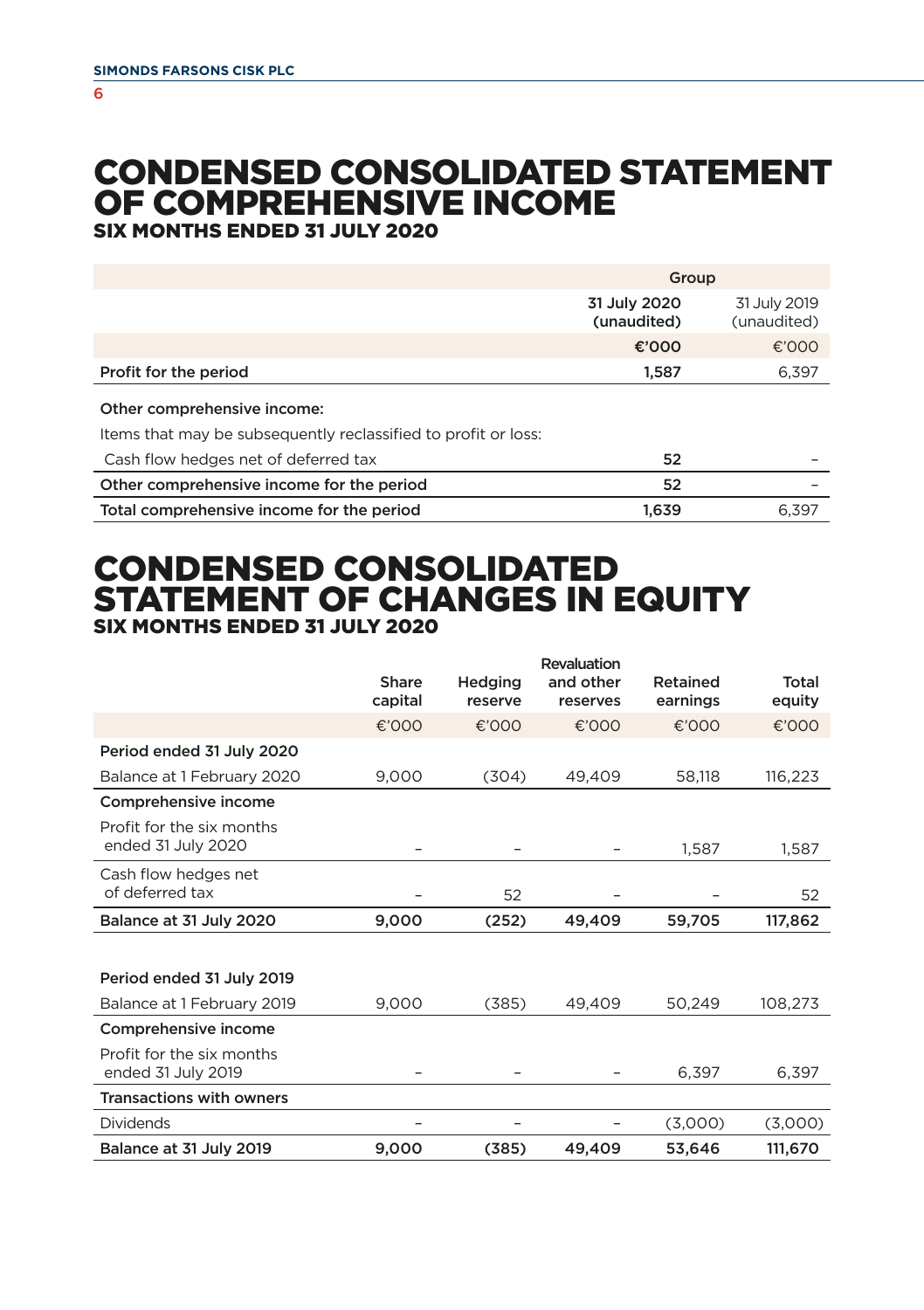# CONDENSED CONSOLIDATED STATEMENT OF CASH FLOWS SIX MONTHS ENDED 31 JULY 2020

|                                                        | Group                       |                             |
|--------------------------------------------------------|-----------------------------|-----------------------------|
|                                                        | 31 July 2020<br>(unaudited) | 31 July 2019<br>(unaudited) |
|                                                        | €'000                       | €'000                       |
| Net cash generated from operating activities           | 9,043                       | 5,719                       |
| Net cash used in investing activities                  | (6, 827)                    | (7,787)                     |
| Net cash generated from/(used in) financing activities | 1,167                       | (4, 192)                    |
| Net movement in cash and cash equivalents              | 3,383                       | (6,260)                     |
| Cash and cash equivalents at beginning of period       | 1.796                       | 5,719                       |
| Cash and cash equivalents at end of period             | 5,179                       | (541)                       |

# NOTES TO THE CONDENSED CONSOLIDATED INTERIM FINANCIAL STATEMENTS

- 1. This report is being published pursuant to the terms of Chapter 5 of the Listing Rules and the Prevention of Financial Markets Abuse Act 2005.
- 2. The financial information being published has been extracted from the Simonds Farsons Cisk plc's unaudited interim financial statements for the six months ended 31 July 2020, prepared in accordance with accounting standards adopted for use in the European Union for reported interim financial information (IAS 34 – Interim Financial Reporting). In terms of Listing Rule 5.75.5, this interim report has not been audited by the Group's independent auditors.
- 3. The accounting policies used in the preparation of the interim financial information are consistent with those used in the annual financial statements for the year ended 31 January 2020.

 The interim financial statemnets should be read in conjunction with the annual financial statements for the year ended 31 January 2020.

4. The Group's operations consist of the brewing, production and sale of beer and branded beverages, the importation, wholesale and retail of food and beverages, including wines and spirits, and the operation of franchised food retailing establishments. These operations are carried out, primarily, on the local market. An analysis by business segment of the Group's turnover and operating profit is set out below: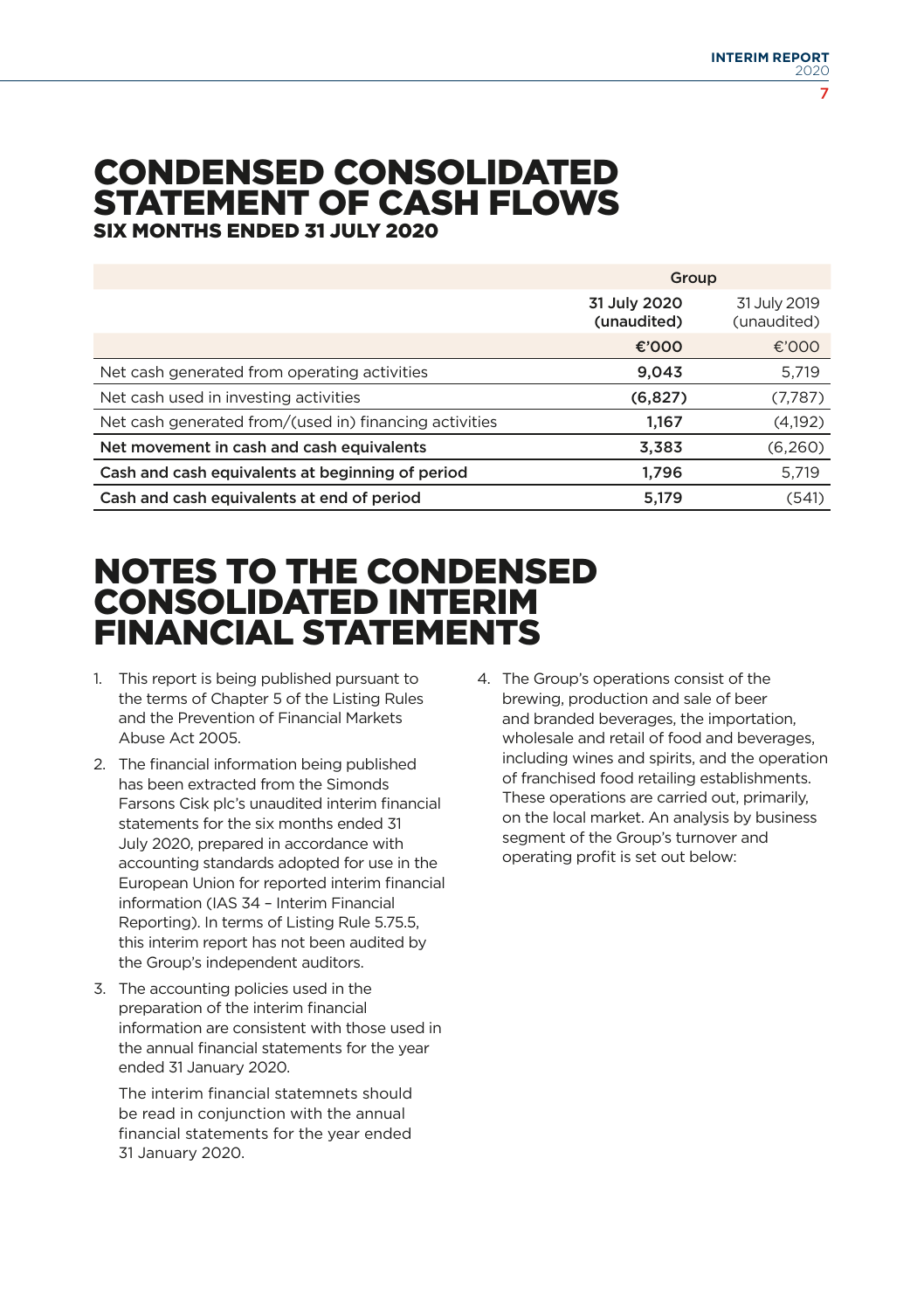8

|                             | Brewing, production<br>& sale of branded<br>beers & beverages | Importation,<br>wholesale & retail of<br>food & beverages,<br>including wines<br>& spirits | Operation of<br>franchised<br>food retailing<br>establishments | Group   |
|-----------------------------|---------------------------------------------------------------|--------------------------------------------------------------------------------------------|----------------------------------------------------------------|---------|
|                             | €'000                                                         | €'000                                                                                      | €'000                                                          | €'000   |
| Period ended 31 July 2020   |                                                               |                                                                                            |                                                                |         |
| Revenue                     | 22,654                                                        | 12,979                                                                                     | 4,183                                                          | 39,816  |
| Less: inter-segmental sales | (818)                                                         | (2, 211)                                                                                   |                                                                | (3,029) |
|                             | 21,836                                                        | 10,768                                                                                     | 4,183                                                          | 36,787  |
| Segment results             | 2,652                                                         | 281                                                                                        | 38                                                             | 2,971   |
| Unallocated assets          |                                                               |                                                                                            |                                                                | (747)   |
| Operating profit            |                                                               |                                                                                            |                                                                | 2,224   |
| Net finance costs           |                                                               |                                                                                            |                                                                | (637)   |
| Profit before tax           |                                                               |                                                                                            |                                                                | 1,587   |
| Tax expense                 |                                                               |                                                                                            |                                                                |         |
| Profit for the period       |                                                               |                                                                                            |                                                                | 1,587   |
| Period ended 31 July 2019   |                                                               |                                                                                            |                                                                |         |
| Revenue                     | 30,066                                                        | 18,806                                                                                     | 8,668                                                          | 57,540  |
| Less: inter-segmental sales | (1,216)                                                       | (3,052)                                                                                    |                                                                | (4,268) |
|                             | 28,850                                                        | 15,754                                                                                     | 8,668                                                          | 53,272  |
| Segment results             | 6,061                                                         | 1.863                                                                                      | 865                                                            | 8,789   |
| Unallocated assets          |                                                               |                                                                                            |                                                                | (1,144) |
| Operating profit            |                                                               |                                                                                            |                                                                | 7,645   |
| Net finance costs           |                                                               |                                                                                            |                                                                | (729)   |
| Profit before tax           |                                                               |                                                                                            |                                                                | 6,916   |
| Tax expense                 |                                                               |                                                                                            |                                                                | (519)   |

Profit for the period 6,397

5. Earnings per share is based on the profit after tax attributable to the ordinary shareholders of Simonds Farsons Cisk p.l.c. divided by the weighted average number of ordinary shares in issue during the period and ranking for dividend.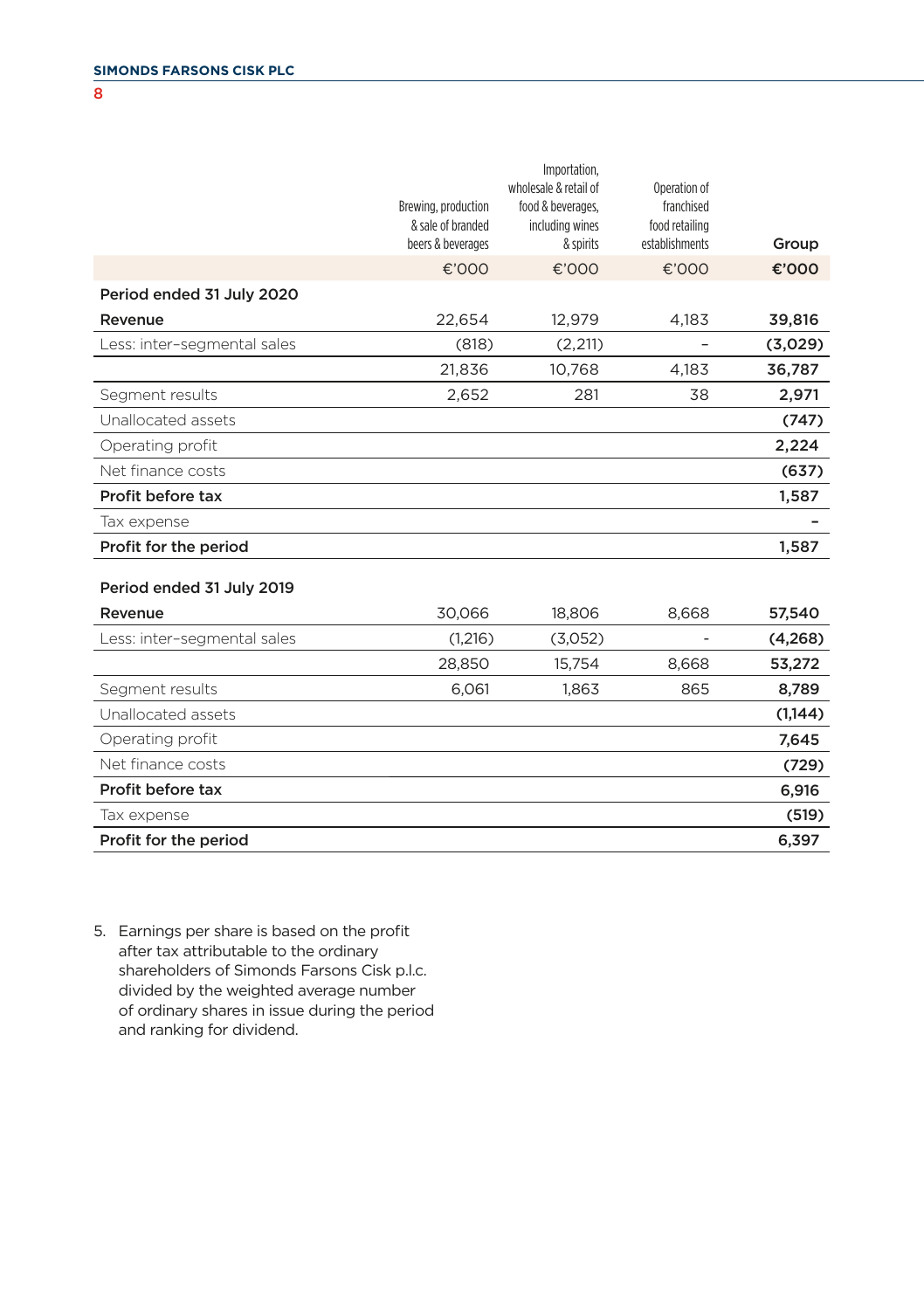



Simonds Farsons Cisk plc The Brewery, Mdina Road, Zone 2, Central Business District, Birkirkara CBD 2010, Malta. Tel: (+356) 2381 4114 email: sfc@farsons.com www.farsons.com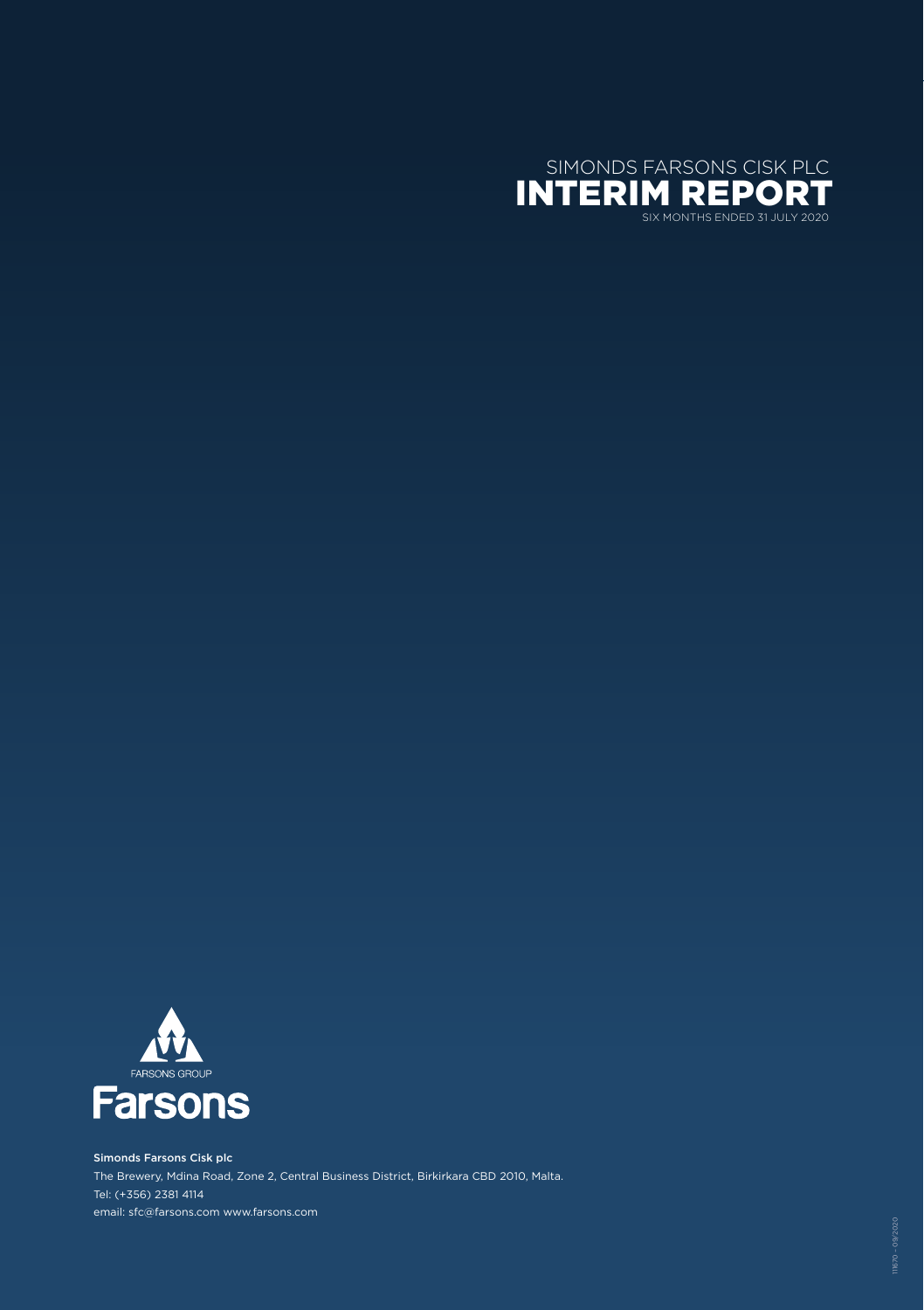

The Board of Directors Simonds Farsons Cisk plc The Brewery, Mdina Road, Mriehel, Birkirkara BKR 3000, Malta

23 September 2020

Dear Sirs,

#### Simonds Farsons Cisk plc –update to the Financial Analysis Summary (the "Update FAS")

In accordance with your instructions and in line with the requirements of the Listing Authority Policies, we have compiled the Update FAS set out on the following pages and which is being forwarded to you together with this letter.

The purpose of the Update FAS is that of summarising key financial data appertaining to Simonds Farsons Cisk p.l.c. (the "Company" or "Issuer"). The data is derived from various sources or is based on our own computations and analysis of the following:

- (a) Historical financial data for the three years ended 31 January 2020 has been extracted from the Issuer's audited statutory financial statements for the three years in question, as and when appropriate.
- (b) The forecast data for the financial year ending 31 January 2021 has been provided by management and approved by the Directors of the Issuer.
- (c) Our commentary on the results of the Issuer and on the respective financial position is based on the explanations provided by the Issuer.
- (d) The ratios quoted in the Financial Analysis Summary have been computed by us applying the definitions as set out and defined within the Update FAS.
- (e) Relevant financial data in respect of the comparative set in Part D has been extracted from public sources such as the web sites of the companies concerned, or financial statements filed with the Registry of Companies.

The Update FAS is provided to assist potential investors by summarising the more important financial data of the Issuer. The Update FAS does not contain all data that is relevant to potential investors and is intended to complement, and not replace, financial and/or investment advice. The Update FAS does not constitute an endorsement by our firm of the securities of the Issuer and should not be interpreted as a recommendation to invest. We shall not accept any liability for any loss or damage arising out of the use of the Analysis and no representation or warranty is provided in respect of the reliability of the information contained in the Analysis. As with all investments, potential investors are encouraged to seek professional advice before investing.

Yours sincerely,

Vincent E Rizzo Director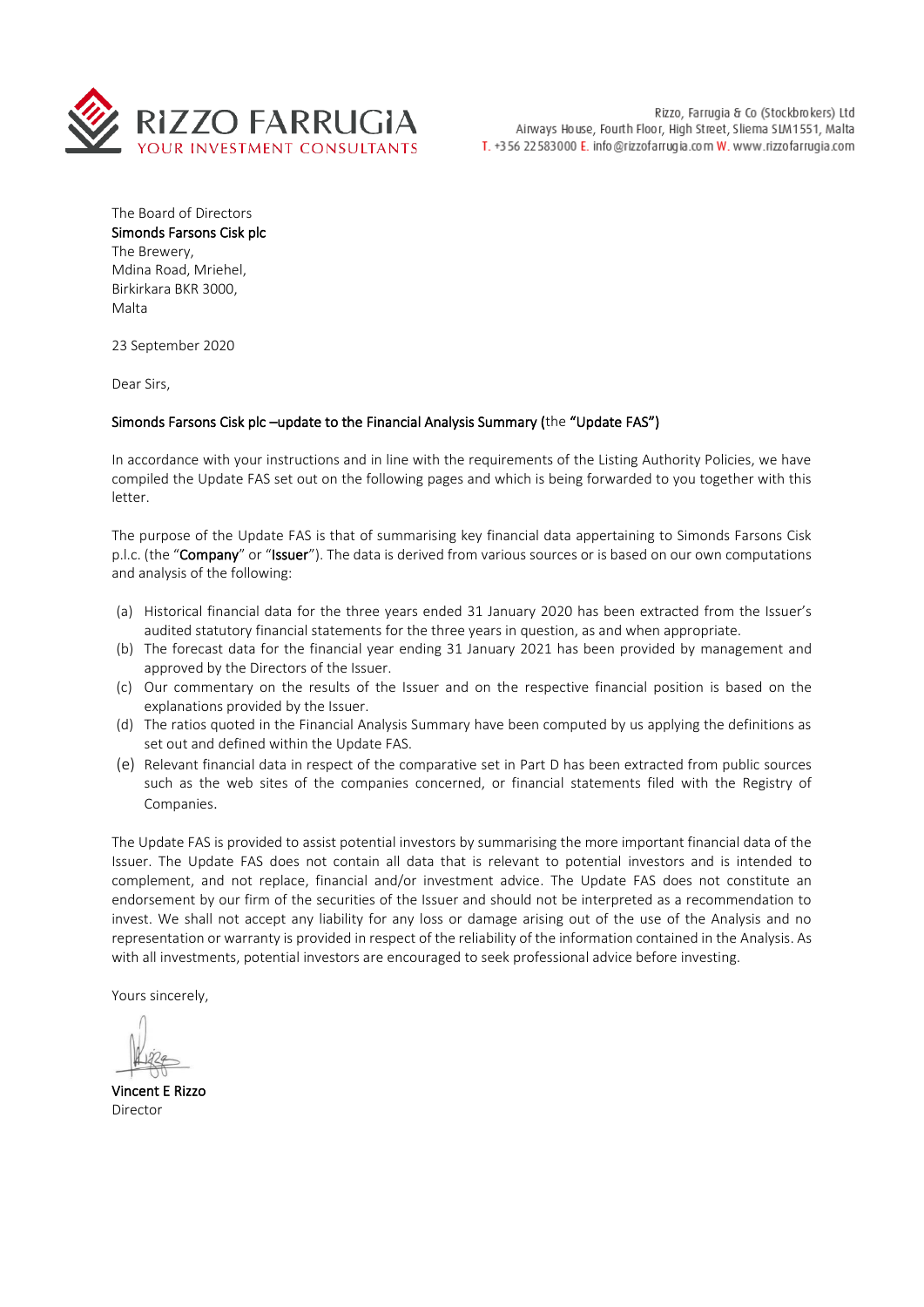

# **FINANCIAL ANALYSIS SUMMARY**

Update 2020

*Prepared by Rizzo, Farrugia & Co (Stockbrokers) Ltd, in compliance with the Listing Policies issued by the Malta Financial Services Authority, dated 5 March 2013.*

**23 September 2020**

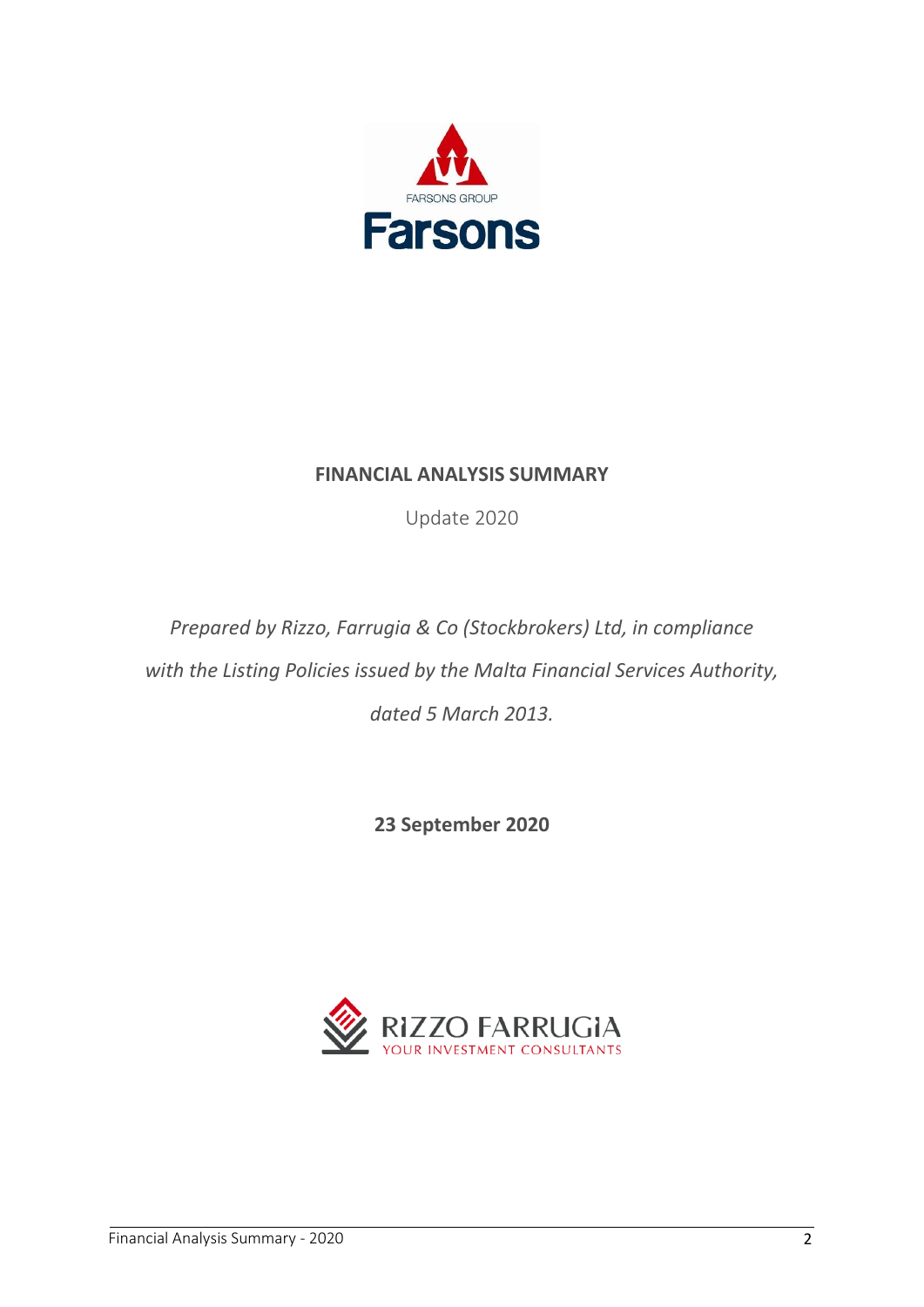# TABLE OF CONTENTS

### IMPORTANT INFORMATION

| PART A | <b>BUSINESS &amp; MARKET OVERVIEW UPDATE</b> |
|--------|----------------------------------------------|
| PART B | FINANCIAL REVIEW                             |
| PART C | <b>LISTED SECURITIES</b>                     |
| PART D | <b>COMPARATIVES</b>                          |
| PART E | GLOSSARY                                     |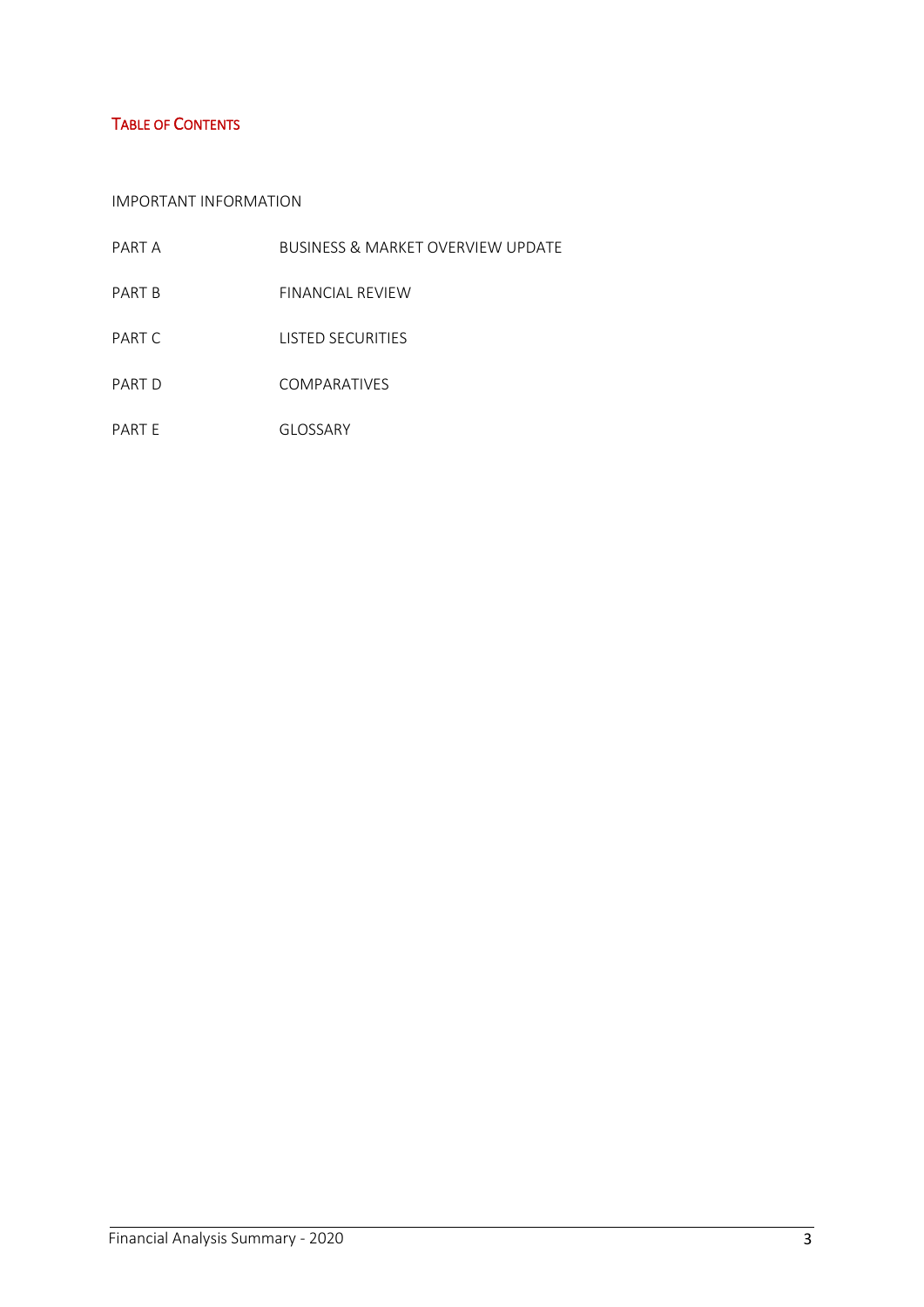#### IMPORTANT INFORMATION

#### PURPOSE OF THE DOCUMENT

Simonds Farsons Cisk plc (the "Company", "Group" or the "Issuer") issued €20 million 3.5% Unsecured Bonds 2027 pursuant to a prospectus dated 31 July 2017 (the "Bond Issue"). The prospectus included a Financial Analysis Summary ("FAS") in line with the requirements of the Listing Policies as issued and last updated by the MFSA on 5 March 2013. The purpose of this report is to provide an update to the FAS (the "Update FAS") on the performance and on the financial position of the Company.

#### SOURCES OF INFORMATION

The information that is presented has been collated from a number of sources, including the Company's website [\(www.farsons.com](http://www.farsons.com/)) and the Company's audited Financial Statements for the years ended 31 January 2018, 2019 and 2020 and forecasts for financial year ending 31 January 2021.

Forecasts that are included in this document have been prepared by management and approved for publication by the directors of the Company, who undertake full responsibility for the assumptions on which these forecasts are based.

Wherever used, FYXXXX refers to financial year covering the period 1<sup>st</sup> February to 31<sup>st</sup> January. The financial information is being presented in thousands of Euro, unless otherwise stated, and has been rounded to the nearest thousand.

#### PREVIOUS FAS ISSUED

The Company has published the following FAS which are available on its website:

FAS dated 31 July 2017 (appended to the prospectus)

FAS dated 16 July 2018

FAS dated 15 July 2019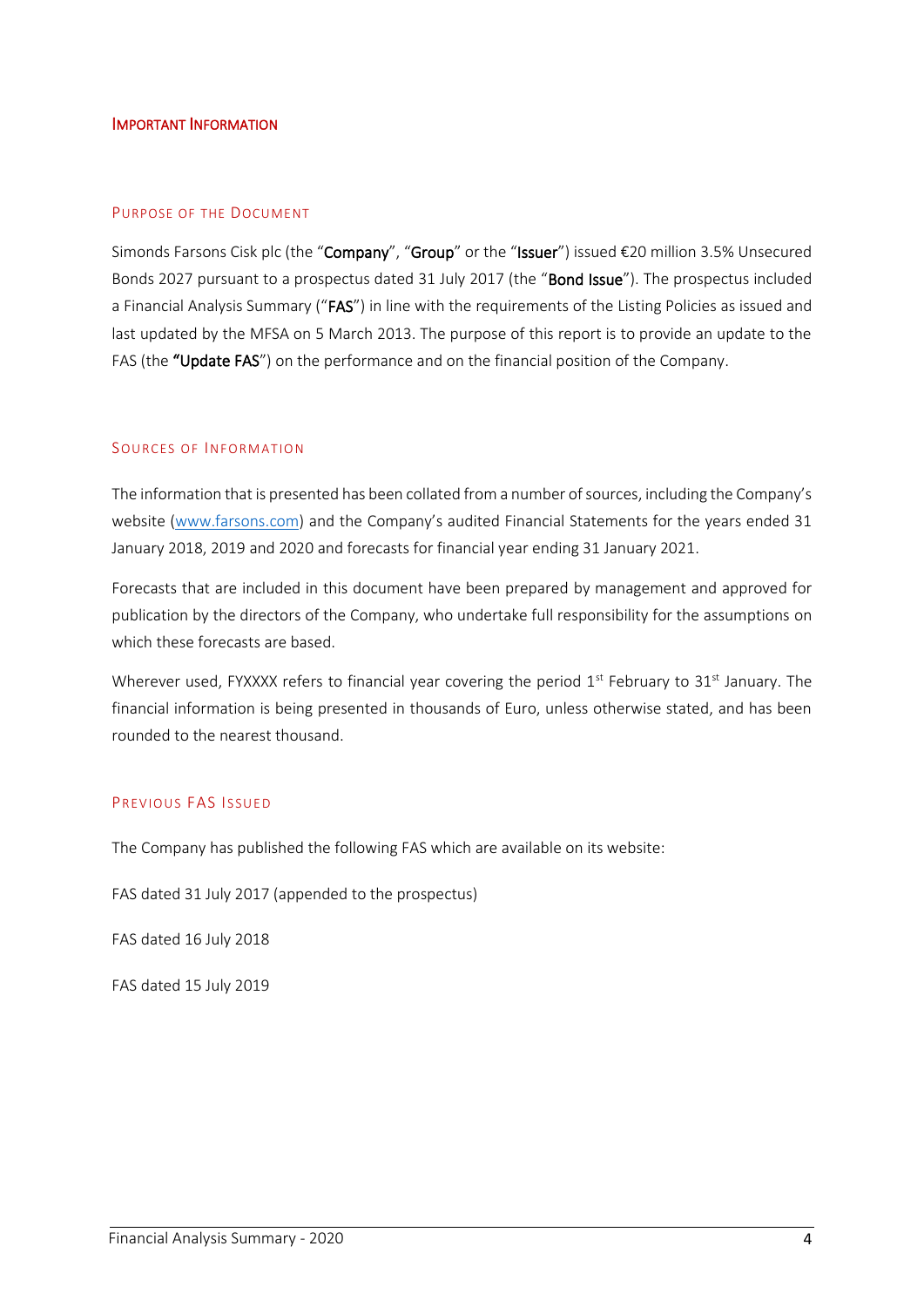## 1 INTRODUCTION

From its origins in 1928, Simonds Farsons Cisk plc (the "Company", "Group" or "Issuer") is the result of the amalgamation of L. Farrugia & Sons Limited, H & G Simonds and The Malta Export Brewery. The construction of the brewery in Mriehel was completed in 1950 under the direction of managing director Mr Lewis V. Farrugia. Further enhancements and additions to the brewery were undertaken over the years, extending the facilities to bottling plants for soft drinks as the Group embarked on an expansionary strategy across various segments of the food and beverage industry.

The Group is made up of three distinct segments:

- i. Brewing, production & sale of branded beers & beverages
- ii. Importation, wholesale & retail of food & beverages, including wines & spirits
- iii. Operation of franchised food retailing establishments

## 2 GOVERNANCE & SENIOR MANAGEMENT

The strategic direction of the Company is entrusted to a board of eight directors, the majority of whom act in a non-executive capacity.

| <b>Board of Directors</b>             | Role                        |
|---------------------------------------|-----------------------------|
| Mr Louis A. Farrugia                  | Executive Chairman          |
| Mr Marcantonio Stagno d'Alcontres     | Non-Executive Vice Chairman |
| Mr Michael Farrugia                   | Executive Director          |
| Mr Roderick Chalmers                  | Non-Executive Director      |
| Dr Max Ganado                         | Non-Executive Director      |
| Ms Marina Hogg                        | Non-Executive Director      |
| Marquis Marcus John Scicluna Marshall | Non-Executive Director      |
| Baroness Christiane Ramsay Pergola    | Non-Executive Director      |

The Group's company secretary is Ms Antoinette Caruana.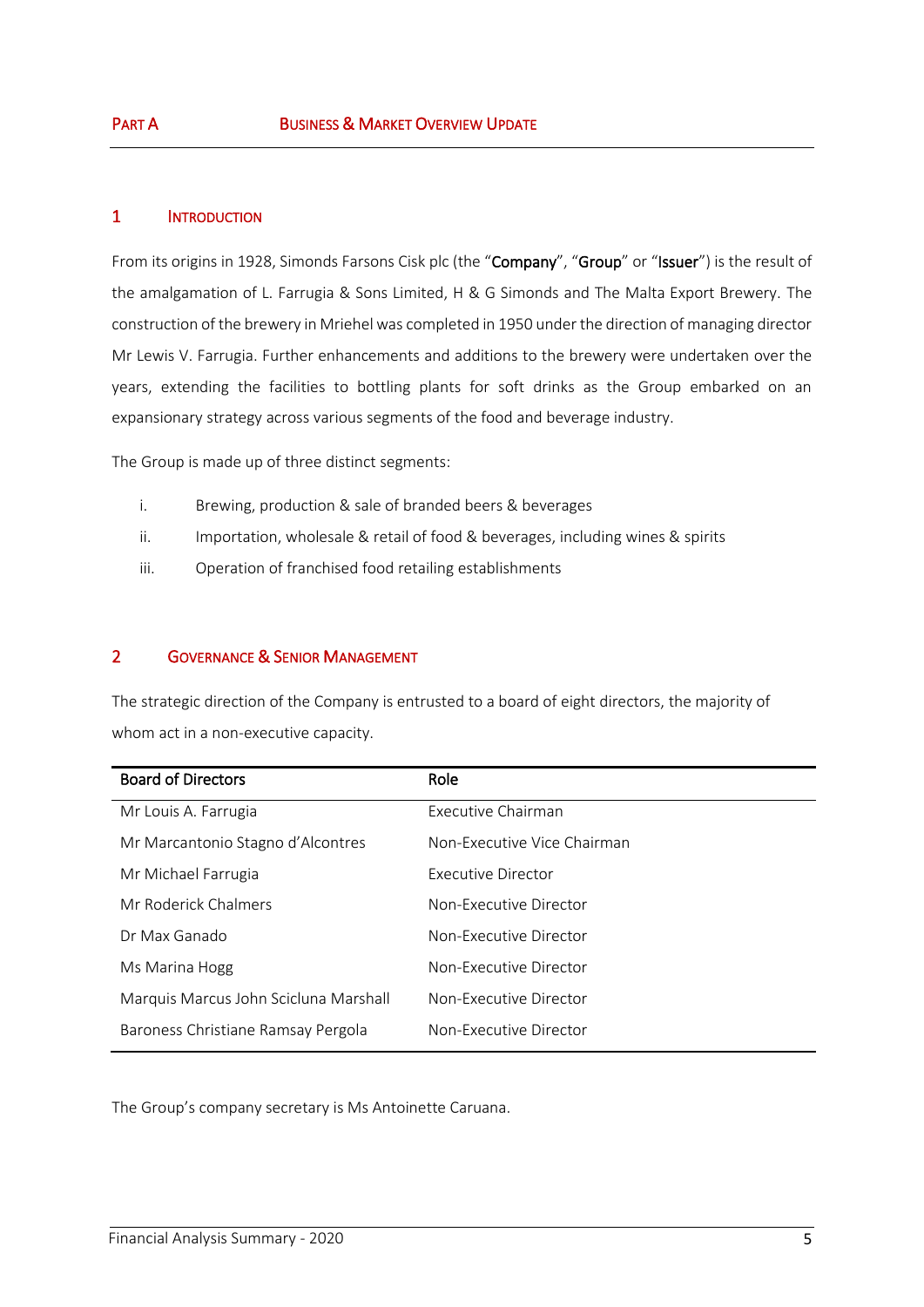The Company's board is assisted by a complement of senior executive management in the execution of the board's strategic direction.

| <b>Senior Management</b>   | <b>Position</b>                                                 |
|----------------------------|-----------------------------------------------------------------|
| Mr Norman Aquilina         | Group Chief Executive Officer                                   |
| Mr Michael Farrugia        | Executive Director, Operations and Business Development Officer |
| Ms Anne Marie Tabone       | Group Chief Financial Officer                                   |
| Mr Eugenio Caruana         | Chief Operating Officer                                         |
| Mr John Bonello Ghio       | Group Head of Food Business                                     |
| Mr Pierre Stafrace         | <b>General Manager FBIC</b>                                     |
| Mr Chris Borg Cardona      | Group Head of Logistics & General Manager EcoPure               |
| Ms Antoinette Caruana      | Group Human Resources Manager                                   |
| Mr Philip Farrugia         | Group Head of IT & Business Services                            |
| Ms Susan Weenink Camilleri | Head of Sales & Marketing                                       |

The Group engaged an average staff complement of 860 (full time equivalent) employees during the last financial reporting period (31 January 2020) across the various group companies, including the operation of the franchised food retailing establishments.

## 3. GROUP STRUCTURE

The Company is the parent of a group of companies – the Group. Hereunder is the organisation chart showing the various subsidiaries within the Group:

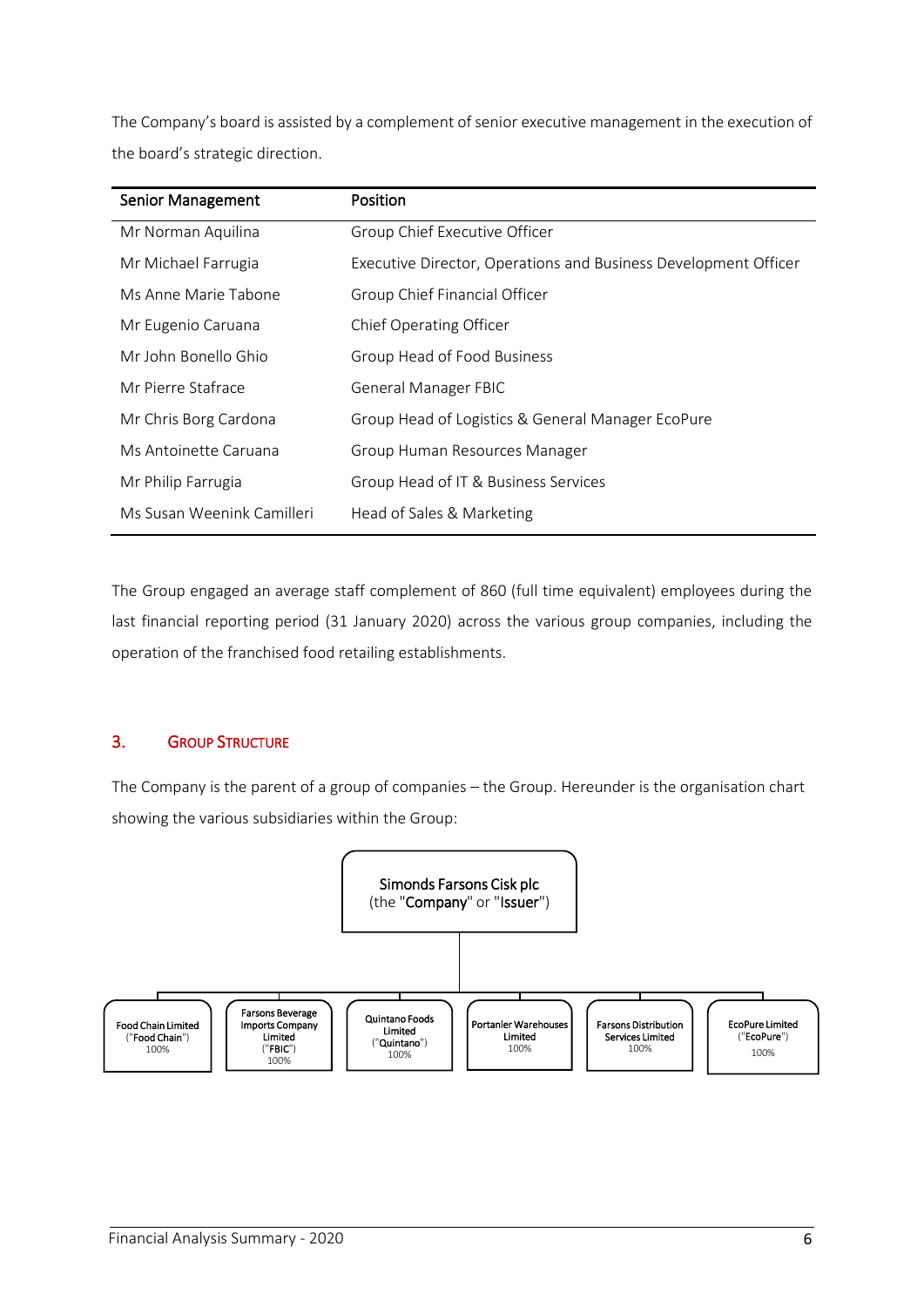# 4. MAJOR ASSETS

Property, plant and equipment (PPE) represents the major component of the Group's assets. This component represents the assets required for the operation of the Group's business, and comprise:

|                                  | Net Book Value  |
|----------------------------------|-----------------|
| <b>Components of PPE</b>         | FY2020          |
| Land and Buildings               | €80.6 million   |
| Assets in Course of Construction | €3.9 million    |
| Plant, Machinery & equipment     | $£35.1$ million |
| Total                            | €119.6 million  |

PPE makes up just under 64% of the Group's total asset base. Assets in course of construction as at the end of financial year 2020 consisted of the works in progress on the Old Brewhouse.

Trade and other receivables were the next most significant category of assets of the Group, at €28.2 million, representing 15% of total assets. Inventories, which at the end of FY2020 reached almost €17 million, included almost €4 million of raw materials and consumables used in the production and bottling of beverages and food items relating to Food Chain Limited's food products; €9.3 million in finished goods and goods for resale; and €3.6 million relating to the depreciated value of containers, other packaging / bottling materials and spare parts.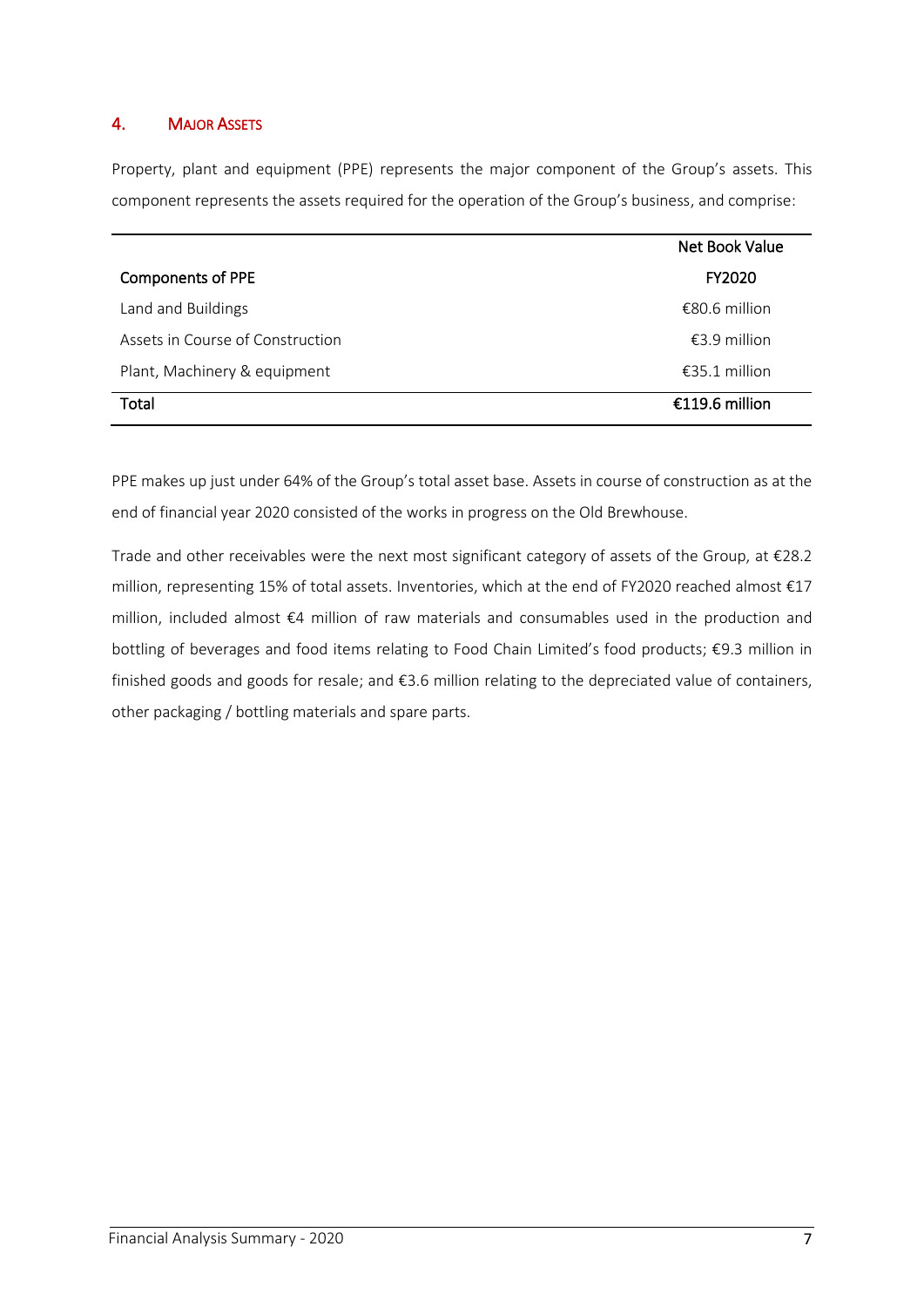#### 5. REPORTABLE SEGMENTS

The Group's main operating segments are as outlined in section 1 above. Further information relating to these business segments is provided below:

#### BREWING, PRODUCTION AND SALE OF BRANDED BEERS & BEVERAGES

The 'brewing, production and sale of branded beers and beverages' segment includes Eco Pure and the Company, i.e. Simonds Farsons Cisk plc. This segment remains the core business of the Group and is therefore the segment that is the most material and the largest contributor to Group profitability. The Company produces and distributes its own brands including Kinnie™, Cisk™, Blue Label Ale™, Farsons Classic Brews™, Hopleaf Pale Ale™, Cisk Lacto™ and San Michel™. The Company is also the exclusive franchisee in Malta to PepsiCo, Budweiser and Carlsberg, having the rights to produce, bottle, sell and distribute the said products, amongst other related products, including Skol™, LikeCola™ and 7Up™. Meanwhile, Eco Pure Ltd is the company responsible for the marketing, sales and distribution of 18.9 and 10 litre containers of San Michel water, providing also water dispensers and coolers for rental or purchase.

#### IMPORTATION, WHOLESALE AND RETAIL OF FOOD & BEVERAGES, INCLUDING WINES & SPIRITS

The 'importation, wholesale and retail of food and beverages, including wines & spirits' is carried out through FBIC and Quintano. While the former focuses mostly on wines and spirits and other beverage brands, the latter imports and distributes food-related items. In the beverage sector, FBIC nurtures and continues to increase its representation of renowned international producers and brands. In the food importation segment, Quintano also represents a wide variety of renowned international brands. FBIC also operates Farsonsdirect, through which it retails a selection of these brands. During FY2020, the Company continued to add new brands to its portfolio. These include some highly ranked global wine names including Henschke, Sigalas, Arnaldo Caprai, La Spinetta, Bibi Graetz and Petrolo, serving to further increase customer choice.

#### OPERATION OF FRANCHISED FOOD RETAILING ESTABLISHMENTS

In Malta, the internationally renowned franchises KFC™, Burger King™ and Pizza Hut™ are exclusively operated by Food Chain. This segment '*Operation of franchised food retailing establishments'* operates a total of fourteen outlets under these franchises.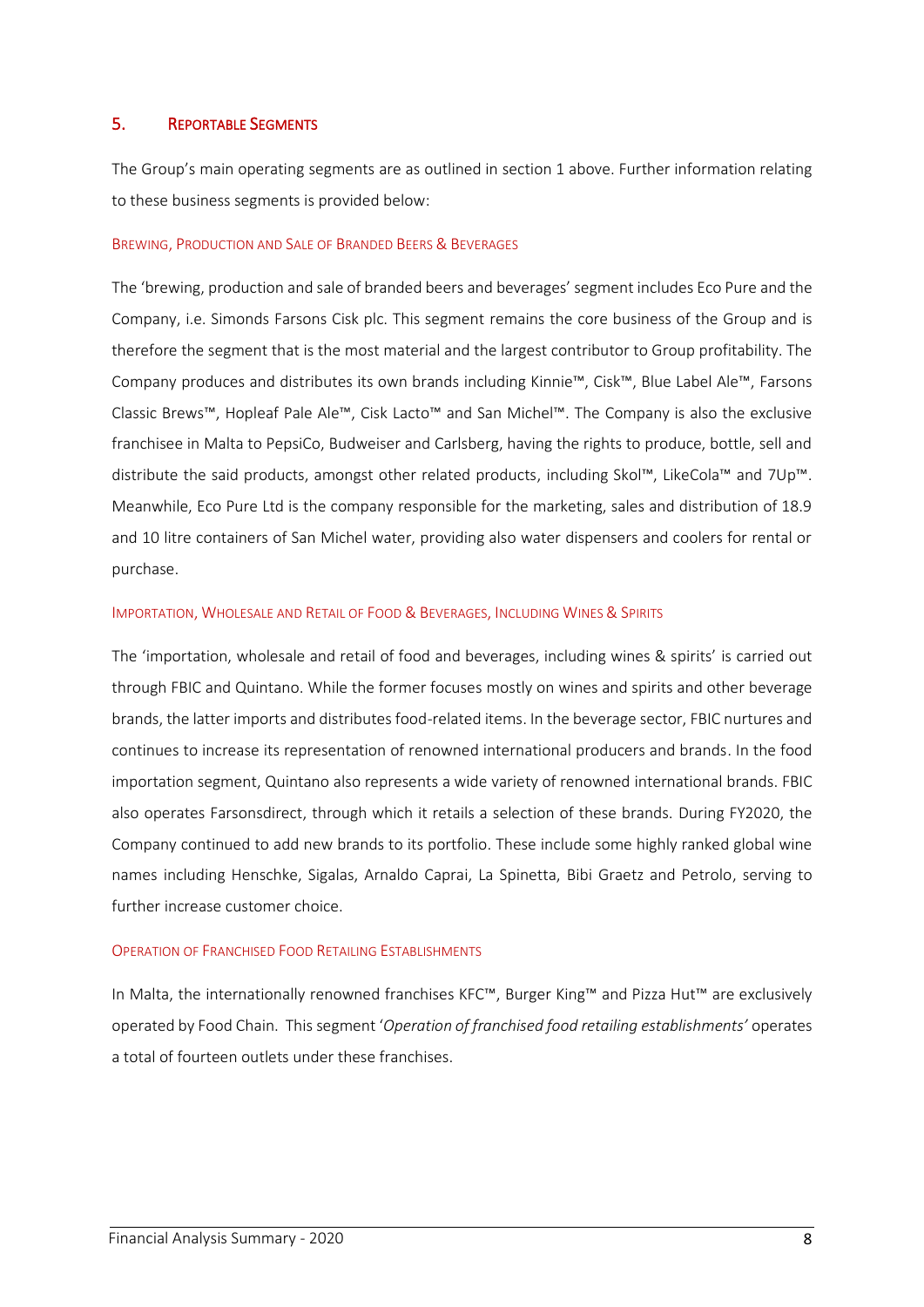## 6. COVID-19 – THE GREATEST GROUP CHALLENGE SINCE THE SECOND WORLD WAR<sup>1</sup>

Just after the end of the financial year under review (FY2020), Covid-19 reached Europe and on 11 March 2020, the World Health Organisation (WHO) declared it a global pandemic. Within a matter of days, the authorities in Malta introduced various measures which included the closure of restaurants and bars as well as that of the Malta International Airport. In effect, Malta's tourist market, a key sector for the Group and Malta's economy, was effectively shut for business. Towards the end of May and therefore a full two months after closure, the authorities began to gradually unwind certain measures. On 22 May 2020, restaurants were allowed to reopen for business in an effort to gradually restart the economy, and the airport was reopened for commercial flights from 1 July 2020.

The impact of the above measures on the Group have been and remain material. However, it is important to highlight that the Group ended FY2020 in a very healthy financial position and therefore entered the pandemic from this position of strength following many years of significant investment and profit retention. This has allowed the Group to generate substantial levels of profits and build balance sheet strength.

As soon as the government measures were announced, the Board and management moved rapidly to implement important operational and cost saving initiatives. Spending was curbed and other cash conservation measures were quickly introduced. Furthermore, application was made for temporary capital moratoria on several bank loans. In the light of all measures taken and in view of the healthy position pre-pandemic, it was concluded that the sustainability of operations was well in check including the ability of the Group to generate positive cash flow at the greatly reduced levels of activity that were anticipated would occur.

Notwithstanding the unprecedented measures taken by governments as they struggle to combat the pandemic and to support businesses, jobs and the economy generally, the nature of the pandemic and the consequent impact on business are still causing great uncertainty.

As at the time of publication of this report, the Covid-19 pandemic remains very much a present day reality that continues to bring uncertainty on what the future holds and to what extent it will continue to impact economic activity and reshape the way business is conducted. As a result, the Board continues to examine various scenarios as to how this significant ongoing challenge will impact the Group's business during the current year (FY2021) and beyond. The conclusion is that it is expected that it may

*<sup>1</sup> Source: Annual Report 2019/20 page 3 – Chairman's Statement dated 27 May 2020.*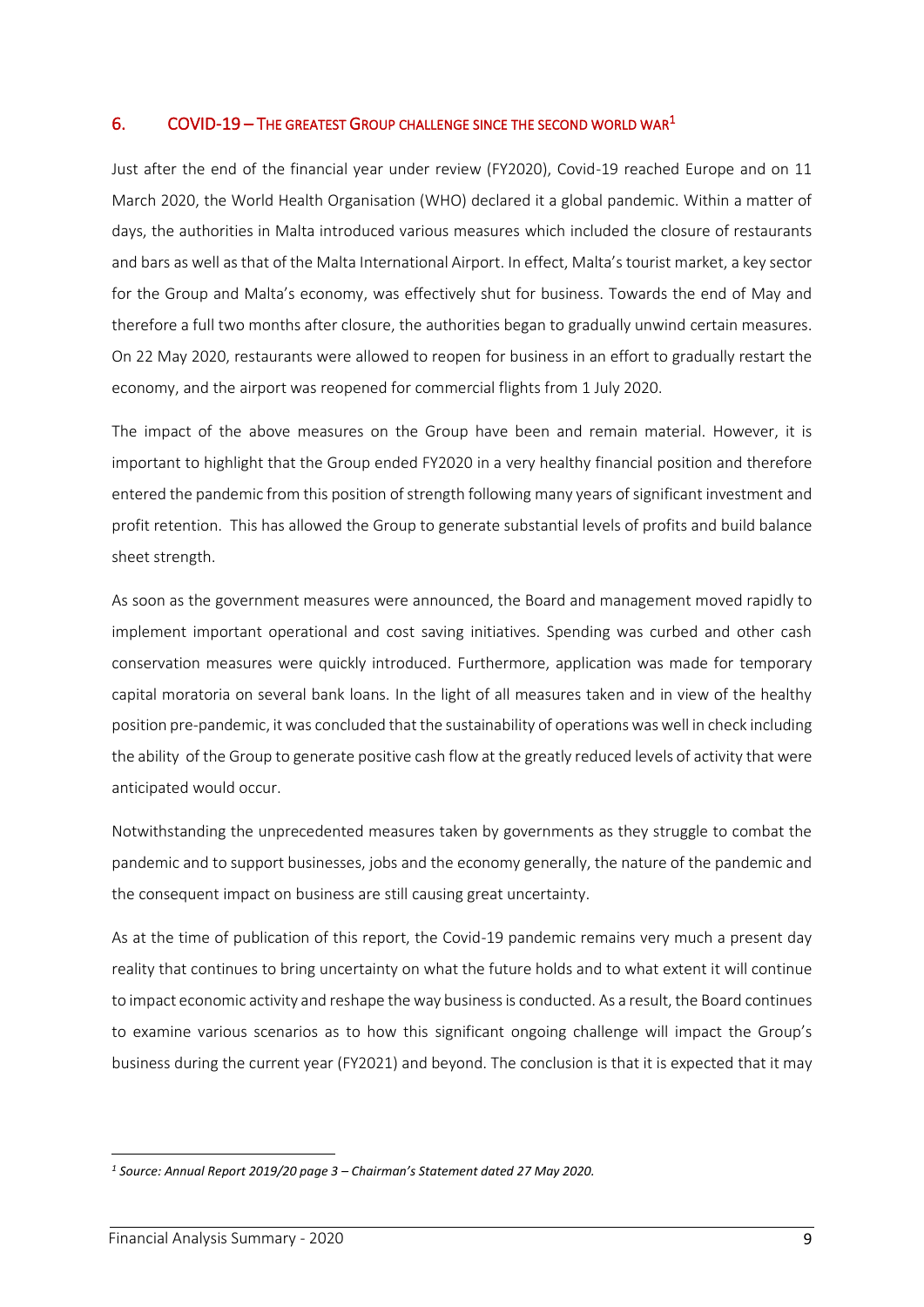take several years for activity to be restored fully to levels seen in calendar year 2019 and previously and that certain aspects of business operations may change in nature on a permanent basis.

# 7. OPERATIONAL DEVELOPMENTS & ONGOING INVESTMENTS

During FY2020, the Group increased its capital investment programme by a further €10 million through the major initiatives highlighted last year. Works continued on the restoration and transformation of the Old Brewhouse into an office and leisure centre, a brew pub, a brand store, a cafeteria and the Cisk Sky Bar. This major project is co-ordinated alongside the Trident Business Park development (another major project being undertaken by Trident Estates plc), and as indicated in the FAS 2019, was scheduled for completion in the first quarter of 2021. These two projects have long been planned, are substantial in nature and were always regarded as long-term investments. Notwithstanding the onset of the pandemic in March 2020, works have continued, and although some delays have been experienced, remain on schedule for completion by the first half of 2021. The transformed Old Brewhouse will be an architectural celebration of one of Malta's most iconic industrial buildings.

Coupled with the above, continuing investment was committed on the operational front to further improve productivity and related quality standards. On the logistics side, a new control room brought together the warehousing and distribution functions of Farsons, FBIC and Eco Pure. The modernisation of its truck fleet also continued in line with plans disclosed last year. This included material investment in a new car fleet which includes the introduction of electric cars. 14% of the Group's car fleet are now electric.

The announced introduction of the Beverage Container Refund Scheme (BCRS) entails the compulsory introduction of a deposit on all relevant beverage containers and is a significant development in the market to manage one-way packaging waste. The Group is fully aligned with the environmental objectives of the BCRS and has pledged its support to ensure that operational arrangements will deliver the set objectives in the most effective and efficient way possible. Significant investment and coordination between the various stakeholders will be required and it is expected this scheme will become operational in late 2021 or early 2022.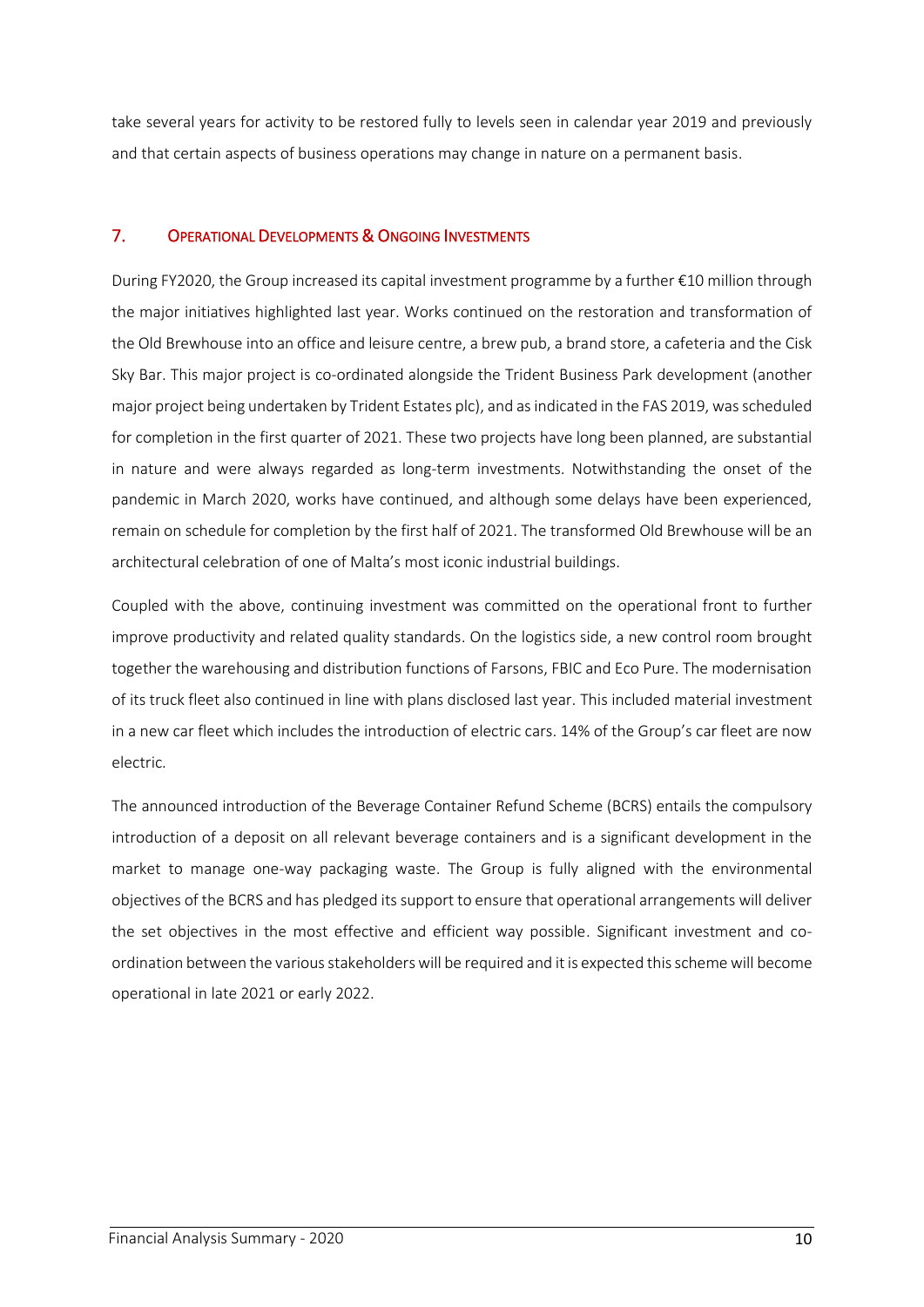#### 8. MARKET TRENDS AND OVERVIEW

The European food and beverage industry represents the largest manufacturing sector in the European (EU) and therefore is a major contributor to Europe's economy generating a turnover of  $\epsilon$ 1.2 billion (in 2017 – later figures were not available at the time of publication of this report). It contributes approximately 2.1% to Europe's gross value added. It is estimated that the average household in Europe spends approximately 14% of its income on food and beverage<sup>2</sup>.

This sector is also generally competitive on a global scale as it produces high quality food and beverage items. Nonetheless, the European Commission notes that *"… in recent years, the sector is facing a decrease in its relative competitiveness compared to other world food producers, mostly in terms of slower growth in labour productivity and added value. Certain problems have been observed in the functioning of the EU food supply chain linked to transparency, sub-optimal business-to-business relationships, a lack of attractiveness for skilled workers and low market integration across EU countries."*<sup>3</sup> Trade disputes which lead to tariffs being imposed on European produced products can also impact this sector.

#### THE EUROPEAN MARKET FOR BEVERAGES

The European beverage market has experienced sustainable growth in the past few years and this development can principally be attributed to the global perception of the high quality of European products and increasing incomes driving higher consumer demand for beverage products in emerging countries. The conclusion of a series of free trade agreements with non-EU countries in the last years has also contributed to increased market opportunities.

With other regions acknowledging the value of the high quality of EU products and adopting similar legal frameworks, this competitive edge may weaken in the coming period if no further action is taken. Possible initiatives to maintain or strengthen the competitive edge of the European industry can be categorised into strengthening the international trade position, supporting productivity, and improving the functioning of the supply chain.

*<sup>2</sup> FoodDrinkEurope 2019, Data & Trends of the European Food and Drink Industry 2019, FoodDrinkEurope, viewed 07 September 2020, [<https://www.fooddrinkeurope.eu/uploads/publications\\_documents/FoodDrinkEurope\\_-](https://www.fooddrinkeurope.eu/uploads/publications_documents/FoodDrinkEurope_-_Data__Trends_2019.pdf) [\\_Data\\_\\_Trends\\_2019.pdf>](https://www.fooddrinkeurope.eu/uploads/publications_documents/FoodDrinkEurope_-_Data__Trends_2019.pdf)* 

<sup>&</sup>lt;sup>3</sup> Food & Drink Industry, European Commission, viewed 07 September 2020 [<https://ec.europa.eu/growth/sectors/food\\_en>](https://ec.europa.eu/growth/sectors/food_en)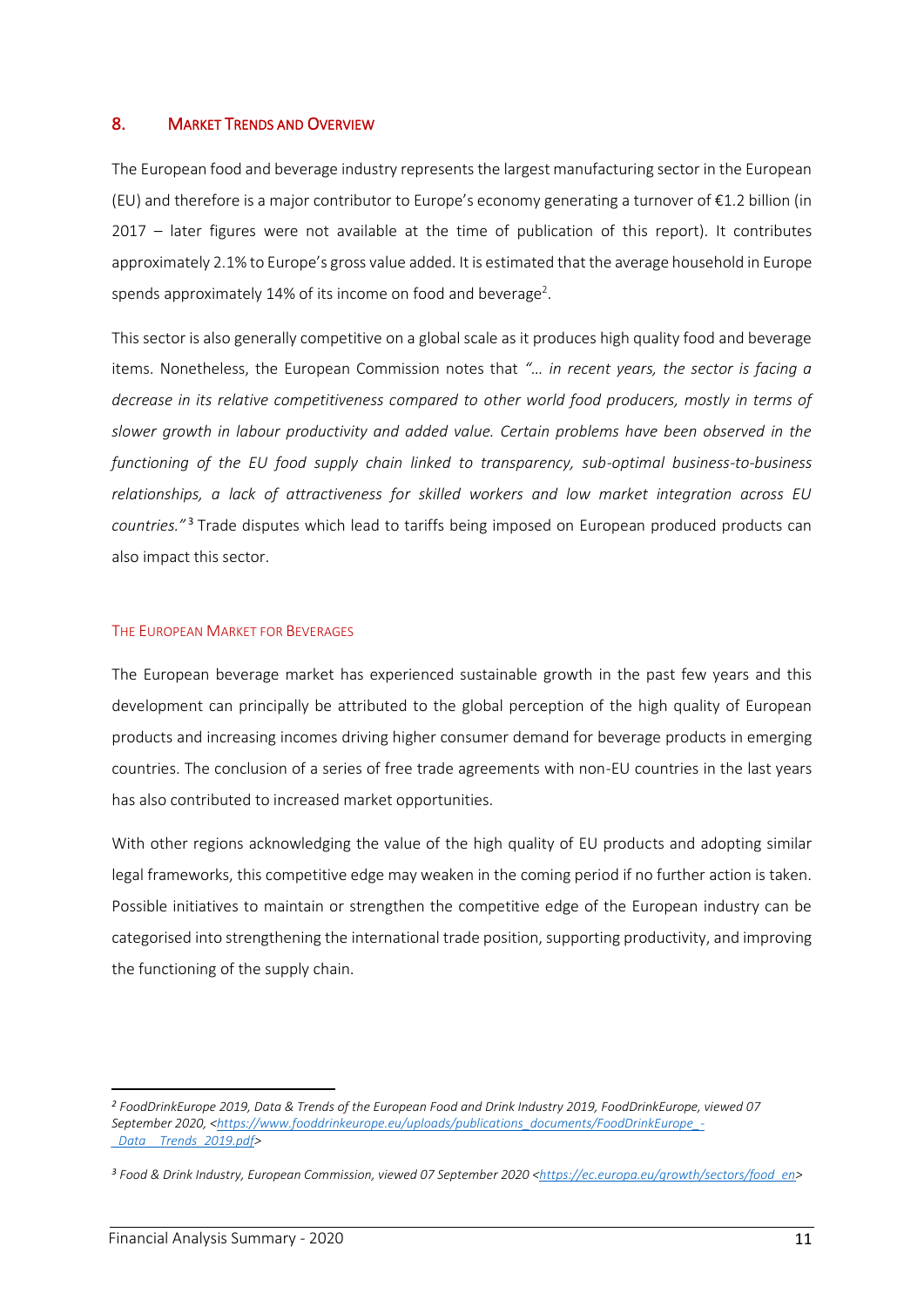#### THE EUROPEAN BEER MARKET

Latest figures reported by the Brewers of Europe show that production and consumption of beer in Europe have continued to grow. Active breweries in the EU continued to increase in number and in 2018 surpassed the 10,000 mark mainly on the back of a surge in the number of SME and microbreweries. The graph below shows beer consumption per capita in Europe by country. Malta ranked 20<sup>th</sup> (from amongst the 25 European countries for which data is available) with 55 litres of beer consumed per capita in 2018.

Other key factors contributing to the growth in the beer market are mainly attributable to: (i) the availability of low/non-alcoholic beer; (ii) product innovation; (ii) improved disposable income; and (iv) the effect of creative marketing by brewers.



*Source: Brewers of Europe, European Beer Trends: Statistics Report – 2019 Edition, viewed 07 September 2020, [<https://brewersofeurope.org/uploads/mycms-files/documents/publications/2019/european-beer-trends-2019-web.pdf>](https://brewersofeurope.org/uploads/mycms-files/documents/publications/2019/european-beer-trends-2019-web.pdf)* 

*No update is available as at the date of this report on 2019 figures*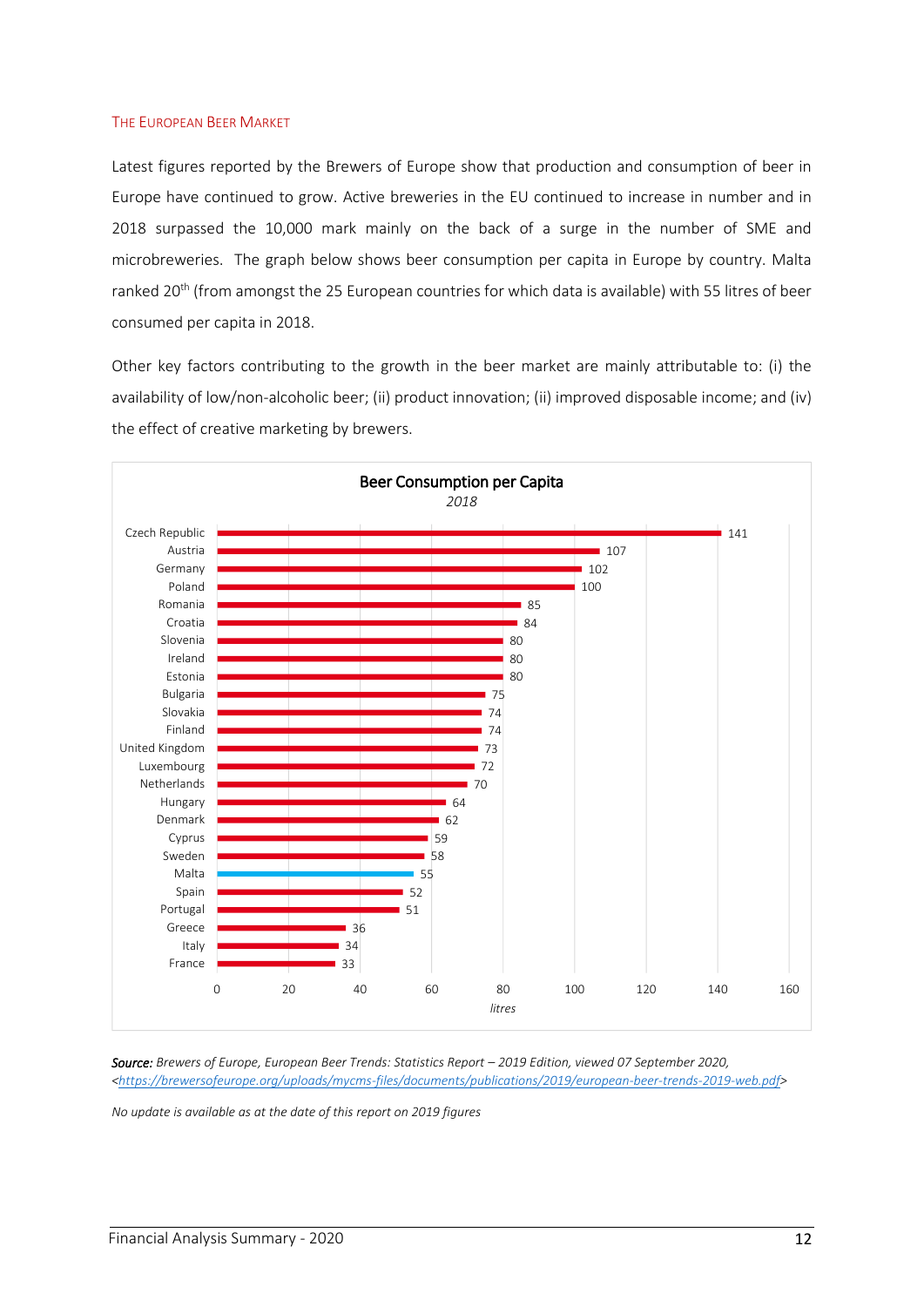#### THE EUROPEAN SOFT DRINKS, PACKAGED WATER AND NECTAR MARKET

The consumption of 'Soft Drinks' as well as 'Juices & Nectars' across Europe have seen a marginal decline in consumption over the past couple of years reflecting a shift in favour of beverages having a lower sugar content. Meanwhile, as part of European consumers' broader healthier lifestyles, consumption of packaged water across Europe registered a steady growth rate since 2012.



*Source: GlobalData Soft Market Insights 2019, Industry Volume Data, UNESDA, viewed 07 September 2020, [<https://www.unesda.eu/wp-content/uploads/2020/07/EU-UNESDA-2019.xlsx>](https://www.unesda.eu/wp-content/uploads/2020/07/EU-UNESDA-2019.xlsx)* 

#### THE FOOD AND BEVERAGE MARKET IN MALTA

Pre COVID, the overall growth experienced in the food and beverage market in Malta has been driven by the growth in Maltese GDP as the population became more affluent. The substantial growth in inbound tourism also played a very important part. The increasing population of foreign nationals and the changing lifestyles with people resorting to fast food services had also contributed to the patterns seen.

*No update is available as at the date of this report on 2019 figures*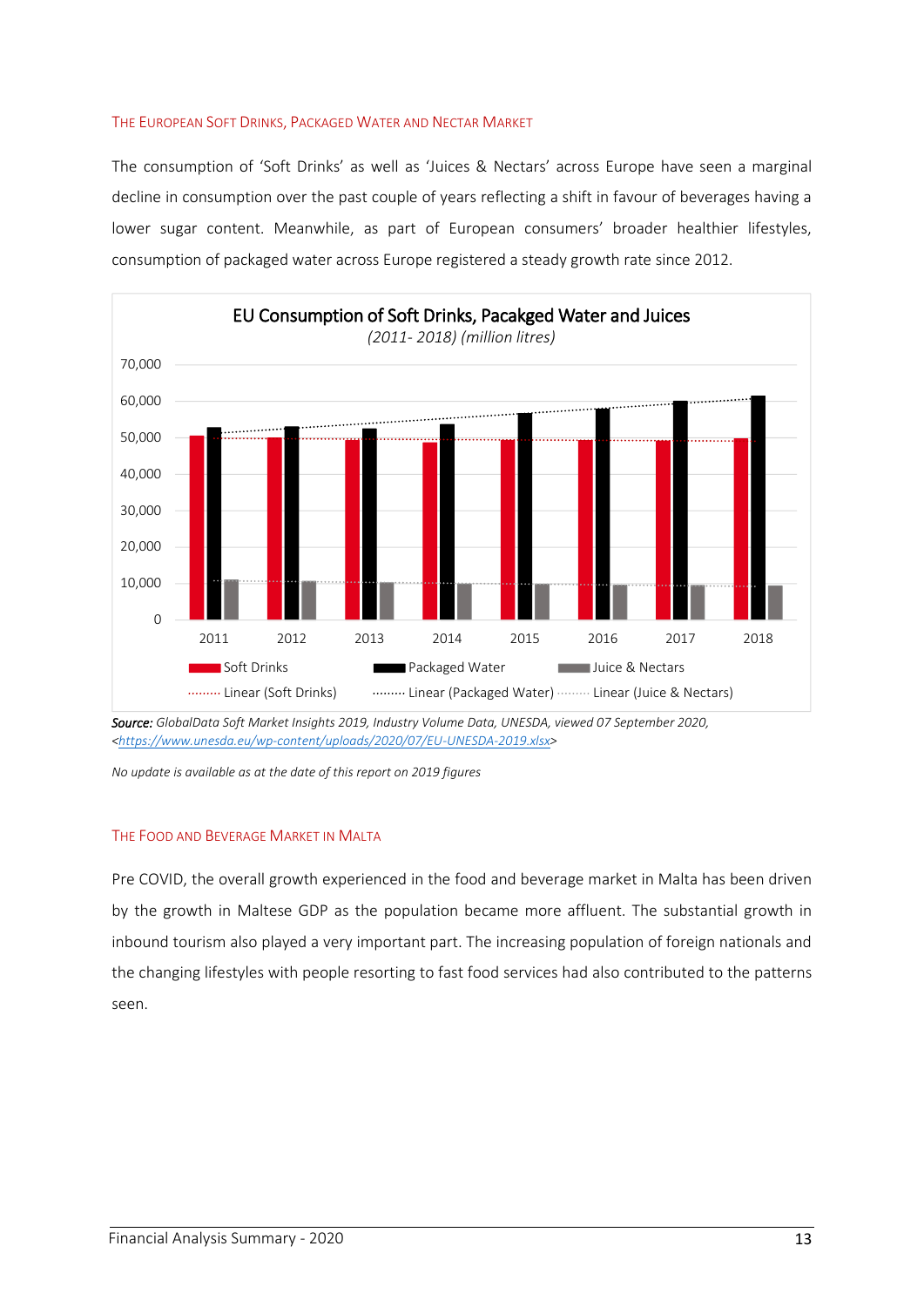#### **BEER CONSUMPTION**

Beer consumption in Malta has increased over the past six years at an average growth rate of 5.2%, a rate higher than the trends experienced in other European countries. Moreover, Malta also experienced a 9% growth in 2018 for beer consumption, whilst the EU average consumption increased by only 2.9%. This (pre COVID) growth can mostly be attributed to the country's positive economic performance, the growth of the tourism industry, the continuous product innovation, the advent of craft beer and the effective marketing initiatives that had been undertaken by the Group.



*Source: Brewers of Europe, European Beer Trends: Statistics Report – 2019 Edition, viewed 07 September 2020, [<https://brewersofeurope.org/uploads/mycms-files/documents/publications/2019/european-beer-trends-2019-web.pdf>](https://brewersofeurope.org/uploads/mycms-files/documents/publications/2019/european-beer-trends-2019-web.pdf)* 

*No update is available as at the date of this report on 2019 figures*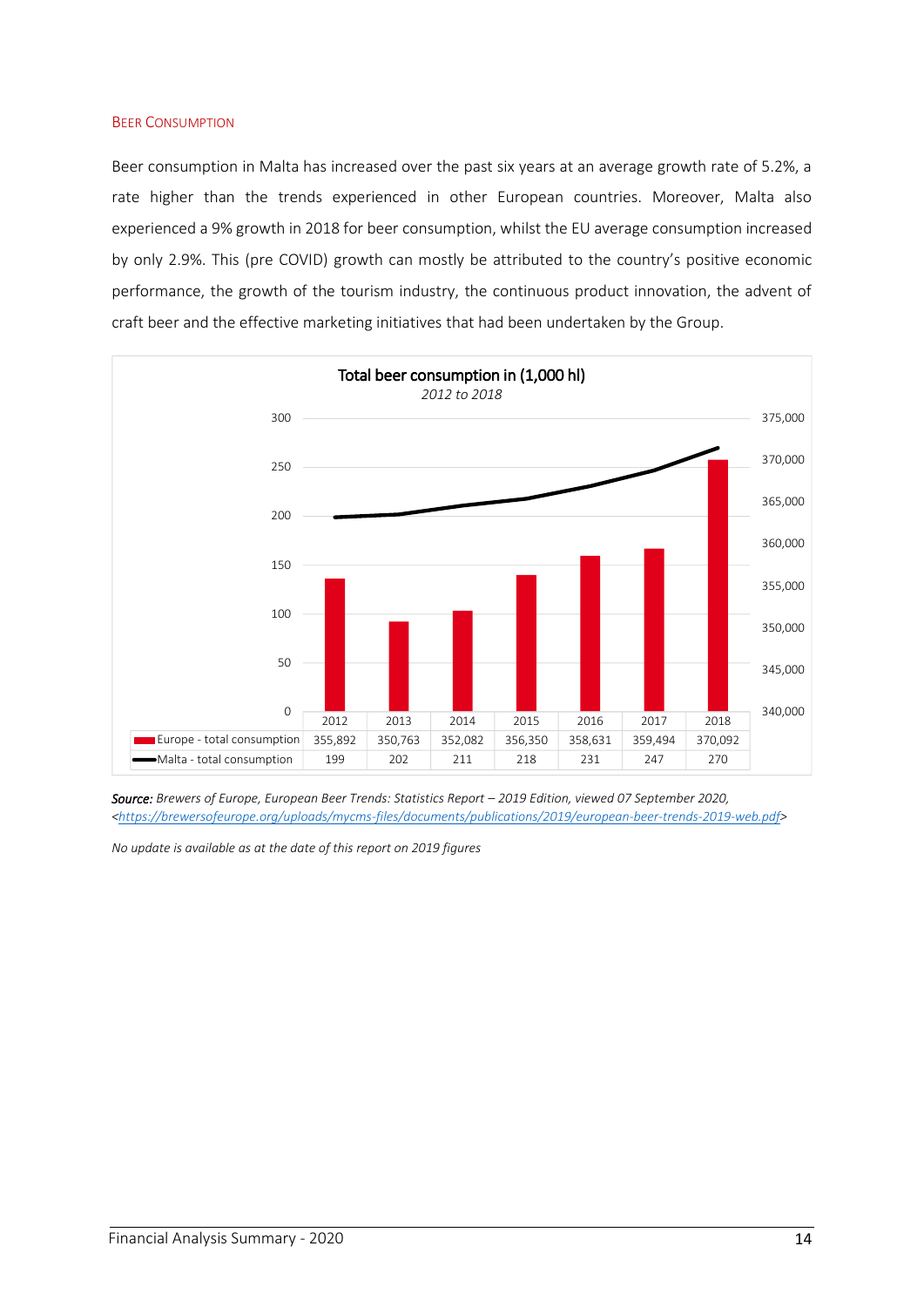The Company's financial year extends from 1 February to 31 January. Forecasts for financial year ending 31 January 2021 have been provided by management and approved by the Board of Directors. These forecasts have been compiled on the basis of the best information that was available at the time of their preparation, and include the assessments of management and of the Board of the forward impact on the Group's businesses resulting from the ongoing COVID-19 pandemic. Recent events have indicated that the pandemic has not yet been suppressed and that governments around the world are having to implement policy changes at short notice in response to rising infection rates. This environment gives rise to significant uncertainty and the lack of forward visibility. The Board believes that readers of this FAS should therefore take these uncertainties into account and appreciate that these forward-looking forecasts come with a lesser degree of confidence and assurance than would ordinarily be the case in normal business circumstances.

## 9. INCOME STATEMENT

The table below presents the Group's income statement for the periods ending 31 January 2018, 2019 and 2020 along with the forecasts for financial year 2021.

|                                                   | Actual    | Actual    | Actual    | Forecast  |
|---------------------------------------------------|-----------|-----------|-----------|-----------|
| as at 31 January                                  | 2018      | 2019      | 2020      | 2021      |
|                                                   | €'000     | €'000     | €'000     | €'000     |
| Revenue                                           | 94,980    | 99,798    | 103,491   | 79,197    |
| Cost of Sales                                     | (57, 920) | (60, 125) | (62,950)  | (52, 716) |
| <b>Gross Profit</b>                               | 37,060    | 39,673    | 40,541    | 26,481    |
| Selling & Distribution Costs                      | (10, 332) | (11, 496) | (12,602)  | (10, 837) |
| Administrative Expenses                           | (12,066)  | (12, 843) | (14, 249) | (12, 150) |
| <b>Operating Profit</b>                           | 14,662    | 15,334    | 13,690    | 3,494     |
| Depreciation & Amortisation & One-off Adjustments | 7,449     | 7,886     | 9,045     | 8,801     |
| <b>EBITDA</b>                                     | 22,111    | 23,220    | 22,735    | 12,295    |
| <b>Finance Costs</b>                              | (1, 207)  | (1,239)   | (1, 370)  | (1, 116)  |
| Profit before Tax                                 | 13,455    | 14,095    | 12,320    | 2,378     |
| Tax Income/(Expense)                              | 949       | 1,036     | (451)     | (500)     |
| Discontinued Operations                           | (642)     |           |           |           |
| Profit for the Year                               | 13,762    | 15,131    | 11,869    | 1,878     |
| Shares outstanding                                | 30,000    | 30,000    | 30,000    | 30,000    |
| EPS – Earnings Per Share ( $\epsilon$ )           | 0.459     | 0.504     | 0.396     | 0.063     |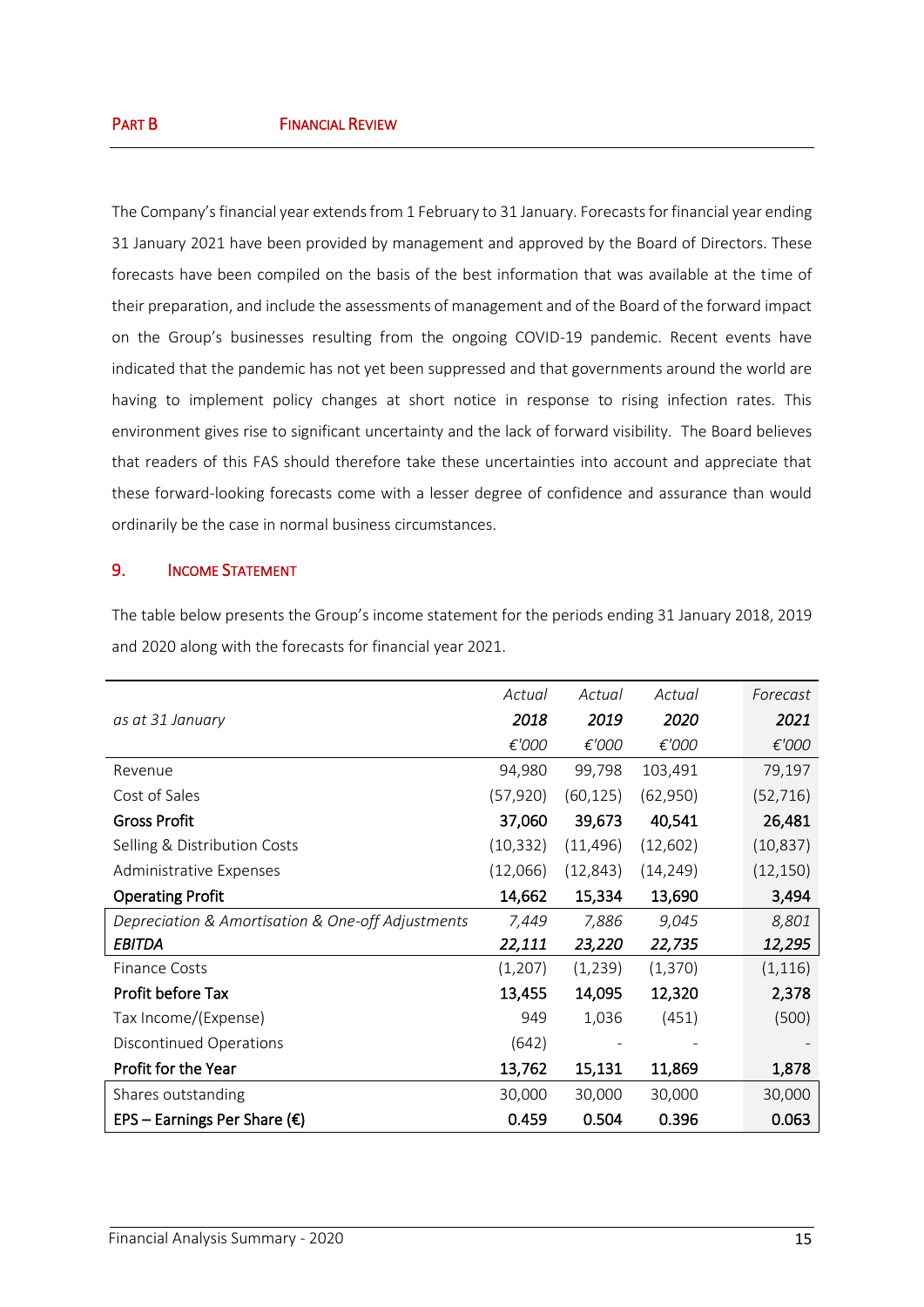#### FY2020 REVIEW

Group total revenue reached a new record level of €103.5 million in FY2020, up from just under €100 million in FY2019, an increase of 3.7%. The Group registered turnover growth in the '*brewing, production & sale of branded beers & beverages*' and *franchised food* segments, but saw a minor contraction in the *importation, wholesale and retail of food and beverages* unit, caused in the main by refurbishment works at the Farsonsdirect outlet. The country's positive economic performance in FY2020 and the tourism growth experienced were the primary contributors to this overall record result at turnover level. Notwithstanding the growth in turnover, operating profits declined by 10.7% from €15.3 million in FY2019 to €13.7 million in FY2020. This decline resulted from a combination of intensified competition across all business segments and higher payroll costs experienced in a tight labour market. Furthermore, the latter part of FY2020 witnessed a slowdown in collections from customers (a pattern that continued post year-end) and the application of accounting standard IFRS9 to customer receivable balances required an impairment provision of €0.7 million for the year. This compared with a release of provision of €0.8 million in FY 2019, representing a negative year on year impact on profits of €1.5 million.



REVENUE GENERATION BY SEGMENT – FY2020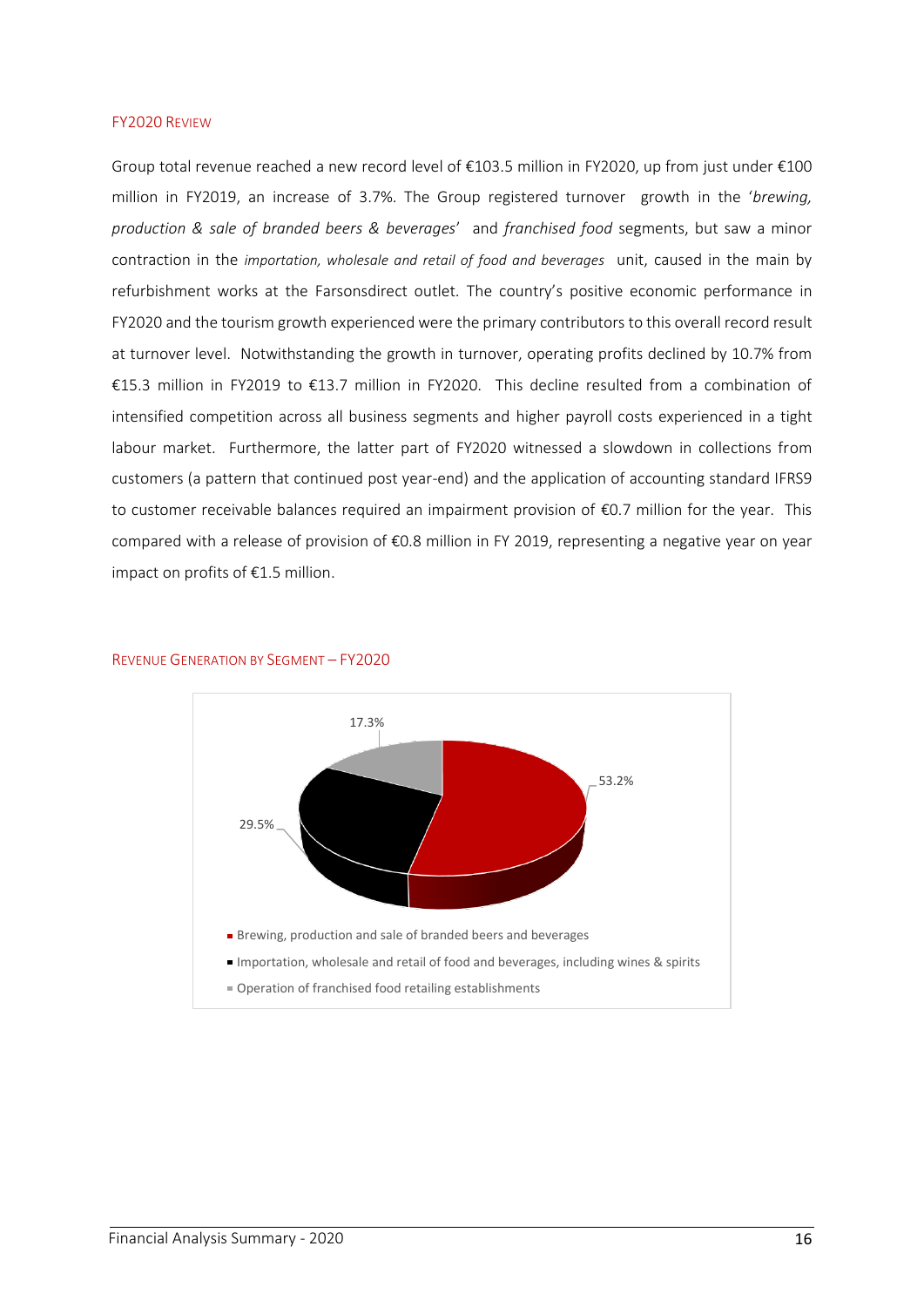#### *Brewing, production and sale of branded beers and beverages segment*

This segment is represented by Simonds Farsons Cisk plc and EcoPure. Over the years, Farsons maintained its strong market share with its own brands, principally Cisk™ and Kinnie™, with both brands remaining material contributors to the financial results of this segment. The beer market remains of strategic importance to the Group and this continues to develop at a fast pace as challenges as well as opportunities are constantly brought about by changing demand patterns and consumer preferences. The Group's beer portfolio registered a positive performance across all market segments with the range of beers constantly evolving to match these market expectations and trends. Interestingly, the number of people choosing beer over other beverages increased further also at a time when consumption of other alcoholic beverages is on a decreasing trend.

On the other hand, the other beverages subset within this segment (comprising principally nonalcoholic beverages) continues to feel the expected pressures mounting from the increasingly wideranging campaigns against excessive sugar consumption. In fact, soft drinks consumption remains flat overall, and while some brands are experiencing a decline in consumption, others are focusing on being innovative in introducing healthier alternatives. The Group's performance in this sector benefits from product innovation and the diversity of it range of brands.

Meanwhile, EcoPure reported an improved performance once again this year with growth registered in both turnover and profitability. The growth is a reflection of the efforts made to communicate the environmental credentials of the product to this segment's client base. Although competition both from local brands as well as an increasing number of international brands keeps intensifying, specifically targeted marketing campaigns have generated the desired results.

On the internationalisation front, the year under review was also a good year. Although still representing relatively modest volumes, exports continued to widen and deepen in both existing as well as new territories. The Italian and Bahraini markets experienced notable positive results in this regard. Moreover, interesting trends and developments were also registered in the UK, Sweden (a new market) as well as in Israel, South Korea, Australia, Canada, Poland, Belgium and Iraq (another new market).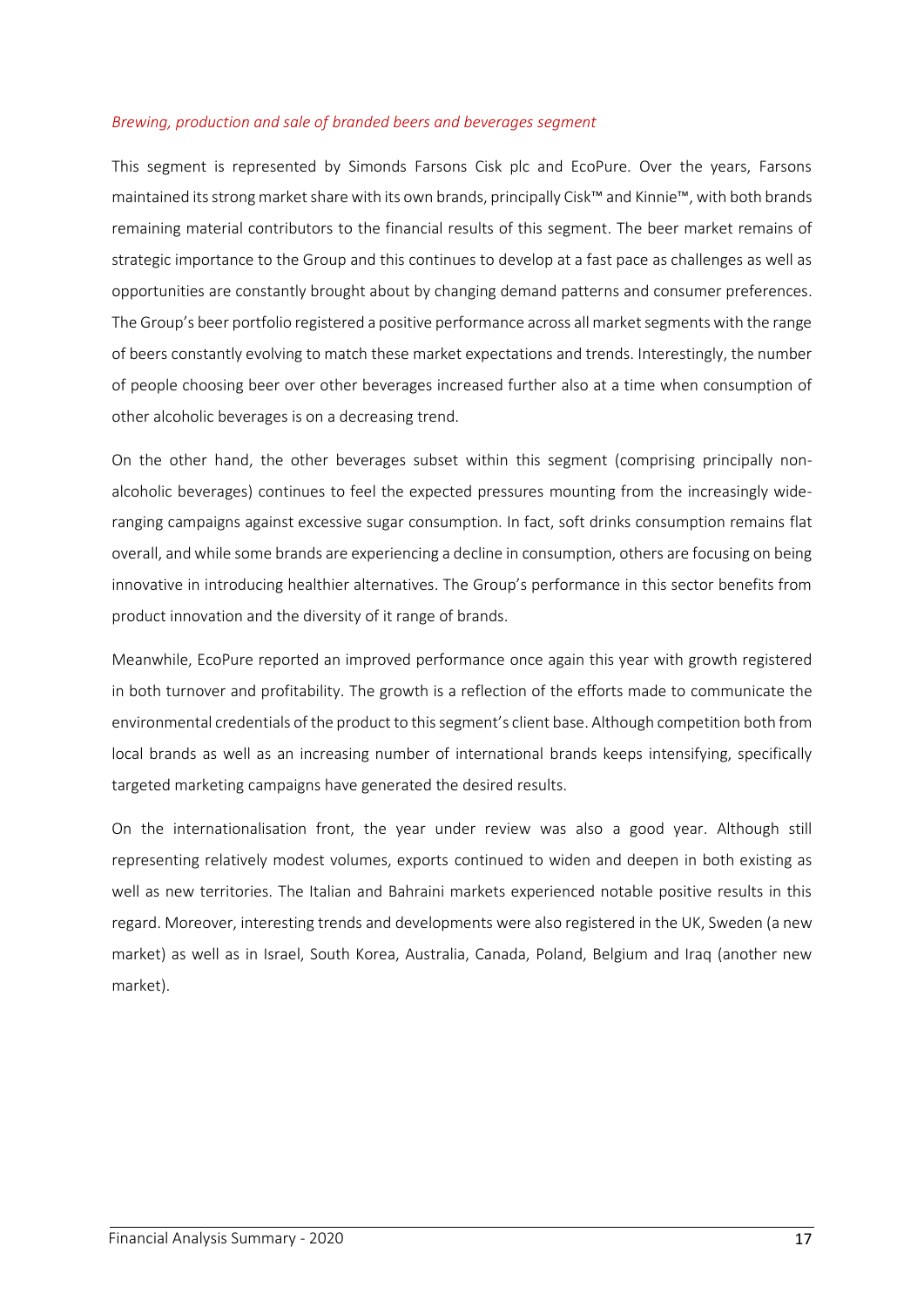#### *Importation, wholesale and retail of food and beverages, including wines & spirits segment*

This segment is represented by FBIC and Quintano. FBIC continued to hold on to its market share although profitability is under some pressure as a result on constantly intensifying competition and tightening margins. Nevertheless, a wider programme of sales and marketing activities as well as the increasing strength and diversity of the overall brand portfolio, positive trends were maintained largely through organic growth. The brand portfolio increased further over the year under review as the Group secured representation of a number of additional highly regarded ranked global wine names.

#### *Operation of franchised food retailing establishments segment*

This segment is represented by Food Chain. In this segment, the Group operates the franchises of KFC™, Pizza Hut™ and Burger King™ in Malta. Encouraging results were registered across the board as sales, guest count as well as average spend per ticket all experienced increases over the year under review. All three brands contributed to this improvement. Considerable emphasis was placed on improving delivery channels to enhance service levels and reduce waiting times. The drive through offering registered particularly encouraging results both at Burger King as well as at KFC.

#### EBITDA AND OTHER COMPONENTS

Group EBITDA registered a slight decline of 2% to €22.7 million compared to €23.2 million in FY2019 due in the main to the impact of the reduced operating profit (see above) and the introduction of IFRS 16 (Right of Use Assets), which resulted in a higher depreciation charge of €1.3 million.

The Group's net borrowing (excluding IFRS16) increased by €4 million, but borrowing costs were kept under control and the slightly higher level of finance costs for the year is attributable to finance lease costs under IFRS16. The Group's profit after tax amounted to €11.9 million compared to €15.1 million in FY2019, a decrease of 22% or €3.2 million. The higher tax charge is a result of the fact that it was not thought appropriate to add to the deferred tax asset in FY 2020 in view of the reduced reported profits for the year and the significantly lower (COVID impacted) profit expectations for FY 2021. In FY 2019 deferred tax assets were increased by €2.1 million.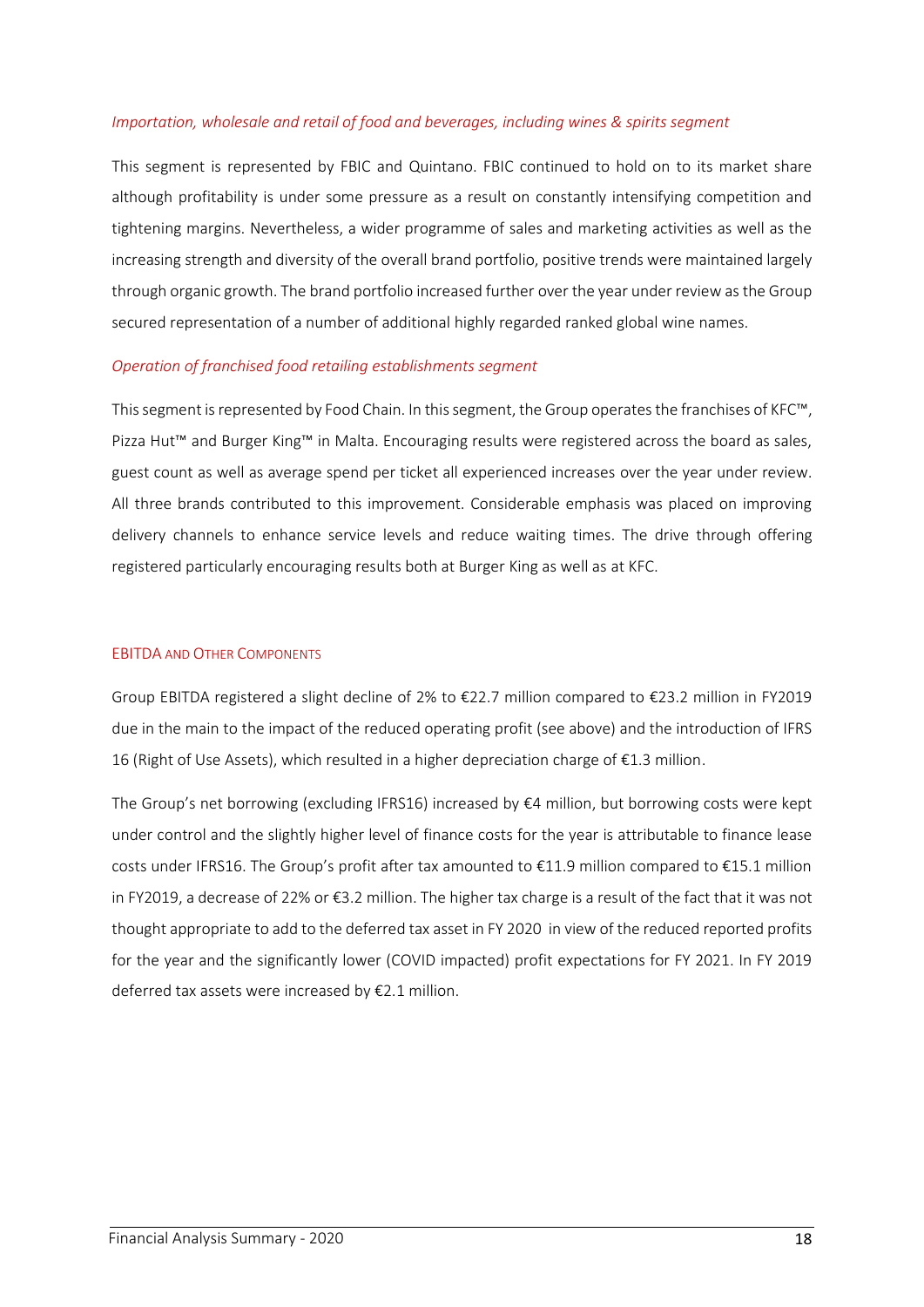#### FORECAST FY2021

Significant uncertainty lies ahead. As is widely known, the pandemic has caused rapid, severe and unprecedented disruption across almost all economic sectors materially. The Group's activities will be particularly negatively impacted by the effective closure of the tourism and entertainment sectors for much of FY2021. Notwithstanding the gradual opening of business and lifting of various restrictions post the end of May and into the summer months, activity remains subdued. After some pick up in July and early August, the imposition of quarantine and other restrictions on tourists returning from visits to Malta has resulted in a decline in incoming tourist numbers. There remains much uncertainty and anxiety as to the extent and duration of the fall-out from the ongoing COVID-19 pandemic.

The FY2021 forecasts included in this FAS report that total revenue for FY 2021 is expected to decrease to €79.2 million, a contraction of €24.3 million or 23% on the FY2020 turnover of €103.5 million. Whilst cost of sales are also expected to decrease in line with the lower activity, gross profits are expected to drop by a more material 35% to €26.4 million compared to €40.5 million in FY2020. This decline in gross margin is due to a combination of lower production volumes, changing product mix and intensified market competition. Operational and cost efficiency measures and initiatives have been implemented to the extent possible and are reflected in forecast lower selling and distribution costs as well as in reduced administrative expenses. However, the overall impact of reduced turnover and lower gross margins on operating profits is significant. At just under €3.5 million compared to €13.7 million in FY2020, the impact of the pandemic on the Group's forecast results is very evident. Because of the reduced profits, Group EBITDA is forecast to register a drop of €10.4 million. Overall, the Group's net profit after tax for FY2021 is expected to reach just under €1.9 million, compared to €11.9 million in FY2020.

Perhaps the silver lining in the forecasts is that, notwithstanding the ravages of the COVID-19 pandemic, the early action taken by management and the Board should result in the Group being able to report a positive bottom line and a very respectable EBITDA for FY2021.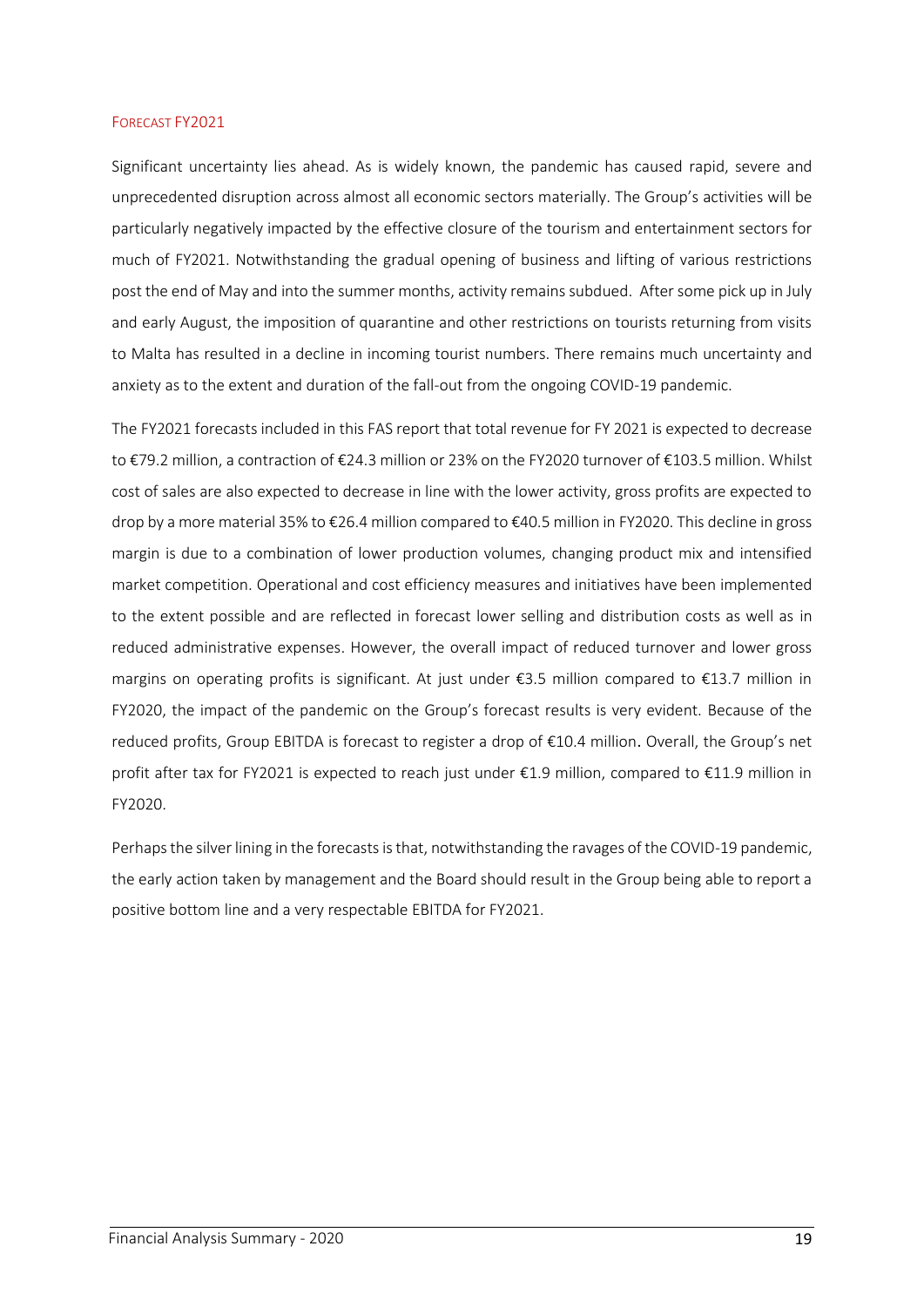## 10. CASH FLOW STATEMENT

|                                                             | Actual    | Actual   | Actual   | Forecast  |
|-------------------------------------------------------------|-----------|----------|----------|-----------|
| as at 31 January                                            | 2018      | 2019     | 2020     | 2021      |
|                                                             | €'000     | €'000    | €'000    | €'000     |
| Net cash generated from operating activities                | 20,893    | 16,200   | 14,180   | 13,663    |
| Net cash used in investing activities                       | (21, 407) | (6, 587) | (10,624) | (12, 729) |
| Net cash generated from / (used in) financing<br>activities | (656)     | (1,402)  | (7,479)  | 178       |
| Net movement in cash & cash equivalents                     | (1, 170)  | 8,211    | (3,923)  | 1,112     |
| Cash & cash equivalents at beginning of year                | (1, 322)  | (2, 492) | 5,719    | 1,796     |
| Cash & cash equivalents at end year                         | (2, 492)  | 5,719    | 1,796    | 2,908     |

#### FY2020 REVIEW

During FY2020, net cash generated from operations amounted to €14.2 million compared to €16.2 million in FY2019, reflecting working capital flows principally in relation trade receivable and payable movements. Net of these movements, cash generated from operations increased<sup>4</sup>.

Net cash used in investing activities increased to €10.6 million as explained in Section 7 of this report principally in line with the Group's continued investment in its plant and the renovation of the Old Brewhouse. Net cash used in financing activities amounted to just under €7.5 million compared to just over €1.4 million the previous year. This difference was brought about by a drop in borrowings' drawdowns from €5.8 million to €1.3 million as well as a concurrent variance of almost €1 million related to payments of lease liabilities. The increase in dividends paid is also reflected in net cash movements (€400,000 from €3.6 million to €4 million).

Overall, the movements highlighted above resulted in cash at year end dropping from €5.7 million to €1.8 million made up of cash at bank and in hand amounting to €8.4 million and a bank overdraft of €6.6 million.

<sup>4</sup> See Page 102 (Note 31) of the 2020 Annual report for a detailed reconciliation of operating profit to cash generated from operations.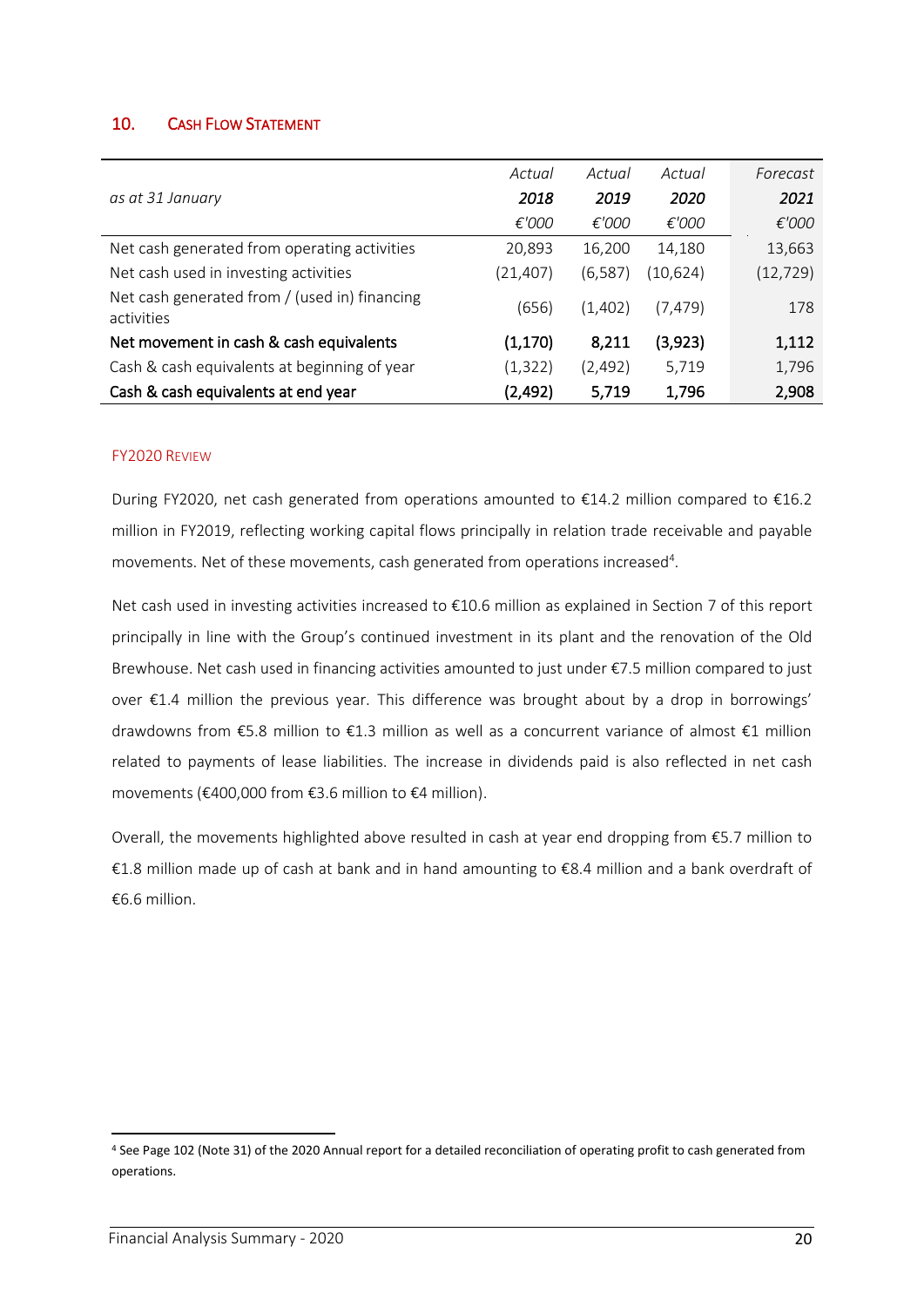#### FORECAST FY2021

The Company's net cash position for the year is forecast to improve marginally notwithstanding the material adverse impact expected to be witnessed by the business during the year under review. Cash is being preserved as a matter of priority.

Net cash generated from operating activities is expected to decrease to €13.6 million compared to €14.2 million in FY2020. Although operating profit is forecast to be materially lower as explained previously, management's action in rolling out various cash conservation measures and initiatives is forecast to have the desired effect.

Cash used in investing activities is forecast to remain elevated as a material portion of the previously planned projects and investment initiatives will continue although here again, certain capital expenditure programmes have been cancelled or deferred. Net cash used in financing activities is expected to reverse to a positive contribution to cash of just  $\epsilon$ 178,000 as outflows such as dividends payments are expected to be severely curtailed. Capital repayment moratoria have also been negotiated on certain bank lines.

The Group expects to end FY2021 with a net positive movement in cash of just over €1.1 million bringing year end cash equivalents to €2.9 million.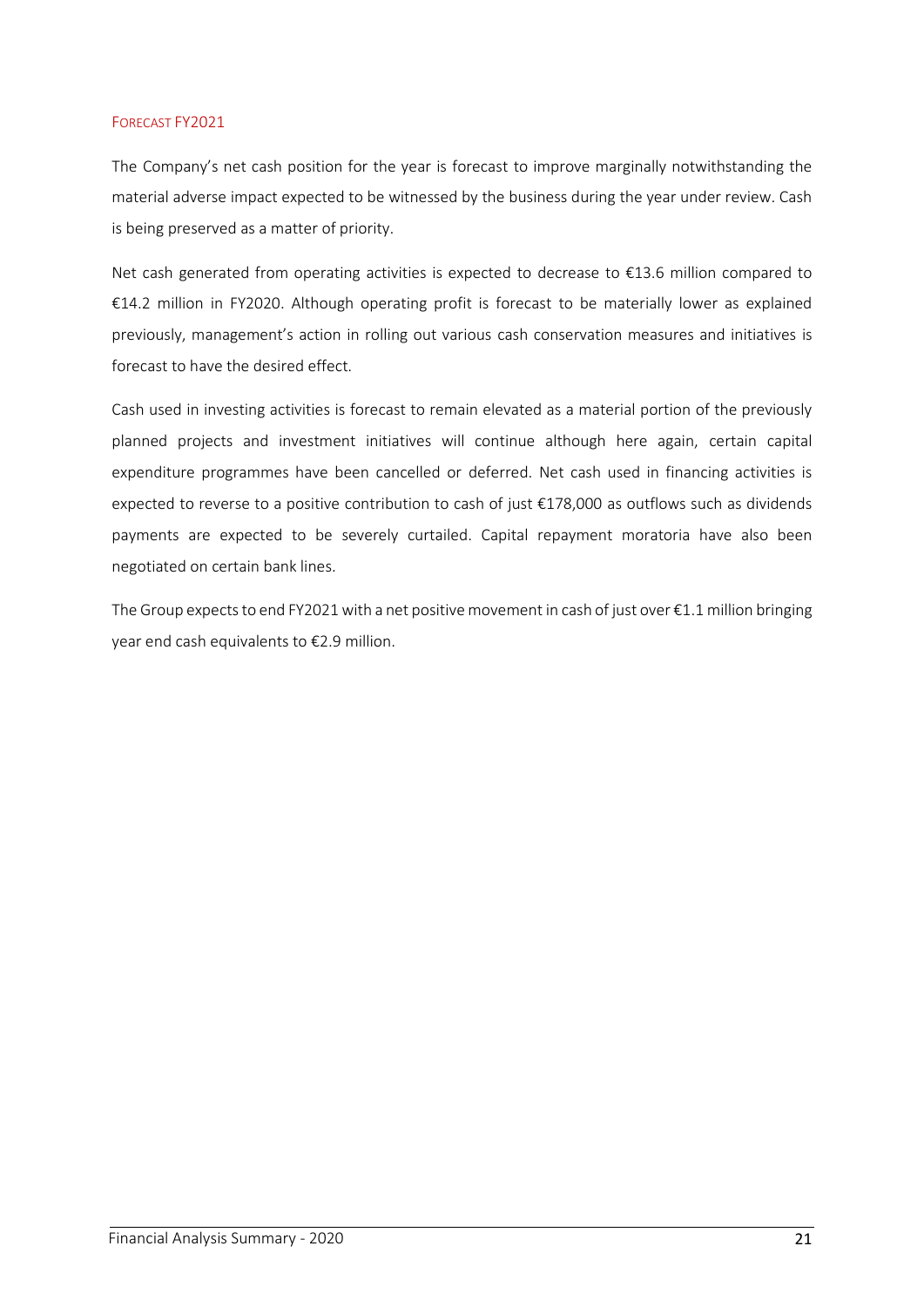# 11. STATEMENT OF FINANCIAL POSITION

|                                             | Actual  | Actual  | Actual  | Forecast        |
|---------------------------------------------|---------|---------|---------|-----------------|
| as at 31 January                            | 2018    | 2019    | 2020    | 2021            |
|                                             | €'000   | €'000   | €'000   | $\epsilon'$ 000 |
| Assets                                      |         |         |         |                 |
| <b>Non-Current Assets</b>                   |         |         |         |                 |
| Property, Plant & Equipment                 | 117,475 | 116,720 | 125,785 | 129,988         |
| Intangible Assets                           | 574     | 534     | 612     | 570             |
| Deferred Tax Assets                         | 5,341   | 7,446   | 8,195   | 7,695           |
| Trade & Other Receivables                   | 3,710   | 2,853   | 1,695   | 1,780           |
| <b>Total Non-Current Assets</b>             | 127,100 | 127,553 | 136,287 | 140,033         |
| <b>Current Assets</b>                       |         |         |         |                 |
| Inventories                                 | 13,652  | 15,165  | 16,772  | 15,934          |
| Trade & Other Receivables                   | 19,051  | 20,695  | 26,469  | 28,276          |
| <b>Current Tax Assets</b>                   | 5       | 5       | 5       | 5               |
| Cash & Cash Equivalents                     | 3,720   | 7,578   | 8,409   | 9,521           |
| <b>Total Current Assets</b>                 | 36,428  | 43,443  | 51,655  | 53,736          |
| <b>Total Assets</b>                         | 163,528 | 170,996 | 187,942 | 193,769         |
|                                             |         |         |         |                 |
| <b>Equity and Liabilities</b>               |         |         |         |                 |
| Capital & Reserves                          |         |         |         |                 |
| Share Capital                               | 9,000   | 9,000   | 9,000   | 9,000           |
| Reserves                                    | 87,632  | 99,273  | 107,223 | 109,201         |
| <b>Total Equity</b>                         | 96,632  | 108,273 | 116,223 | 118,201         |
| <b>Non-Current Liabilities</b>              |         |         |         |                 |
| Trade & Other Payables                      | 764     | 610     | 456     | 402             |
| Lease Liabilities                           |         |         | 4,965   | 4,717           |
| Derivative Financial Instruments            | 436     | 383     | 273     | 153             |
| Borrowings                                  | 33,188  | 35,058  | 32,994  | 32,872          |
| Provision for other liabilities and charges | 64      | 35      | 36      | 32              |
| <b>Total Non-Current Liabilities</b>        | 34,452  | 36,086  | 38,724  | 38,176          |
| <b>Current Liabilities</b>                  |         |         |         |                 |
| Provision for Other Liabilities & Charges   | 56      | 61      | 50      | 42              |
| Trade & Other Payables                      | 21,507  | 19,473  | 20,760  | 25,232          |
| Lease Liabilities                           |         |         | 1,426   | 1,355           |
| <b>Current Tax Liabilities</b>              | 910     | 1,257   | 1,003   | 750             |
| Derivative Financial Instruments            | 325     | 209     | 195     | 155             |
| Borrowings                                  | 9,646   | 5,637   | 9,561   | 9,858           |
| <b>Total Current Liabilities</b>            | 32,444  | 26,637  | 32,995  | 37,392          |
| <b>Total Liabilities</b>                    | 66,896  | 62,723  | 71,719  | 75,568          |
| <b>Total Equity &amp; Liabilities</b>       | 163,528 | 170,996 | 187,942 | 193,769         |
| Net Asset Value per Share (€)               | 3.221   | 3.609   | 3.874   | 3.940           |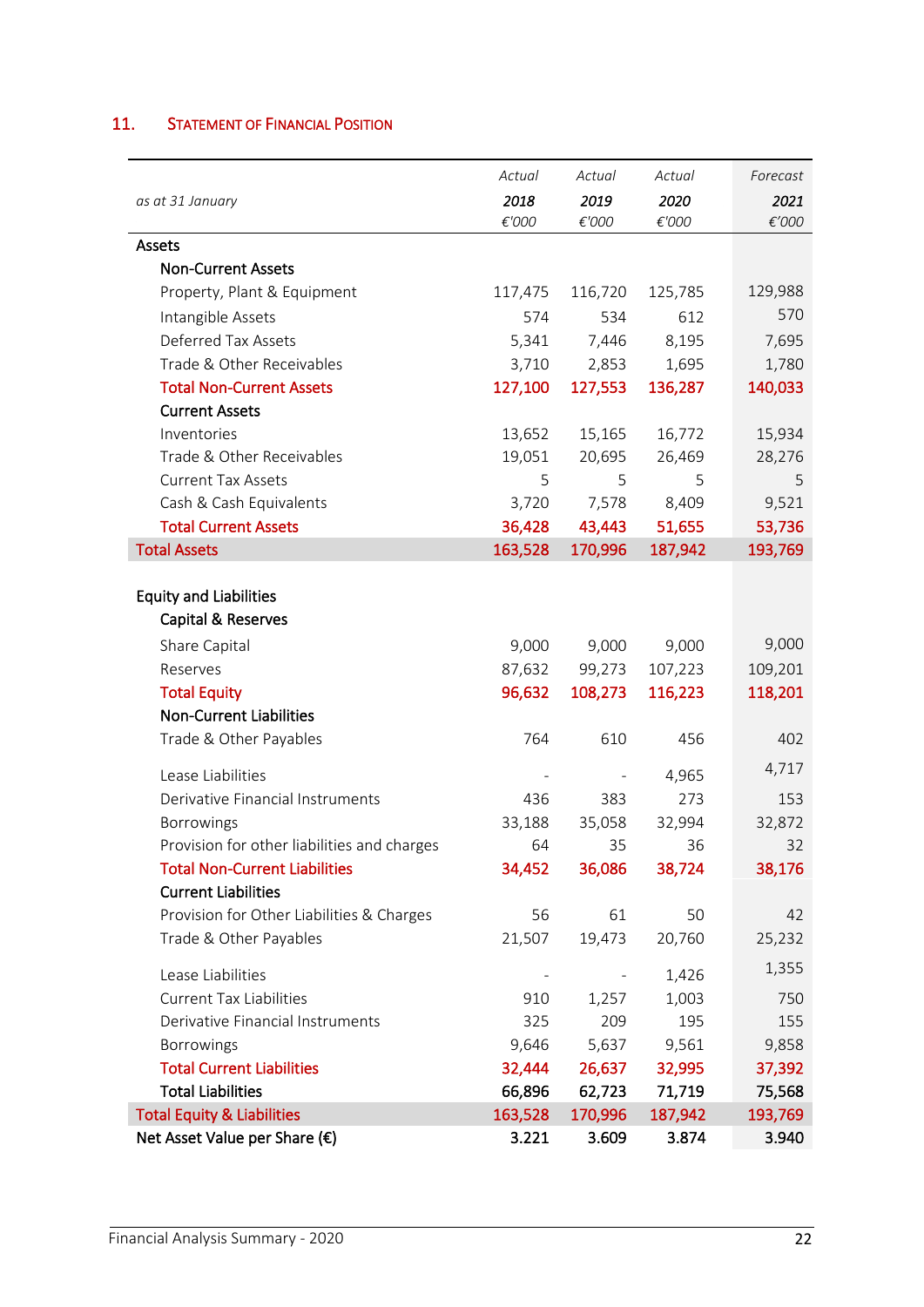#### FY2020 REVIEW

The Group's total asset base remains principally composed from '*property, plant & equipment'* (PPE). The main contributor to the increase in total assets between FY2019 and FY2020 is in fact reflective of the Group's continued commitment to its investment in various projects resulting in additional PPE. Trade receivables, inventories and cash have all registered increases in line with increased activity in FY2020, and the slowdown in debtor collections witnessed in the latter part of the year. Total equity also increased, reflecting the increased profits included in retained earnings (net of dividends distributed), which contributed to a 7% increase in total equity.

On the liabilities side, the application of IFRS16 results in the inclusion of both current and non-current lease liabilities amounting to €6.4 million. Overall Group borrowings (including the €20 million bond in issue) increased to €42.5 million (from €40.6 million at end of FY 2019) and as a result, Group gearing increased marginally from 23.4% in FY2019 to 25.8% in FY2020, However, this is inclusive of lease liabilities in terms of IFRS16. Net cash borrowings increased by just €1 million principally as a result of slower collections and investments undertaken during the year.

|                                         | Actual  | Actual   | Actual  | Forecast |
|-----------------------------------------|---------|----------|---------|----------|
| as at 31 January                        | 2018    | 2019     | 2020    | 2021     |
|                                         | €'000   | €'000    | €'000   | €'000    |
| <b>Borrowings</b>                       |         |          |         |          |
| Bank overdrafts & short-term borrowings | 9,646   | 5,637    | 9,561   | 9,858    |
| Bank Borrowings (long-term)             | 12,898  | 14,889   | 13,241  | 13,112   |
| Finance Lease Liability                 | 585     | 448      |         |          |
| 3.5% Bonds 2017 -2027                   | 19,705  | 19,721   | 19,753  | 19,760   |
| Lease Liabilities (IFRS16)              |         |          | 6,391   | 6,072    |
| <b>Total Borrowings</b>                 | 42,834  | 40,695   | 48,946  | 48,802   |
| Cash & equivalents                      | (3,720) | (7, 578) | (8,409) | (9,521)  |
| Net Debt                                | 39,114  | 33,117   | 40,537  | 39,281   |
| Equity                                  |         |          |         |          |
| Share Capital                           | 9,000   | 9,000    | 9,000   | 9,000    |
| Revaluation & Other Reserves            | 49,409  | 49,409   | 49,409  | 49,409   |
| <b>Hedging Reserves</b>                 | (495)   | (385)    | (304)   | (204)    |
| <b>Retained Earnings</b>                | 38,718  | 50,249   | 58,118  | 59,996   |
| <b>Total Equity</b>                     | 96,632  | 108,273  | 116,223 | 118,201  |
| <b>Total Net Funding</b>                | 135,746 | 141,390  | 156,760 | 157,482  |
|                                         |         |          |         |          |
| Gearing                                 | 28.8%   | 23.4%    | 25.8%   | 24.9%    |
| (Net Debt / Total Net Funding)          |         |          |         |          |

Below is an analysis of the Group's funding mix (historic and forecast):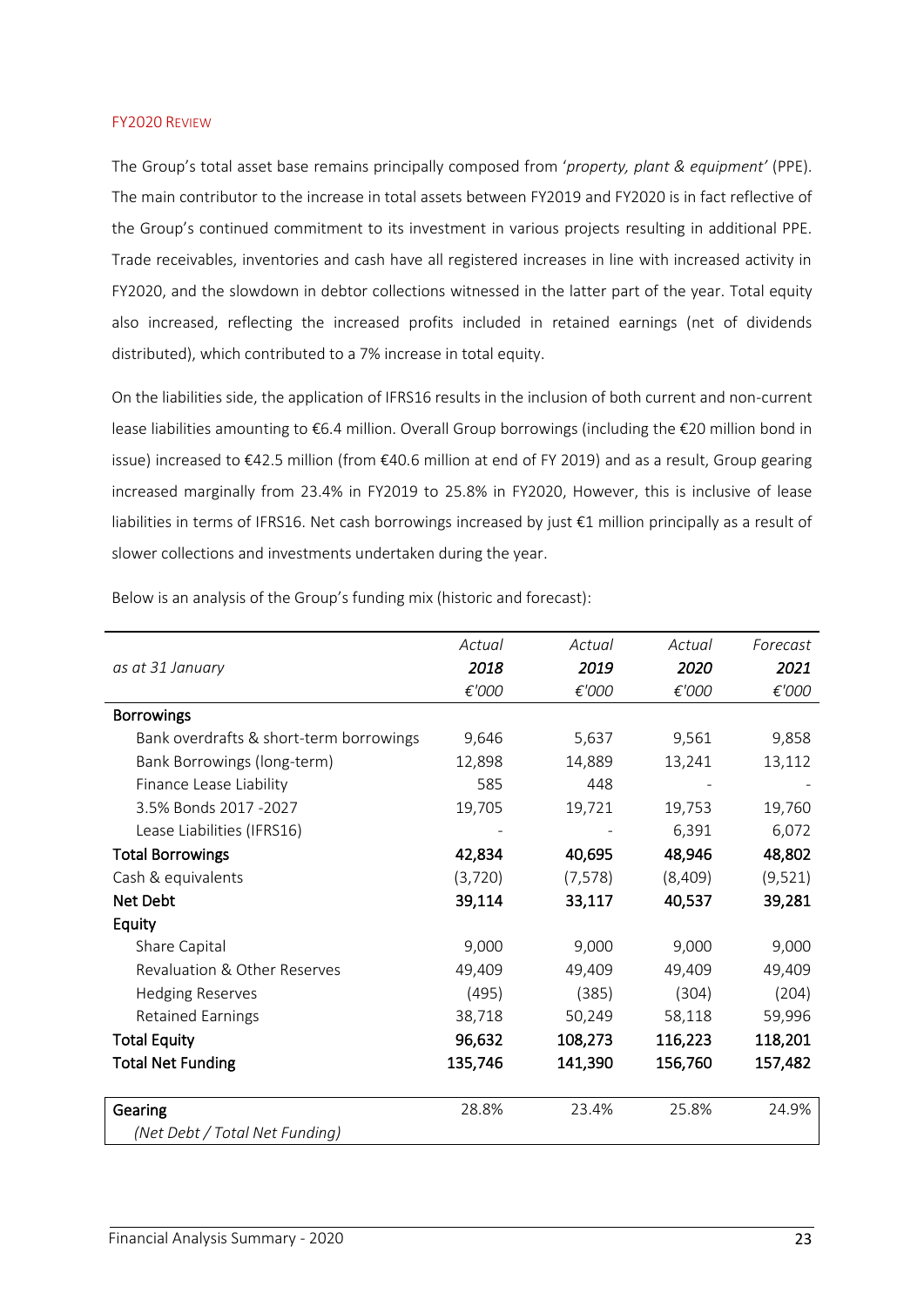#### FORECAST FY2021

Despite the material impact caused by the pandemic, the ongoing capital expenditure programme will see PPE increasing to just under €130 million by the end of FY2021. The principal additions in this regard relate to ongoing investment in the Old Brewhouse project but also due to the ongoing (though reduced) investment in plant and machinery. While inventories are expected to decrease in view of the remarkably different and difficult landscape, receivables are forecast to remain at elevated levels for the same reason. Cash preservation measures in place for the period under review should enable the Group to see cash levels at the end FY2021 increase further to reach €9.5 million.

On the liabilities side, total borrowings are expected to decrease marginally to reach €48.8 million (which include €6.1 million in IFRS 16 lease liabilities). The marked increase in trade and other payables results from payment deferral arrangements on VAT and national insurance contributions announced by the authorities.

Total equity is expected to increase marginally from €116 million in FY2020 to €118 million at the end of FY2021. Given the current uncertainties arising as a result of the pandemic, for the purposes of the forecast it has been assumed that all net profits will be retained and that no interim dividends will be distributed during the year under review.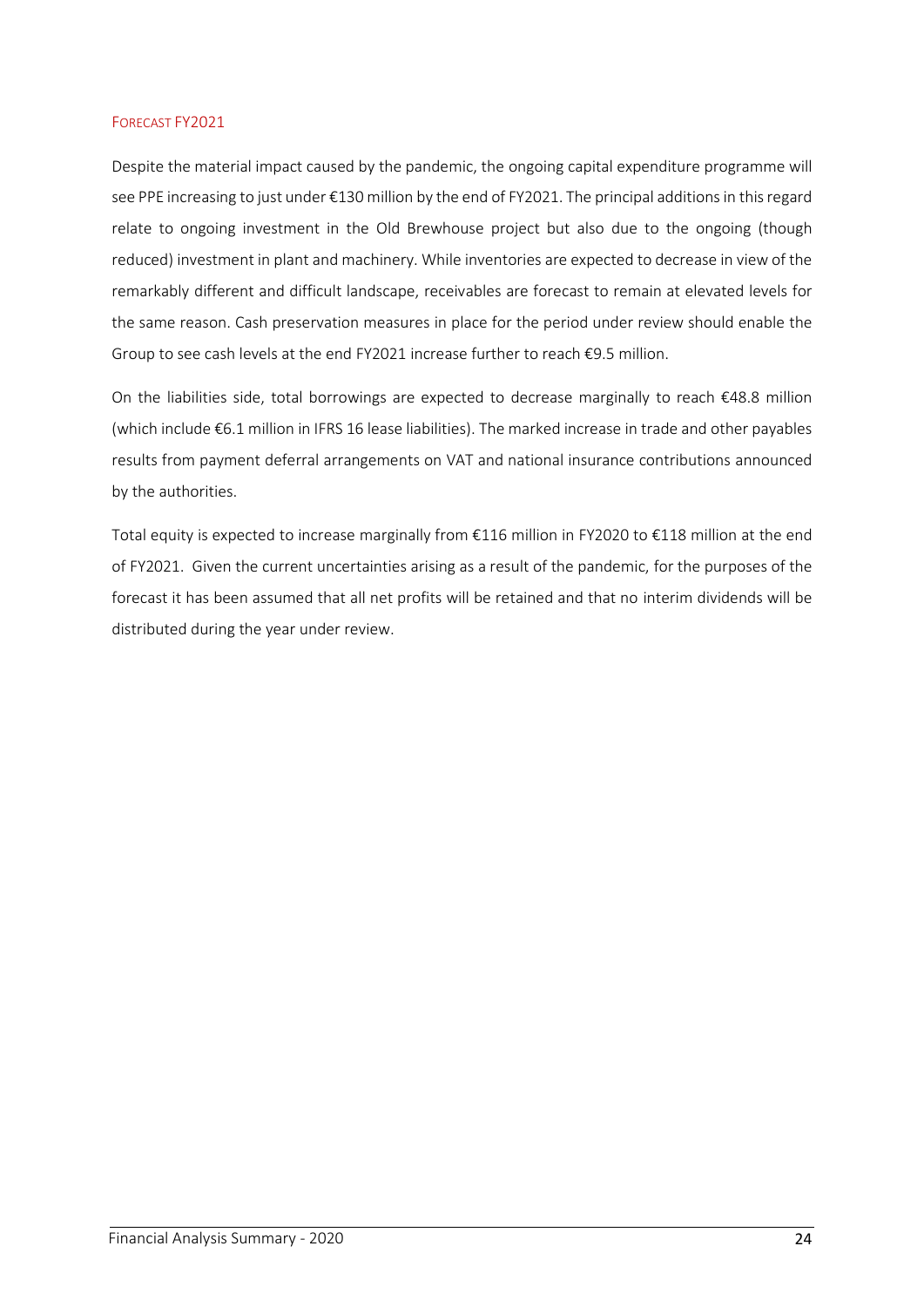## 12. RATIO ANALYSIS

The following set of ratios have been computed by Rizzo Farrugia & Co. (Stockbrokers) Ltd using the figures extracted from annual reports as well as information provided by management.

#### PROFITABILITY RATIOS

The below is a set of ratios prepared to assist in measuring a company's ability to generate profitable sales from its assets.

|                                                                                  | Actual | Actual | Actual | Forecast |
|----------------------------------------------------------------------------------|--------|--------|--------|----------|
|                                                                                  | FY2018 | FY2019 | FY2020 | FY2021   |
| Gross Profit margin<br>(Gross Profit / Revenue)                                  | 39.02% | 39.75% | 39.17% | 33.44%   |
| <b>EBITDA</b> margin<br>(EBITDA / Revenue)                                       | 23.28% | 23.27% | 21.97% | 15.52%   |
| <b>Operating Profit margin</b><br>(Operating Profit / Revenue)                   | 15.44% | 15.37% | 13.23% | 4.41%    |
| Net Profit margin<br>(Profit for the period / Revenue)                           | 14.49% | 15.16% | 11.47% | 2.37%    |
| Return on Equity<br>(Profit for the period / Average Equity)                     | 12.52% | 14.77% | 10.57% | 1.60%    |
| Return on Capital Employed<br>(Profit for the period / Average Capital Employed) | 9.21%  | 10.49% | 7.56%  | 1.13%    |
| <b>Return on Assets</b><br>(Profit for the period / Average Assets)              | 7.94%  | 9.05%  | 6.61%  | 0.98%    |

Over the years under review, the Group generated healthy profitability margins and return on equity and assets. Despite the slight drop in results for FY2020, the above ratios are all considered to be satisfactory and reflective of the strong position that the Group is in. The resilience is notable and attests to the Group's clear strategic direction over these past years. This notwithstanding, for reasons amply highlighted in this report, FY2021 will see these figures hit materially. However, in view of the Group's solid fundamentals and timely and effective action taken by management, despite the pandemic's direct impact on all business segments, results are still expected to be relatively positive in the circumstances. If these forecasts materialise, this should be considered as being a great achievement in perhaps the most challenging time ever for the Group.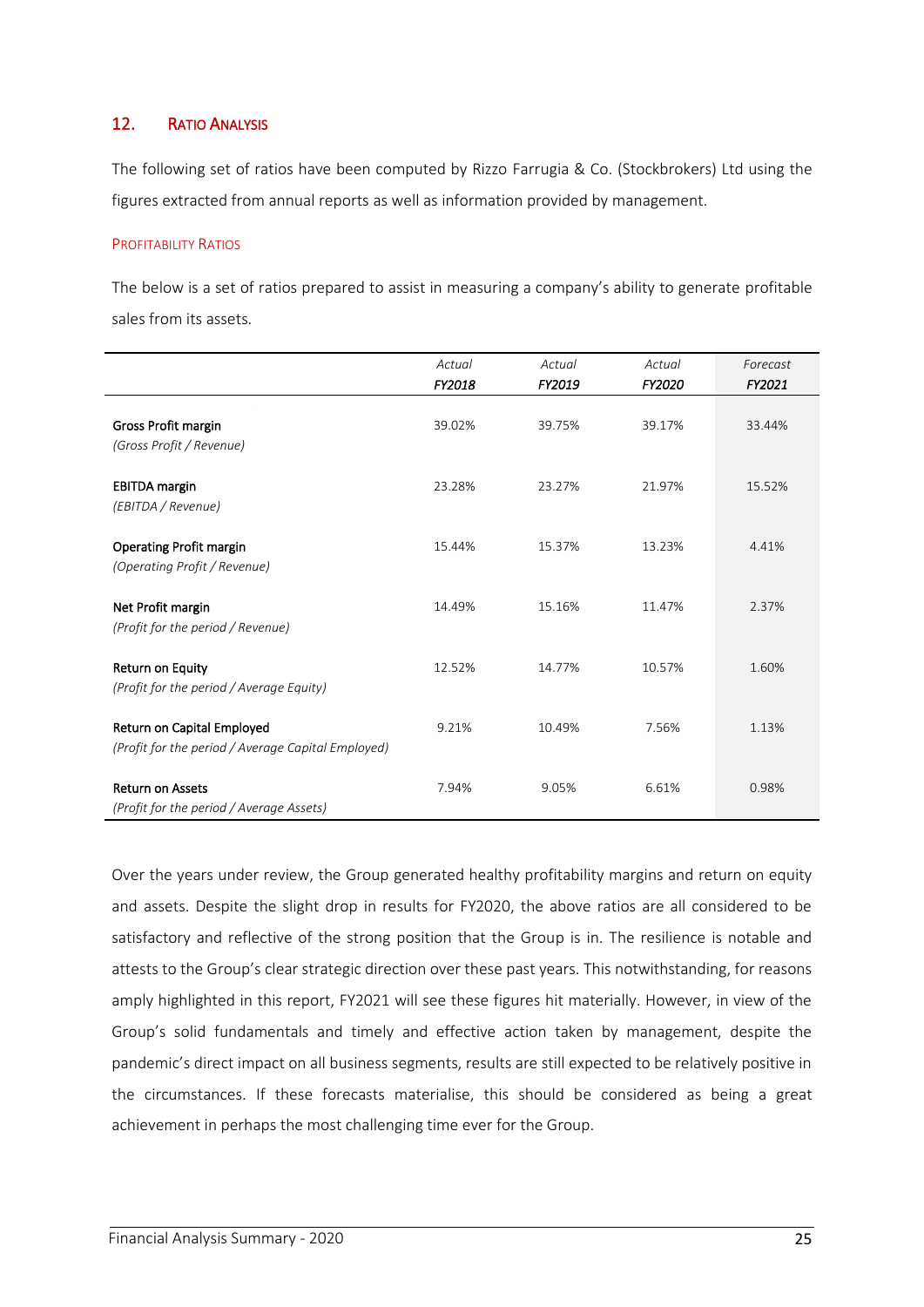#### LIQUIDITY RATIOS

The below is a set of ratios prepared to assist in measuring a Company's ability to meet its short-term obligations.

|                                                 | Actual | Actual | Actual        | Forecast |
|-------------------------------------------------|--------|--------|---------------|----------|
|                                                 | FY2018 | FY2019 | <b>FY2020</b> | FY2021   |
| <b>Current Ratio</b>                            | 1.12x  | 1.63x  | 1.57x         | 1.44x    |
| (Current Assets / Current Liabilities)          |        |        |               |          |
|                                                 |        |        |               |          |
| Cash Ratio                                      | 0.11x  | 0.28x  | 0.25x         | 0.25x    |
| (Cash & cash equivalents / Current Liabilities) |        |        |               |          |

The Group's current ratio remains well over 1x. This is testament to the prudence adopted by management across all business lines that provides the necessary comfort that the Group is liquid and able to meet short term commitments easily. Despite the challenges and significantly lower business due to the pandemic, the quick response and effective action taken by management should enable these liquidity ratios to still register comfortable results.

#### **SOLVENCY RATIOS**

The below is a set of ratios prepared to assist in measuring a Company's ability to meet its debt obligations.

|                                                                    | Actual<br>FY2018 | Actual<br>FY2019 | Actual<br><b>FY2020</b> | Forecast<br><b>FY2021</b> |
|--------------------------------------------------------------------|------------------|------------------|-------------------------|---------------------------|
| Interest Coverage ratio<br>(EBITDA / Net finance costs)            | 18.32x           | 18.74x           | 16.59x                  | 11.02x                    |
| Gearing Ratio (1)<br>(Net debt / Total Equity)                     | 0.40x            | 0.31x            | 0.35x                   | 0.33x                     |
| Gearing Ratio (2)<br>[Total debt / (Total Debt plus Total Equity)] | 30.71%           | 27.32%           | 29.63%                  | 29.22%                    |
| Net Debt to EBITDA<br>(Net Debt / EBITDA)                          | 1.77x            | 1.43x            | 1.78x                   | 3.19x                     |

The Group's financial position remains very healthy and as reported earlier, the Group entered perhaps its most challenging period ever from a position of significant strength. As a result, while a slight deterioration in FY2020 figures is apparent and a further deterioration in FY2021 figures is unavoidable, the resilience and cash generating potential of the Group ensures that, despite the challenges and uncertainty, the Group's ability to meet its obligations remains very comforting.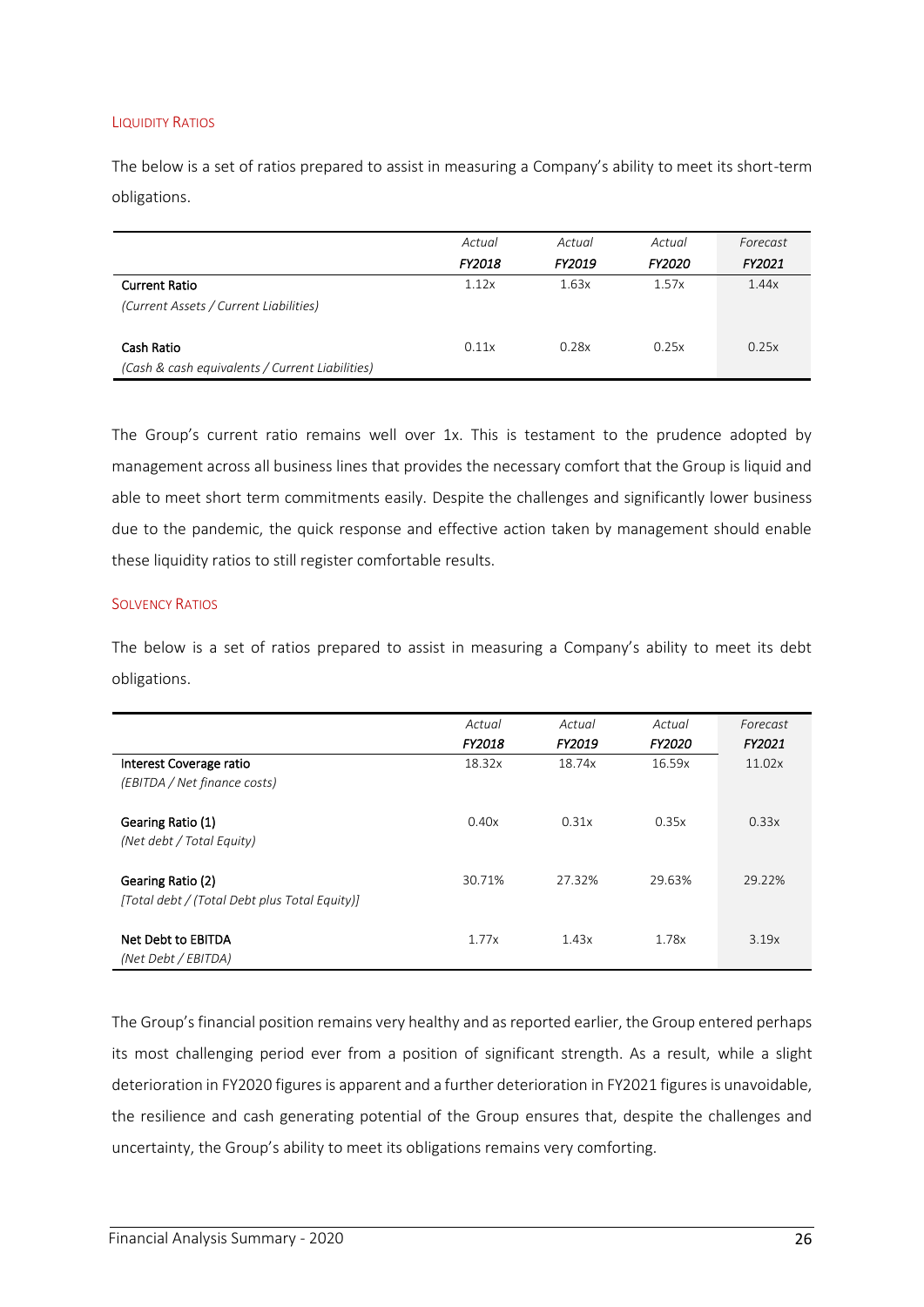## 13. VARIANCE ANALYSIS

| <b>Group Income Statement</b>                     | Actual    | Forecast  | Variance |
|---------------------------------------------------|-----------|-----------|----------|
| as at 31 January                                  | 2020      | 2020      |          |
|                                                   | €'000     | €'000     | %        |
| Revenue                                           | 103,491   | 103,707   |          |
| Cost of Sales                                     | (62,950)  | (62, 055) |          |
| <b>Gross Profit</b>                               | 40,541    | 41,652    | $-2.7$   |
| Selling & Distribution Costs                      | (12,602)  | (12, 375) |          |
| Administrative Expenses                           | (14, 249) | (14, 137) |          |
| <b>Operating Profit</b>                           | 13,690    | 15,140    | $-9.6$   |
| Depreciation & Amortisation & One-off Adjustments | 9,045     | 8,485     | $+6.6$   |
| <b>EBITDA</b>                                     | 22,735    | 23,625    | $-3.7$   |
| Finance Costs                                     | (1,370)   | (1, 127)  |          |
| Profit before Tax                                 | 12,320    | 14,013    | $-12.1$  |
| Tax Income/(Expense)                              | (451)     | 750       |          |
| Profit for the Year                               | 11,869    | 14,763    | -19.6    |
| Shares outstanding                                | 30,000    | 30,000    |          |
| EPS – Earnings Per Share ( $\epsilon$ )           | 0.396     | 0.492     |          |

Total revenue for FY2020 reached just over €103 million and very marginally below the figure forecast in last year's FAS. Gross profit for the year was €1.1 million or 2.7% below that forecast due to margin compression arising from acute competitive pressures across all business lines. Operating profit for the year at €13.6 million was €1.5 million below the forecast of €15.1 million for the reasons set out in Section 9 above. These include, gross margin compression, higher payroll costs and a €0.7 million increase in the provision against Receivables arising through the application of IFRS 9.

In view of the extensive and ongoing capital expenditure programme, the investment in PPE and the implementation of IFRS 16 caused increased levels of depreciation impacting EBITDA levels which were 3.7% lower than forecast, but still very positive and material at €22.7 million. Finance costs were marginally higher than forecast resulting in Group profit before tax of €1.7 million (or 12%) off forecasts to read €12.3 million. The reported profit for the year after tax of €11.9 million was 19.6% or €2.9 million below the forecast of €14,7 million due to a tax 'swing' of €1.2 million (resulting from a forecast tax credit of €750,000 to an actual tax expense of €451,000) for the reasons set out in Section 9 above.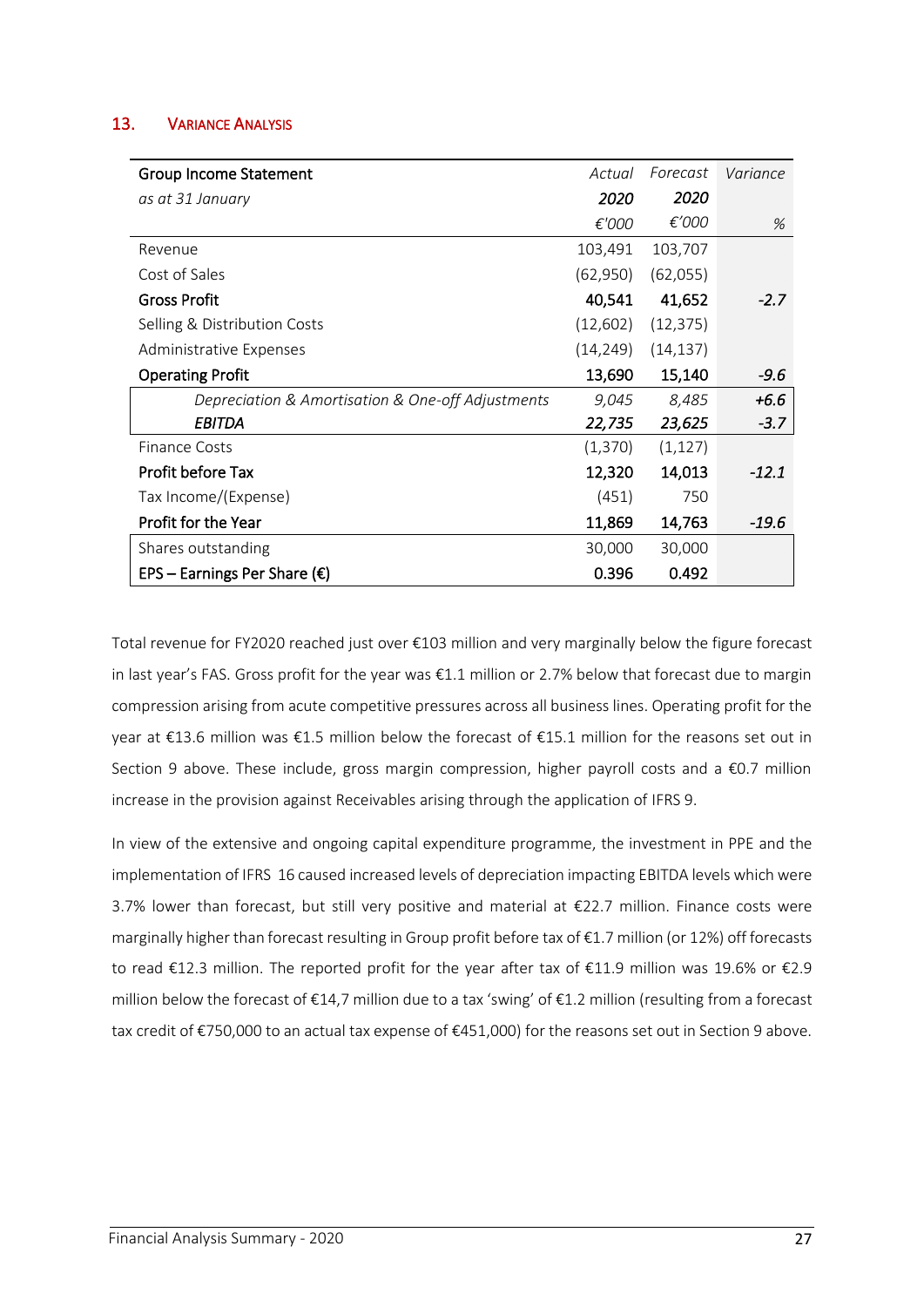# PART C **LISTED SECURITIES**

#### SHARES

SFC's shares have been listed on the Official List of the Malta Stock Exchange since 20 December 1995.

Issued Share Capital: 30,000,000 ordinary shares with a nominal value of €0.30 per share ISIN: MT0000070103

#### **DEBT SECURITIES**

SFC's listed debt securities comprise:

| Bond:            | €20,000,000 3.5% unsecured bonds |
|------------------|----------------------------------|
| ISIN:            | MT0000071234                     |
| Redemption:      | 13 September 2027 at par         |
| Prospectus Date: | 31 July 2017                     |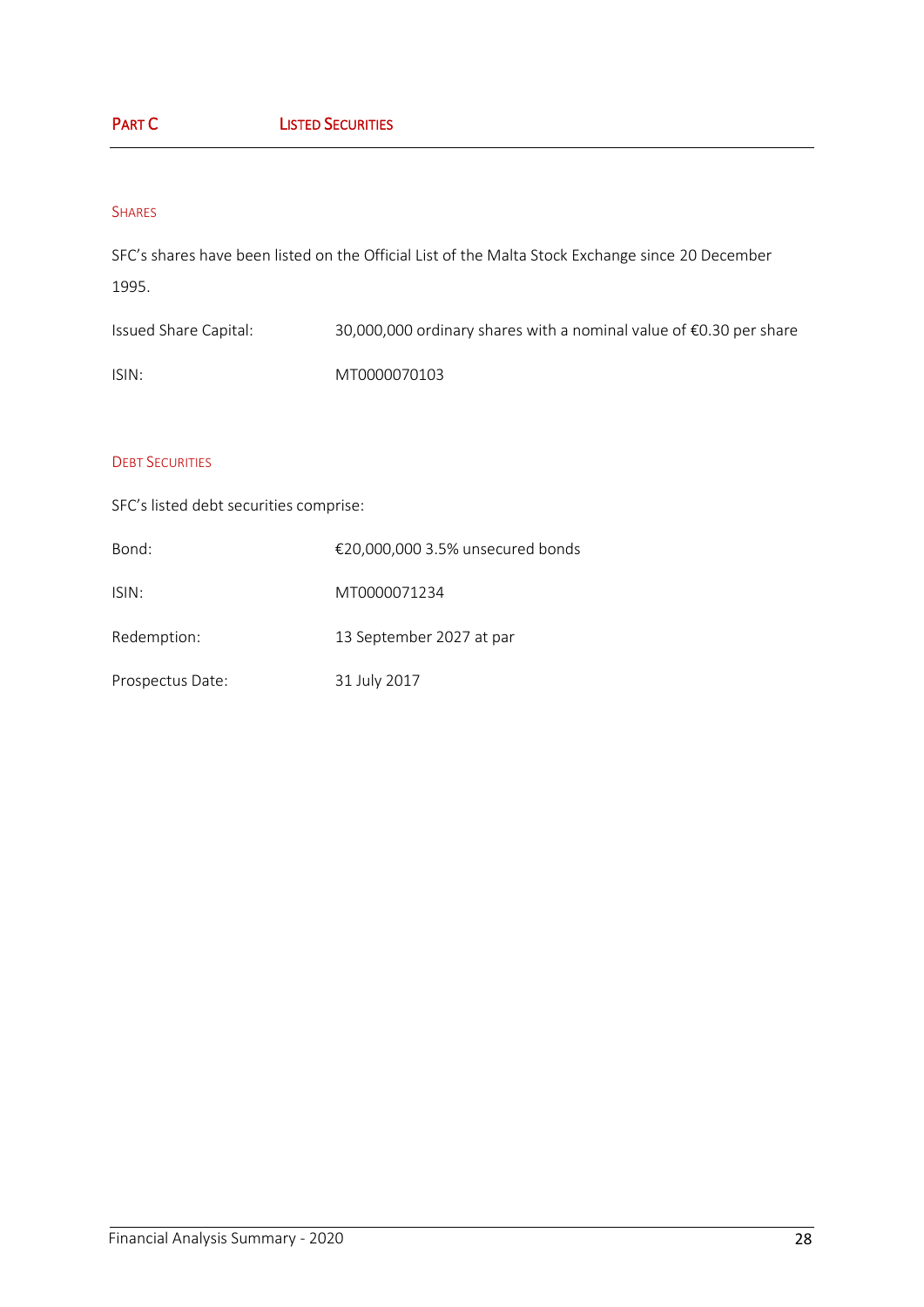The table below compares the Issuer to other listed debt on the local market having broadly similar maturities. The list excludes issues by financial institutions. The comparative set includes local groups whose assets, strategy and level of operations may vary significantly from those of the Issuer and are therefore not directly comparable. Nevertheless, the table below provides a sample of some comparatives:

| <b>Bond Details</b>                | Outstanding | Gearing | Net Debt to   | Interest | YTM (as at  |
|------------------------------------|-------------|---------|---------------|----------|-------------|
|                                    | Amount      | Ratio*  | <b>EBITDA</b> | Cover    | 14.09.2020) |
|                                    | (€)         |         | (times)       | (times)  |             |
| 4.00% Eden Finance plc 2027        | 40.000.000  | 28.2%   | 2.0           | 10.5     | 4.26        |
| 3.75% Tumas Investments plc 2027   | 25,000,000  | 16.5%   | 1.1           | 12.8     | 3.42        |
| 3.5% Simonds Farsons Cisk plc 2027 | 20,000,000  | 22.7%   | 1.8           | 16.6     | 2.55        |
| 3.75% Virtu Finance plc 2027       | 25,000,000  | 38.8%   | 2.4           | 7.9      | 3.24        |
| 4.50% GHM plc 2027                 | 15,000,000  | 75.1%   | 6.3           | 1.9      | 4.33        |

*Source: Yield to Maturity from rizzofarrugia.com, based on bond prices of 17.05.2019. Ratio workings and financial information quoted have been based on the financial statements of issuers (or their guarantors where applicable) as published for financial year ended 31 December 2019 (or later, as applicable).*

#### *\*Gearing Ratio is calculated as: net debt / (net debt + equity)*

The chart below compares the Simonds Farsons Cisk plc bond to other corporate bonds listed on the Malta Stock Exchange and benchmarked against the Malta Government Stock yield curve as at 14 September 2020.

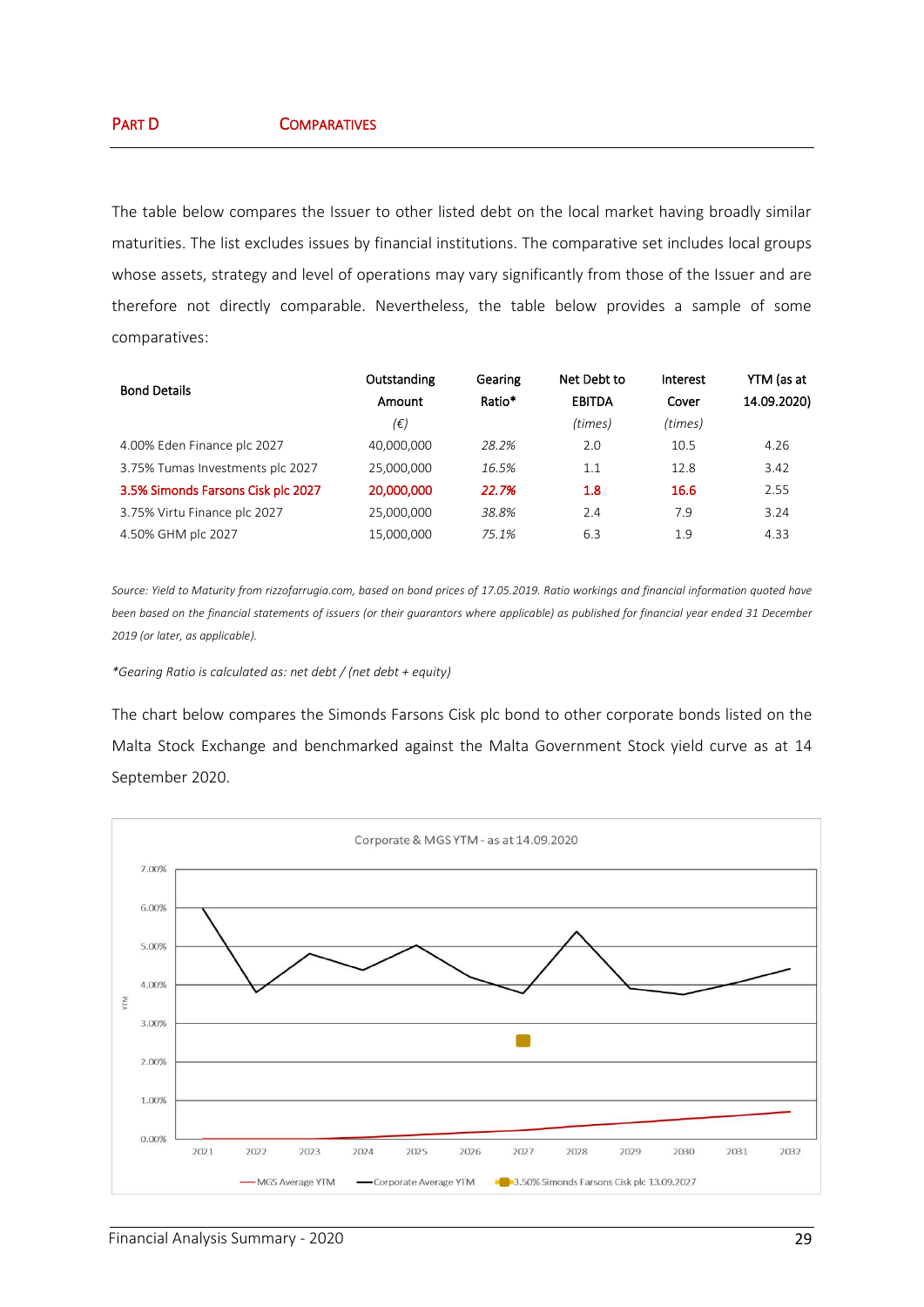At a coupon of 3.50% per annum, the Simonds Farsons Cisk plc 2027 bond yields 2.55% per annum to maturity. This is equivalent to approximately 232 basis points over the average yield to maturity of Malta Government Stock (MGS) maturing in 2027 and approximately 123 basis points below the average yield to maturity of corporate bonds maturing in 2027 (data correct as at 14 September 2020).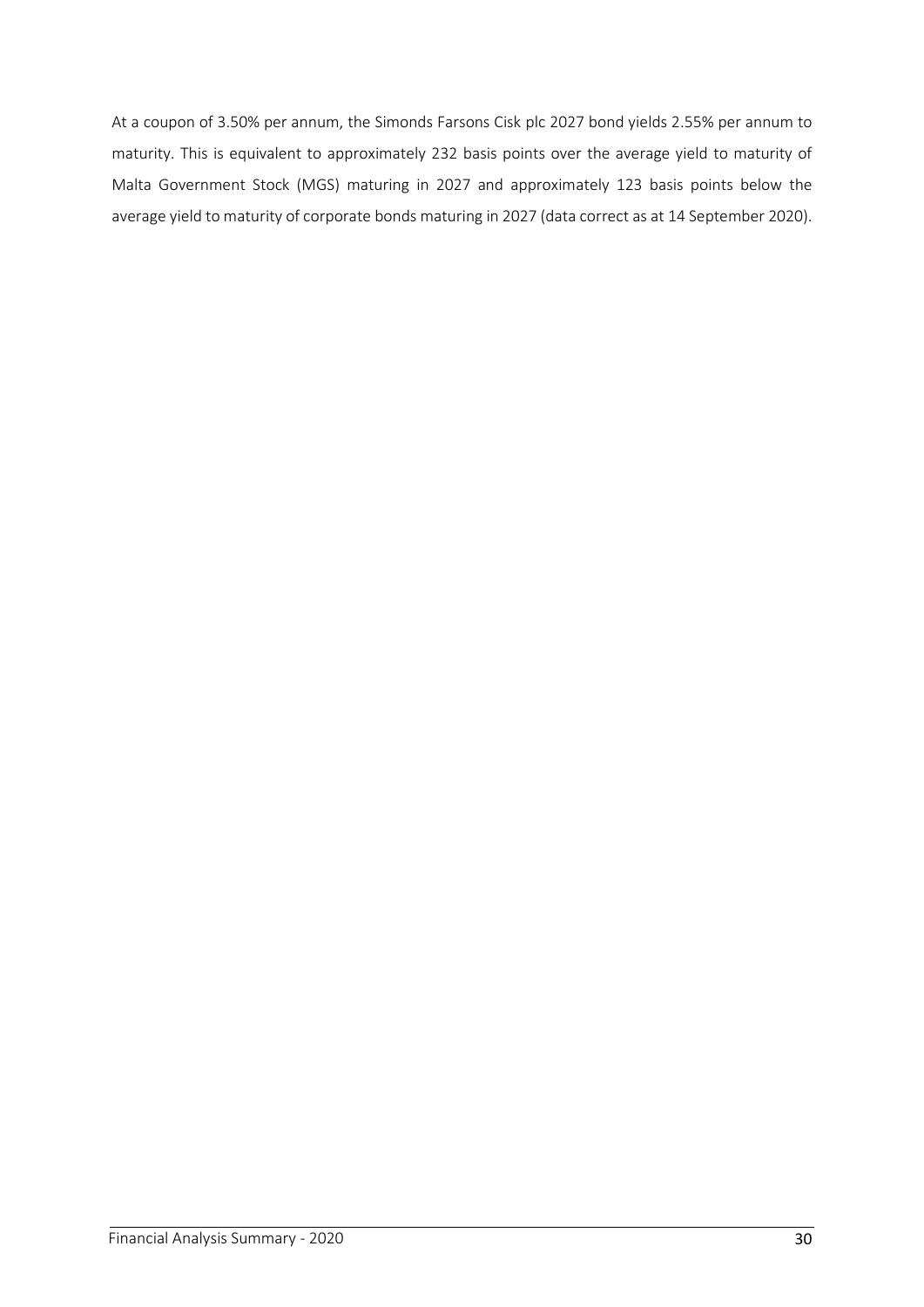## INCOME STATEMENT EXPLANATORY DEFINITIONS

| Revenue                       | Total revenue generated by the company from its business<br>activity during the financial year.                                                                                                                                                                                             |
|-------------------------------|---------------------------------------------------------------------------------------------------------------------------------------------------------------------------------------------------------------------------------------------------------------------------------------------|
| EBITDA                        | Earnings before interest, tax, depreciation and amortization,<br>reflecting the company's earnings purely from operations.                                                                                                                                                                  |
| Normalisation                 | Normalisation is the process of removing non-recurring<br>expenses or revenue from a financial metric like EBITDA, EBIT<br>or earnings. Once earnings have been normalised, the<br>resulting number represents the future earnings capacity that<br>a buyer would expect from the business. |
| EBIT                          | Earnings before interest and tax.                                                                                                                                                                                                                                                           |
| Depreciation and Amortization | An accounting charge to compensate for the reduction in the<br>value of assets and the eventual cost to replace the asset<br>when fully depreciated.                                                                                                                                        |
| Finance Income                | Interest earned on cash bank balances and from the intra-<br>group companies on loans advanced.                                                                                                                                                                                             |
| <b>Finance Costs</b>          | Interest accrued on debt obligations.                                                                                                                                                                                                                                                       |
| Net Profit                    | The profit generated in one financial year.                                                                                                                                                                                                                                                 |

#### CASH FLOW STATEMENT EXPLANATORY DEFINITIONS

| Cash Flow from Operating Activities | The cash used or generated from the company's business<br>activities.                                                                                  |
|-------------------------------------|--------------------------------------------------------------------------------------------------------------------------------------------------------|
| Cash Flow from Investing Activities | The cash used or generated from the company's investments<br>in new entities and acquisitions, or from the disposal of fixed<br>assets.                |
| Cash Flow from Financing Activities | The cash used or generated from financing activities including<br>new borrowings, interest payments, repayment of borrowings<br>and dividend payments. |

#### STATEMENT OF FINANCIAL POSITION EXPLANATORY DEFINITIONS

| Assets                | What the company owns which can be further classified in<br>Current and Non-Current Assets.   |
|-----------------------|-----------------------------------------------------------------------------------------------|
| Non-Current Assets    | Assets, full value of which will not be realised within the<br>forthcoming accounting year    |
| <b>Current Assets</b> | Assets which are realisable within one year from the<br>statement of financial position date. |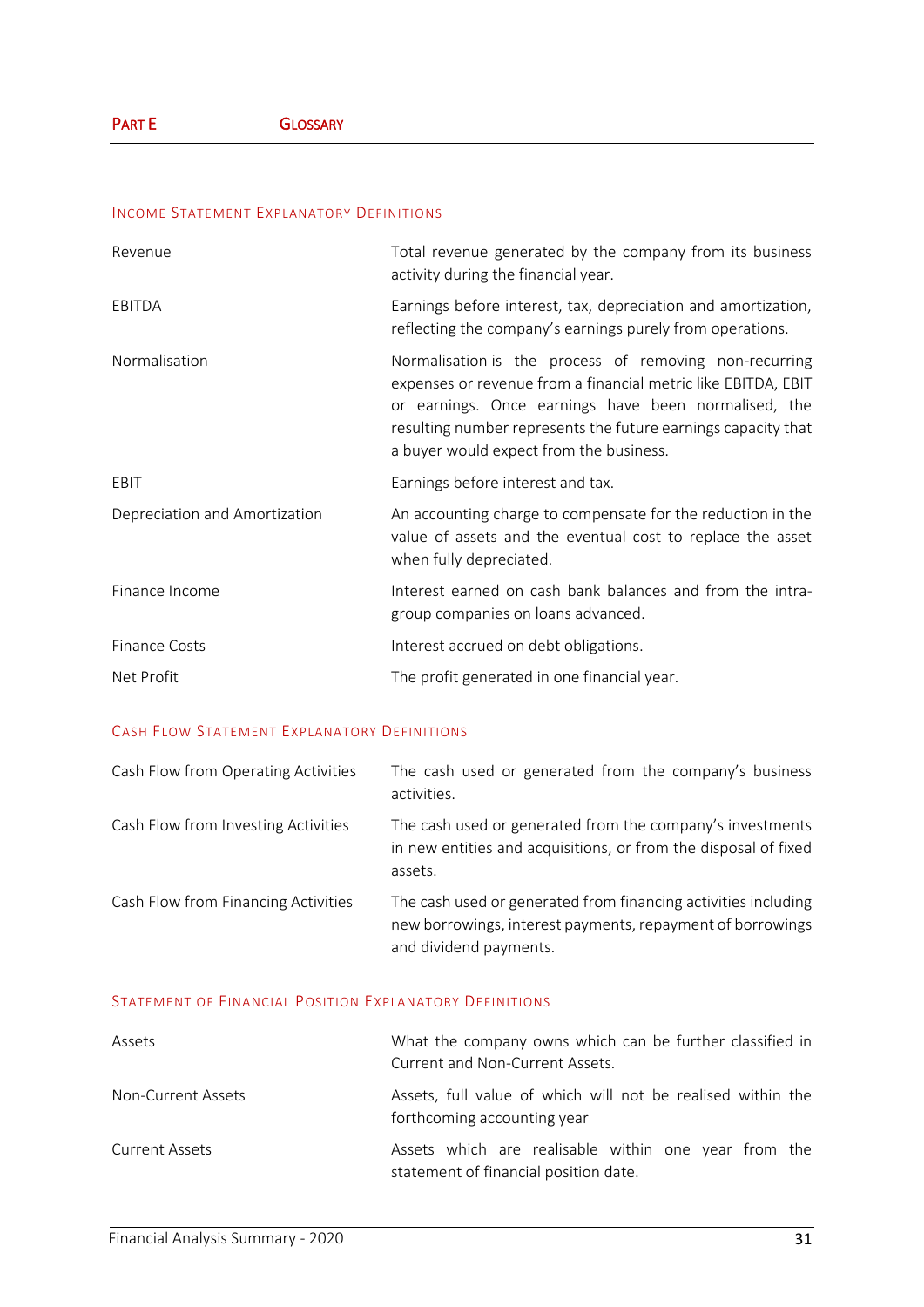| Liabilities                    | What the company owes, which can be further classified in<br>Current and Non-Current Liabilities.                                                                                                                                           |
|--------------------------------|---------------------------------------------------------------------------------------------------------------------------------------------------------------------------------------------------------------------------------------------|
| <b>Current Liabilities</b>     | Obligations which are due within one financial year.                                                                                                                                                                                        |
| Non-Current Liabilities        | Obligations which are due after more than one financial year.                                                                                                                                                                               |
| Equity                         | Equity is calculated as assets less liabilities, representing the<br>capital owned by the shareholders, retained earnings, and any<br>reserves.                                                                                             |
| PROFITABILITY RATIOS           |                                                                                                                                                                                                                                             |
| <b>EBITDA Margin</b>           | EBITDA as a percentage of total revenue.                                                                                                                                                                                                    |
| <b>Operating Profit Margin</b> | Operating profit margin is operating profit achieved during<br>the financial year expressed as a percentage of total revenue.                                                                                                               |
| Net Profit Margin              | Net profit margin is profit after tax achieved during the<br>financial year expressed as a percentage of total revenue.                                                                                                                     |
| Return on Equity               | Return on equity (ROE) measures the rate of return on the<br>shareholders' equity of the owners of issued share capital,<br>computed by dividing profit after tax by shareholders' equity.                                                  |
| Return on Capital Employed     | Return on capital employed (ROCE) indicates the efficiency<br>profitability of a company's capital investments,<br>and<br>estimated by dividing operating profit by capital employed.                                                       |
| Return on Assets               | This is computed by dividing profit after tax by total assets.                                                                                                                                                                              |
| <b>LIQUIDITY RATIOS</b>        |                                                                                                                                                                                                                                             |
| <b>Current Ratio</b>           | The current ratio is a financial ratio that measures whether a<br>company has enough resources to pay its debts over the next<br>12 months. It compares a company's current assets to its<br>current liabilities.                           |
| Cash Ratio                     | Cash ratio is the ratio of cash and cash equivalents of a<br>company to its current liabilities. It measures the ability of a<br>business to repay its current liabilities by only using its cash<br>and cash equivalents and nothing else. |
| <b>SOLVENCY RATIOS</b>         |                                                                                                                                                                                                                                             |
| Interest Coverage Ratio        | This is calculated by dividing a company's EBITDA of one<br>period by the company's net finance costs of the same period.                                                                                                                   |
| <b>Gearing Ratio</b>           | The gearing ratio indicates the relative proportion of<br>shareholders' equity and debt used to finance a company's                                                                                                                         |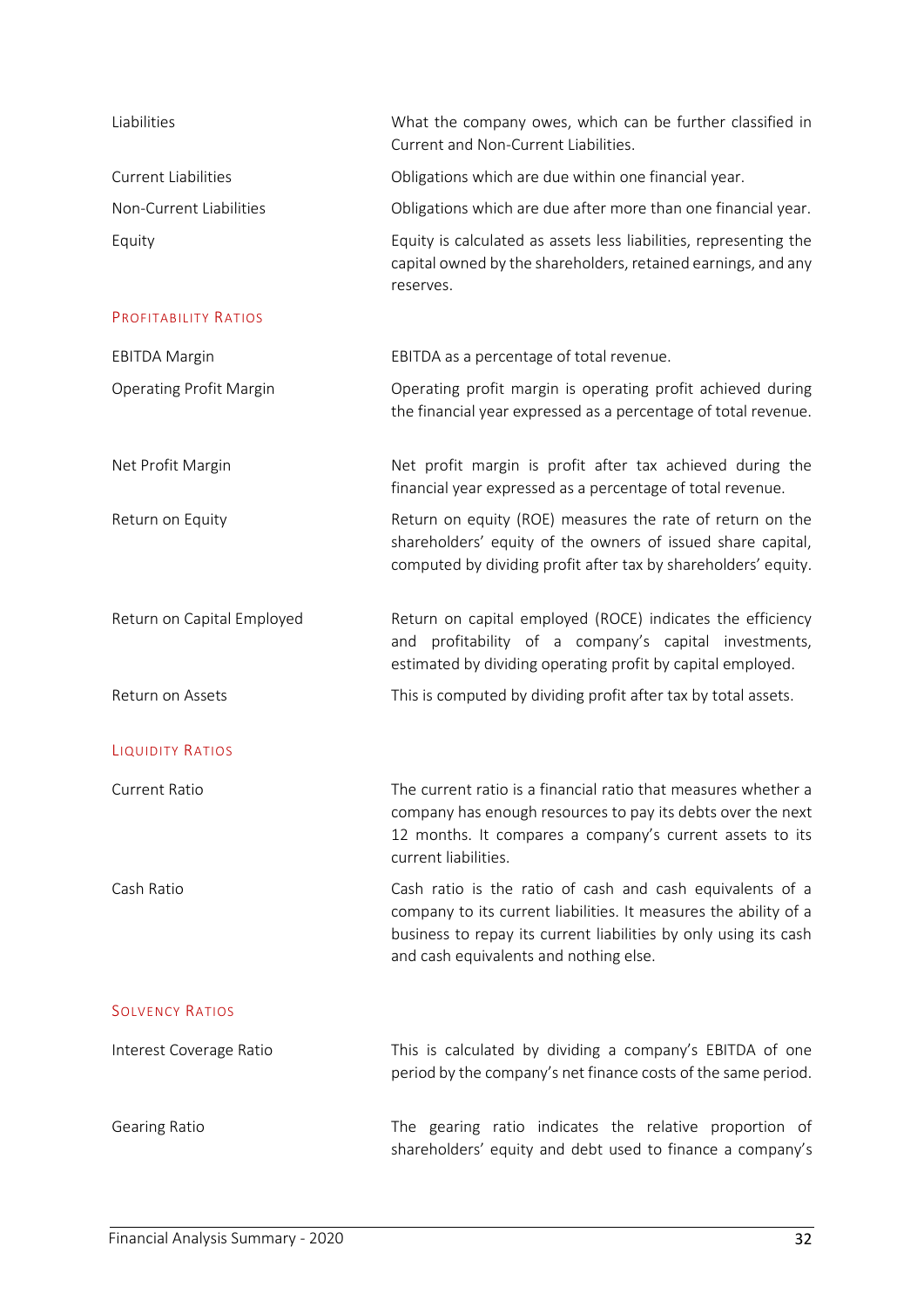assets, and is calculated by dividing a company's net debt by net debt plus shareholders' equity.

# Net Debt to EBITDA This is the measurement of leverage calculated by dividing a company's interest-bearing borrowings net of any cash or cash equivalents by its EBITDA.

#### OTHER DEFINITIONS

Yield to Maturity Yield to Maturity Yield to Maturity Yield till Street and Wield till Street and Wield till S maturity. It is essentially the internal rate of return on a bond and it equates the present value of bond future cash flows to its current market price.